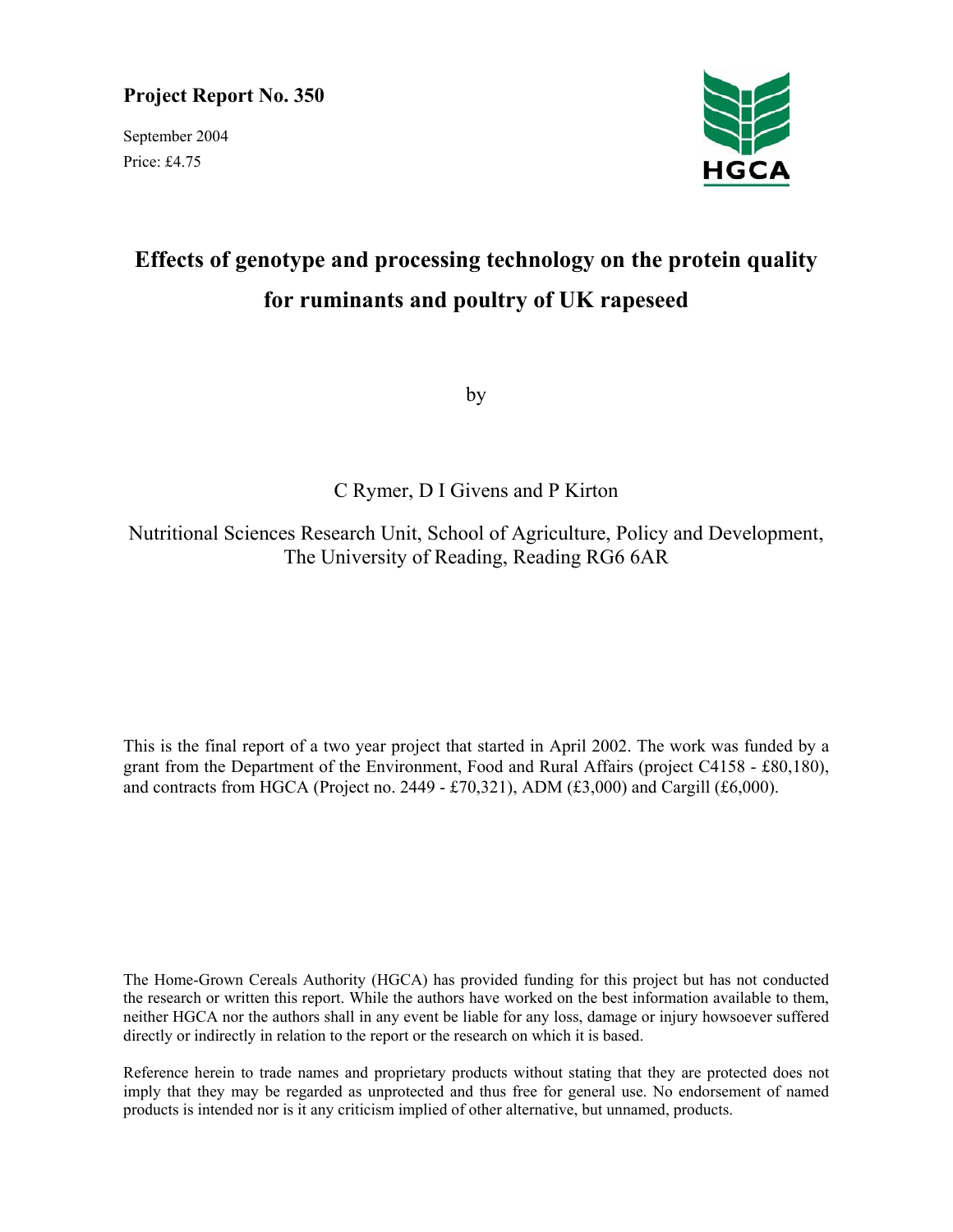# **CONTENTS**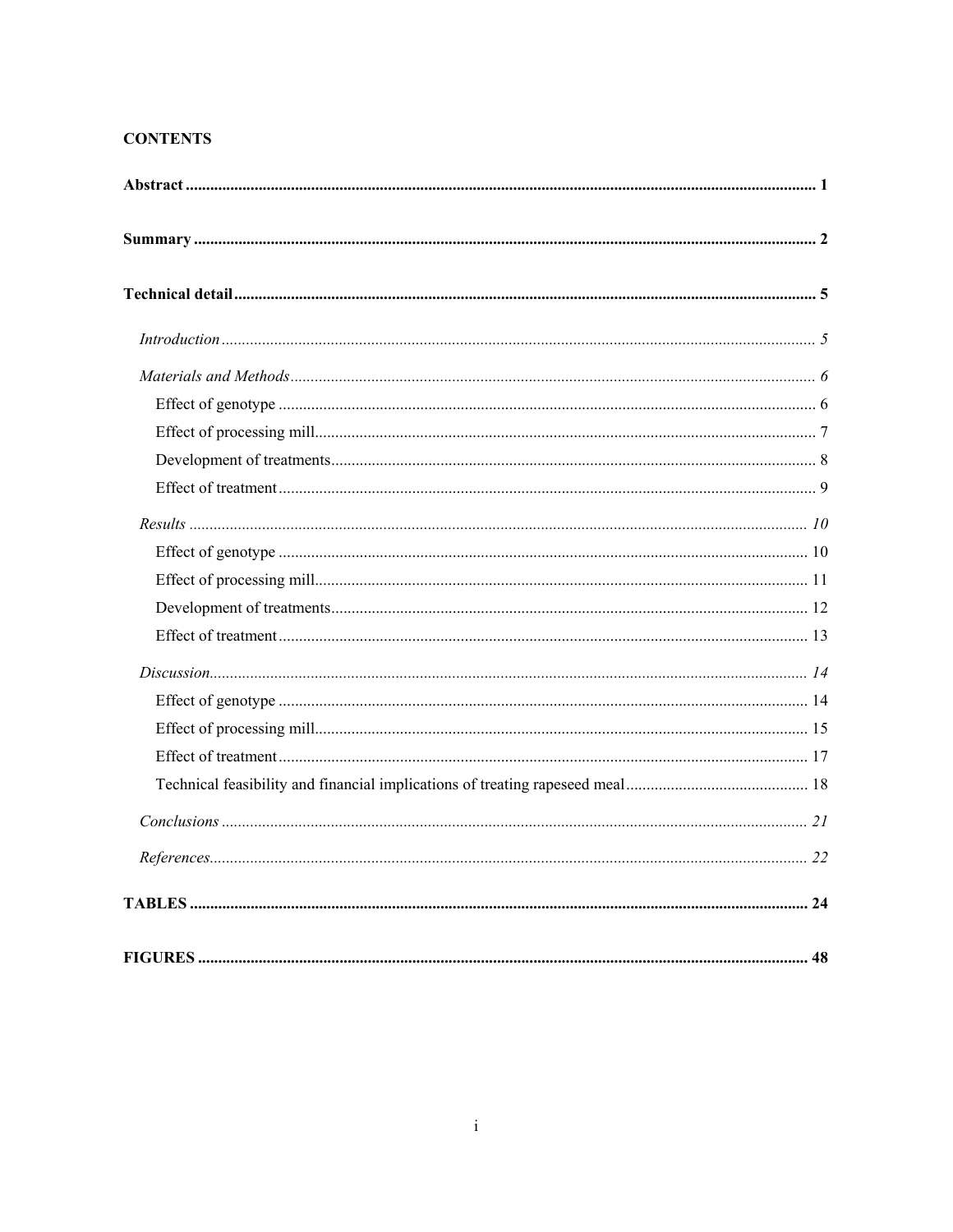## **ABSTRACT**

Factors affecting the protein quality of rapeseed meal were investigated. The effect of rapeseed variety was studied by selecting five different varieties (Canberra, Fortress, Gemini, Royal and Winner) taken from three different locations (Cambridgeshire, Hampshire and Northumberland). Samples were divided in two and one subsample of each variety x location combination was extracted with ether on a laboratory scale to produce a simulated rapeseed meal. The whole seeds and meals were analysed for chemical composition, amino acid availability (in chickens) and degradability and digestibility (in ruminants) using *in vitro* techniques. No substantial differences between varieties were observed. The effect of processing mill was investigated by taking samples of rapeseed meal from Unitrition in June and October, Cargill in October, and ADM in December, and these samples were analysed for chemical composition, amino acid availability in chickens (*in vivo*) and rumen protein degradability (*in situ*). There was no evidence that selecting rapeseed meal from a particular processor would achieve a consistent improvement in the protein quality of rapeseed meal.

A range of different treatments was applied to rapeseed meal with the aim of improving its protein quality for ruminant and monogastric animals. The efficacy of the different treatments was estimated *in vitro*. For ruminant animals, treatments consisted of heating the meal to different temperatures for different times in the presence and absence of water and with the application or otherwise of pressure. The two treatments that resulted in the greatest increase in predicted digestible undegradable protein content involved dry heating rapeseed meal in an oven at  $80^{\circ}$ C for 80 min (RUM1) or at  $130^{\circ}$ C for 20 min (RUM2). When evaluated *in situ*, RUM2 reduced (P<0.001) the effective degradability of rapeseed meal (outflow rate 0.06 h<sup>-1</sup>) and increased (P<0.01) the undegradable protein content of rapeseed meal by 9%. For monogastric animals, treatments consisted of adding a cell wall degrading enzyme and a phytase, alone or in combination, to rapeseed meal. The greatest predicted increase in protein digestibility was achieved when the cell wall degrading enzyme was added at rates of 0.4 (POU1) and 0.6 (POU2) g enzyme/kg rapeseed meal dry matter. However, when evaluated *in vivo*, the availability of methionine, cystine, threonine, tryptophan, leucine, phenylalanine and histidine was lower with POU1 than with untreated rapeseed meal.

It is technically and economically feasible to produce rapeseed meal with higher protein quality for ruminant animals (one product is already on the market). It would be possible to do the same for monogastrics, although different approaches would be needed. The advantage of the monogastric market is year-round demand for product, and there is great potential for increasing inclusion rate of rapeseed products in diets. Constraints to be overcome would be the high fibre and relatively low protein content of rapeseed meal (achievable if a means of decorticating the seed could be developed) and increasing the availability of amino acids (achievable by omitting the use of moist heat in the removal of solvent). Further constraints involve reducing the concentration of sinapine (for laying hens) and increasing the palatability of rapeseed meal (which might be achieved by further reducing the concentration of glucosinolates).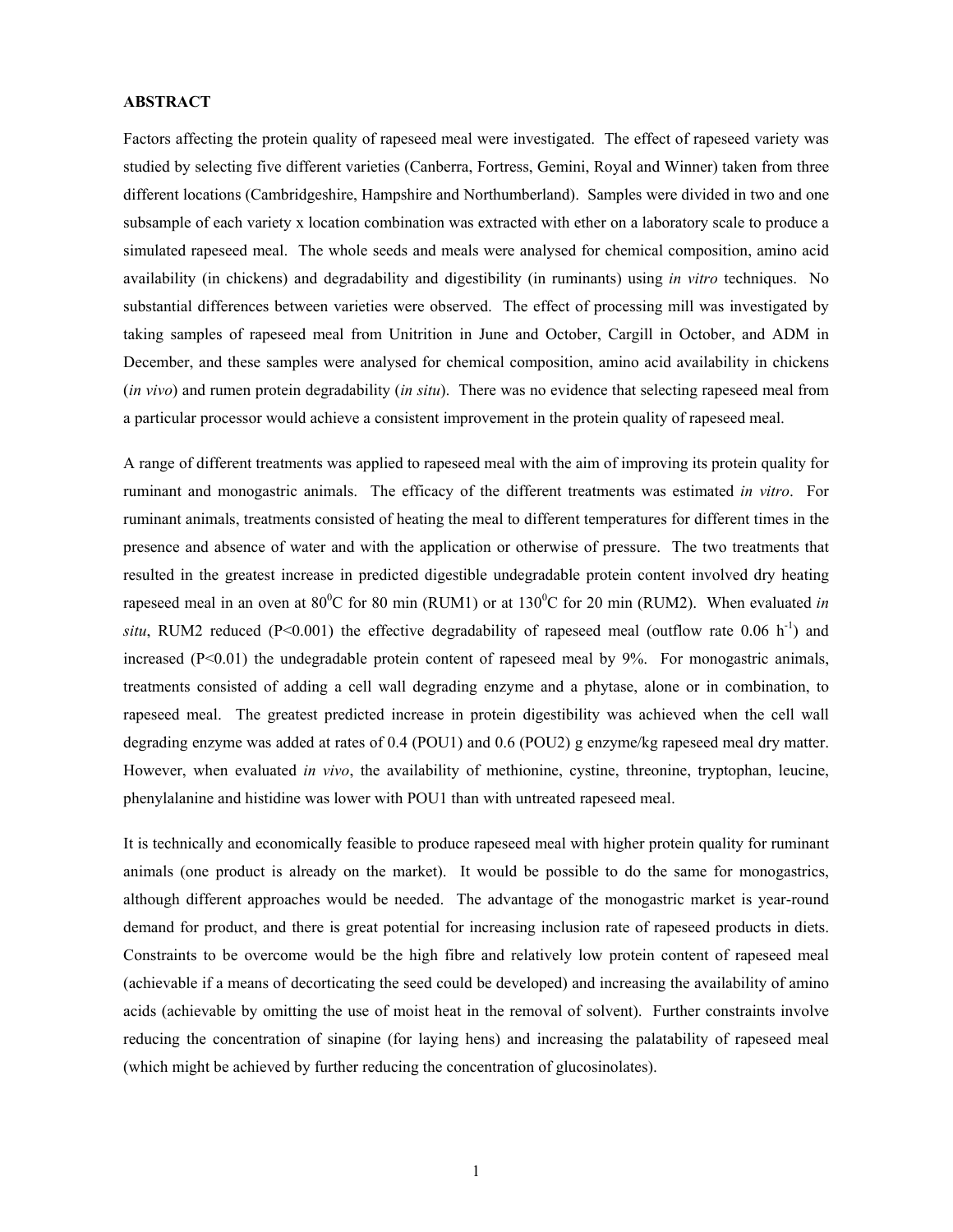## **SUMMARY**

- 1. An investigation into some of the factors that affect the protein quality of rapeseed meal was conducted. The effects of rapeseed variety, processing mill and treatment of rapeseed meal after processing were studied.
- 2. Five varieties of rapeseed (Canberra, Fortress, Gemini, Royal and Winner) were collected from three different sites (Northumberland, Cambridgeshire and Hampshire). They were crushed and extracted on a laboratory scale, and the whole seeds and the extracted meals were then analysed for chemical composition and anti-nutritive factors. The rumen degradability and intestinal digestibility of the meals was predicted by an *in vitro* procedure while the amino acid availability to poultry was predicted from a calibration with near infrared reflectance spectroscopy (NIRS).
- 3. There were no substantial differences between the varieties in terms of their chemical composition, amino acid content or predicted protein quality for either ruminant or monogastric animals. The concentrations of sinapine were approximately half that of typical rapeseed meals from ten years ago, and the concentrations of erucic acid in the rapeseed meals were extremely low. Glucosinolate contents were between 10 and 13  $\mu$ mol/g rapeseed meal for conventional varieties and between 16 and 21  $\mu$ mol/g meal for hybrid varieties. Apart from this difference in glucosinolate content, there is little basis for selecting specific varieties to increase the nutritive value and protein quality of rapeseed meal. This would be difficult to achieve anyway as most of the mills do not separate incoming batches of rapeseed on the basis of variety. Two varieties of fully restored hybrids (Toccata and Royal) on the HGCA Recommended List have higher glucosinolate contents than other varieties, but apart from these there is no clear difference in glucosinolate content between conventional and hybrid varieties.
- 4. Samples of the incoming rapeseed and the rapeseed meal produced were collected from different mills at different times of the year to reflect both freshly harvested and stored rapeseed. Two of the mills operate a continuous extraction process while the other operates a batch extraction process. All mills use steam or heat and moisture to drive off the solvent after extraction. Differences between samples of rapeseed meal taken from different mills were small in terms of chemical composition, rumen degradability of protein (estimated *in situ*), digestibility of protein and gross energy (estimated *in vivo* with growing chicks) or the true availability of essential amino acids (estimated *in vivo* with caecectomised cockerels). The availability of lysine was low, and other researchers have demonstrated that this is a consequence of the process by which the extraction solvent is removed. Solvent can be driven off as quickly without the use of steam and animal performance (particularly pig and poultry performance) is improved when they are fed these non-toasted rapeseed meals compared with rapeseed meals that have been produced conventionally.
- 5. A range of treatments were applied to a sample of rapeseed meal in an attempt to improve its protein quality for both ruminant and monogastric animals. For ruminant animals, the objective was to reduce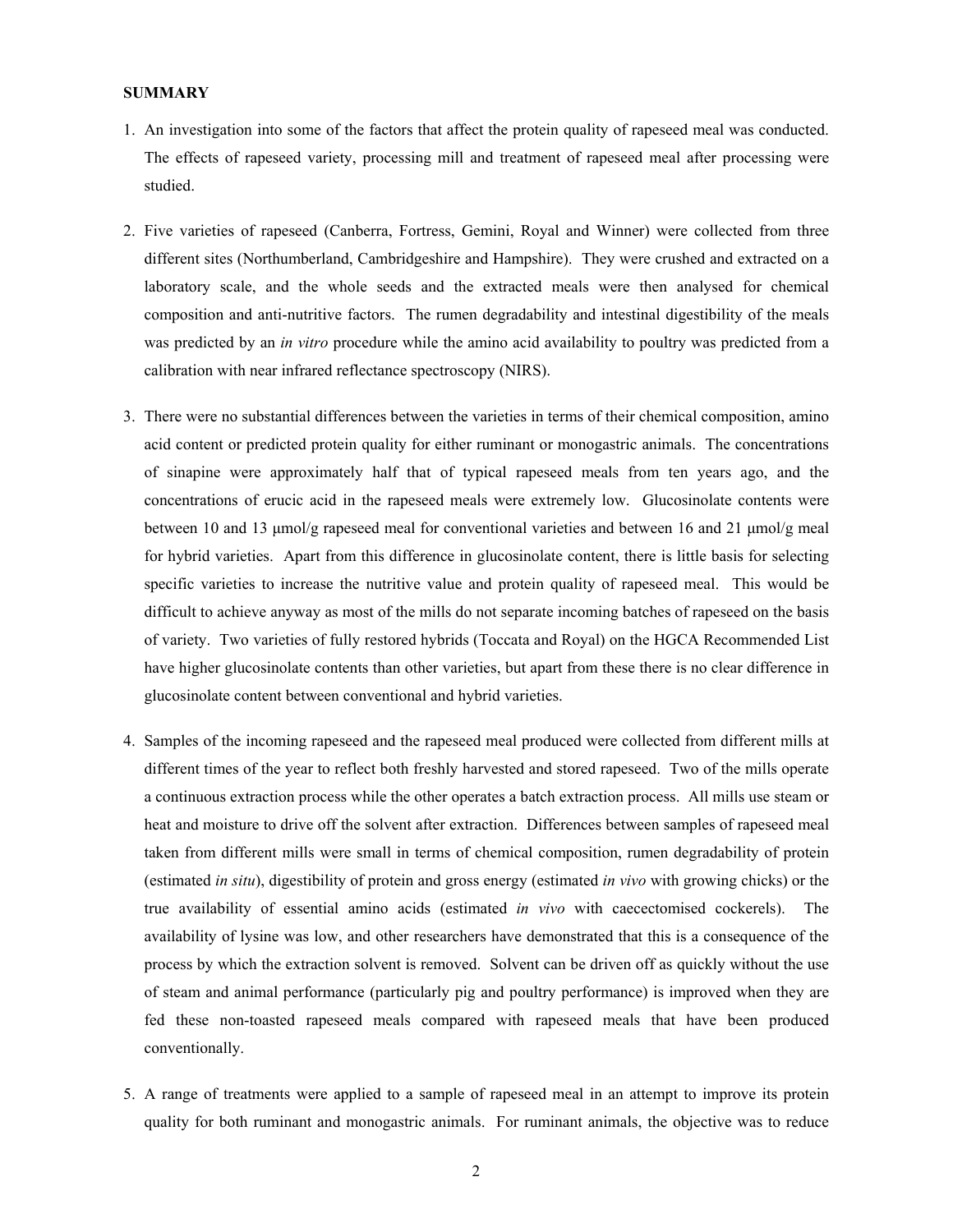the rumen degradability of protein while not affecting intestinal digestibility. Physical treatments are more effective at this than are chemical treatments, and so the approaches that were tested involved heating the rapeseed meal to different temperatures for different times in the presence or absence of water and with the application or otherwise of different pressures. The rumen protein degradability and intestinal digestibility of the treated rapeseed meals were predicted *in vitro*. From these data, the two treatments that resulted in the greatest predicted increase in digestible undegraded protein content (for ruminants) were selected. These were heating the rapeseed meal to  $80^{\circ}$ C for 80 min and heating the rapeseed meal to  $130^{\circ}$ C for 20 min. For monogastric animals, the use of two different enzymes was investigated using different enzyme concentrations and different combinations of the two enzymes. The enzymes that were used were a cell wall degrading enzyme and a phytase. The effect of the different treatments on protein digestibility in the monogastric gut was estimated *in vitro*. The two treatments that resulted in the greatest increase in protein digestibility involved treating the rapeseed meal with the cell wall degrading enzyme at rates of 0.4 and 0.6 g enzyme/kg rapeseed meal dry matter.

- 6. A sample of UK grown double zero rapeseed meal that was harvested in 2001 and stored until June 2002 before being processed was taken and subjected to the two 'ruminant' treatments (RUM1, RUM2) and the two 'monogastric' treatments (POU1, POU2). The rate and extent of ruminal protein degradation of protein in the untreated rapeseed meal (UT), RUM1 and RUM2 was estimated *in situ*. The true availability in caecectomised cockerels of amino acids in UT, POU1 and POU2 was estimated *in vivo*. Heating rapeseed meal to  $130^{\circ}$ C for 20 min significantly reduced protein degradability in the rumen but the estimated digestible undegraded protein (DUP) content was not significantly different from untreated rapeseed meal. However, the estimated DUP contents of the treated and untreated rapeseed meals were not significantly different from soyabean meal either. Treating the rapeseed meal with cell wall degrading enzyme did not increase the true availability of amino acids in poultry, nor increase the available essential amino acid content of rapeseed meal. Untreated rapeseed meal provided more available sulphur amino acids than soyabean meal, but otherwise was inferior to soyabean meal as a supplier of essential amino acids to poultry. Other workers have observed that pectinase activity with rapeseed meal increases its efficiency of utilisation by poultry, and proteases and galactosidases have been effective with soyabean meal. Selecting and developing appropriate enzymes may be a means of reliably improving the nutritive value of rapeseed meal to pigs and poultry.
- 7. Processing mills in the UK are investigating means of treating rapeseed meal to improve its protein quality and nutritive value. A treated rapeseed meal with a lower rumen degradability of protein compared with 'conventional' rapeseed meal is on the market, but there would be considerable opportunities for expanding the utilisation of rapeseed meal if its inclusion rate in pig and poultry diets could be increased. The constraints to increased utilisation of rapeseed meal are its high fibre and low protein content, its low palatability and the problem (perhaps perceived rather than real) of its antinutritive factors. Developing a means of removing its hull in a cost effective manner would help address the first two constraints and may enhance palatability. The sinapine content must also be reduced if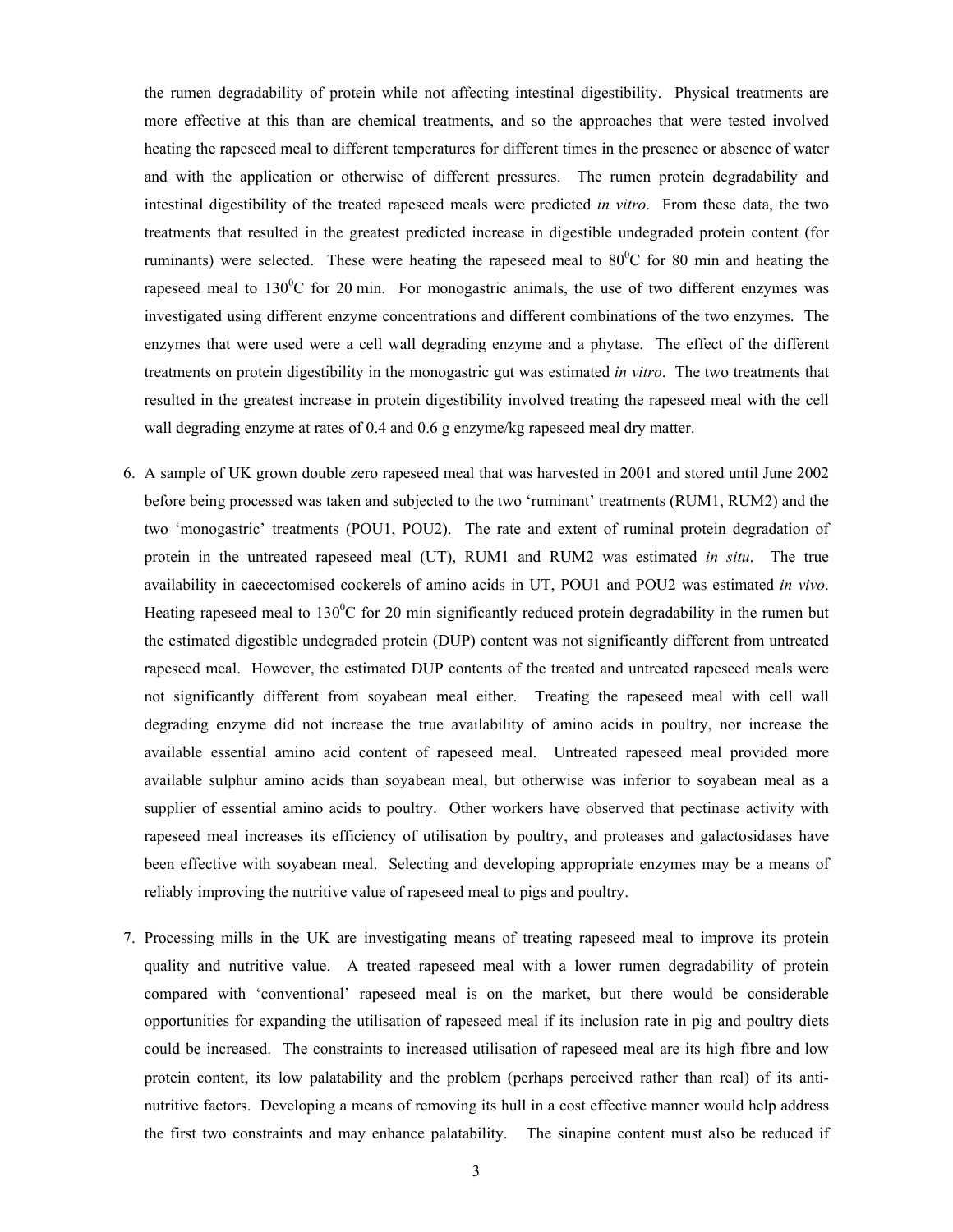rapeseed meal is to be included in the diets of laying hens. Altering the processing technique to reduce the heat damage that occurs when the solvent is removed would do much to increase the availability of the relatively small amount of lysine that is present in rapeseed meal.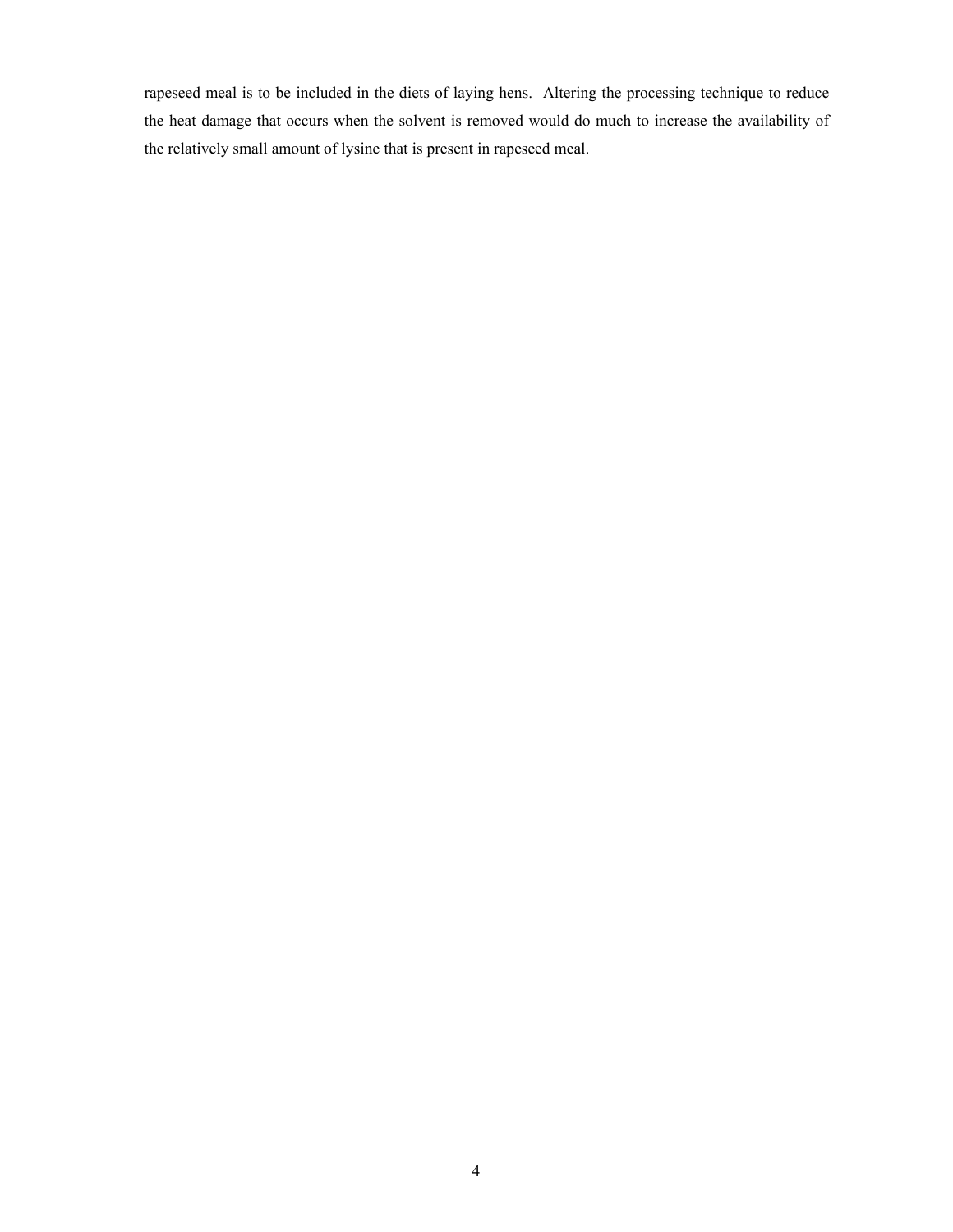## **TECHNICAL DETAIL**

## **Introduction**

Rapeseed meal is an important co-product of rapeseed oil production. In 2002, 745 000 t were produced in the UK, of which 483 000 t were used in compound feed (DEFRA statistics). In terms of quantity, it is the largest indigenous plant protein that is produced, but its usage in compound animal feed is about half that of imported soyabean meal. The reason for the relatively low incorporation rate of rapeseed meal into animal feeds is the presence of anti-nutritive factors in rapeseed meal that reduce its nutritive value to livestock, particularly monogastrics. Previous work has demonstrated that modern varieties of rapeseed with low glucosinolate contents can be fed as freely as soyabean meal in the diets of adult ruminant animals (Moss, 2002; Rymer and Short, 2003). However, problems are encountered when diets with high inclusion rates of rapeseed meal are fed to monogastric animals, and inclusion rates of 0-2 % for laying hens and a maximum of 5% for broilers are industrial norms. There is a tremendous opportunity to increase the utilisation of rapeseed meal in the diets of monogastric animals if the constraints associated with rapeseed meal can be overcome. In 2003 (provisional figures, DEFRA statistics), 4.9 million tonnes of compound feed were made in the UK for the pig and poultry market. If the inclusion rate of rapeseed meal could be increased by just 3 percentage units, this would represent an increase in rapeseed meal utilisation of 147 000 t or 20% of total rapeseed meal production in 2002. Clearly, such an increase in the demand for rapeseed meal would have an impact on the value of the oilseed rape crop that should be reflected in the returns that are made by growers and processors. To achieve such an increase in the utilisation of rapeseed meal, however, the constraints associated with feeding rapeseed meal to monogastric animal need to be overcome.

Rapeseed meal is a feed with, relative to soyabean meal, a low protein and high fibre content. The amino acid profile of rapeseed meal, however, complements soyabean meal well and a 50/50 mix of soyabean meal and rapeseed meal could be an ideal feed for monogastric animals that would reduce the reliance on synthetic amino acids to supply sufficient limiting amino acids to the animal. The lysine content of soyabean meal is relatively high (whereas that of rapeseed meal is low), while the methionine and cystine content of rapeseed meal protein is high and that of soyabean meal is low. When fed together, therefore, the two feeds ought to have a synergistic effect with deficiencies in the limiting amino acid content of one feed being met by the other and vice versa. However, the anti-nutritive factors in rapeseed meal prevent this being a viable proposition at present.

The high fibre content of rapeseed meal (ca 295 g neutral detergent fibre/kg dry matter, Rymer and Short, 2003) contributes to the relative indigestibility of rapeseed meal for monogastric animals as well as diluting the (more important) protein and energy contents of the feed. Most of the fibre will be concentrated in the seeds' hull, but unlike soyabeans it is relatively difficult to remove the rapeseed hull (Hill, 1991). Rapeseed meal is therefore usually undecorticated (Rymer and Short, 2003), with the consequences this has on nutrient content and digestibility. Coupled with this is the glucosinolate content of rapeseed meal, which though much reduced in the industrial standard 'double low' varieties, is still considered too high for pigs and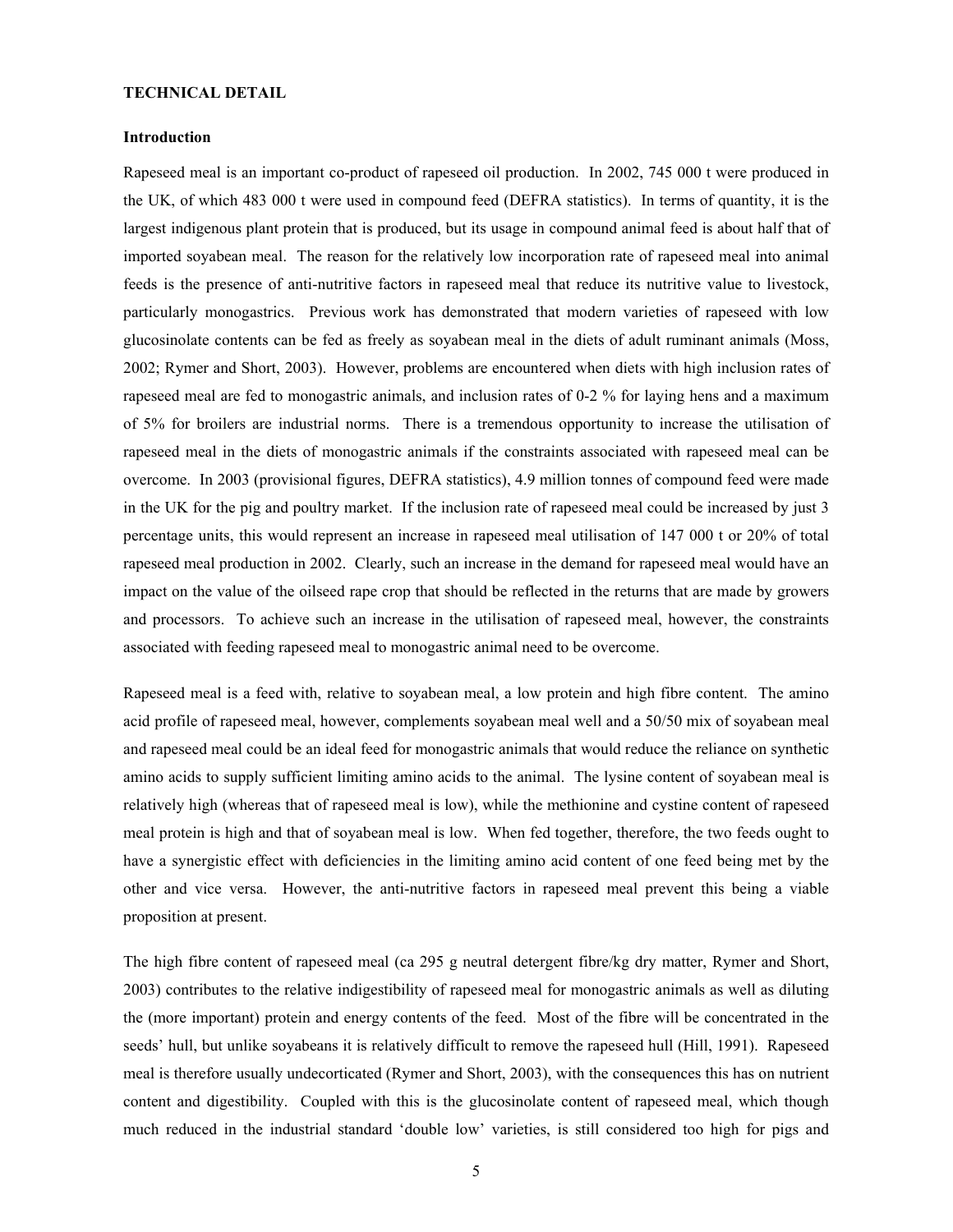poultry. In Canada and the USA, the standard for glucosinolate content in dried canola meal is set at a maximum of 30 µmol/g dry matter (Moss, 2002) and in the EU, double low varieties of rapeseed meal should not exceed 20  $\mu$ mol/g (Moss, 2002). Typical values in UK rapeseed meals are in the range of 10-14  $\mu$ mol/g fresh weight (I. Mayers, pers. comm.), but it is still believed that even at these relatively low concentrations, problems would be encountered with pigs scouring and broiler meat being tainted. Whether or not it is actually the glucosinolates that are causing these problems is a matter of some conjecture, as work by Schöne *et al.* (2002) indicated that no problems would be encountered when feeding pigs diets containing less than 2 mmol glucosinolates/kg diet. This would suggest a much higher inclusion rate of rapeseed meal would be possible if glucosinolates were the only limiting factor associated with rapeseed meal. Other anti-nutritive factors that need to be countered include sinapine, a choline ester of sinapic acid. This causes a fishy taint to develop in brown eggs. The consequence of this is that some egg processors in the UK will not accept eggs from any birds that have been fed rapeseed. Saponins reduce the efficiency of utilisation of rapeseed meal by pigs, and tannins in rapeseed meal also reduce its digestibility.

To increase the utilisation of rapeseed meal, therefore, its inherently high protein quality must be expressed. This will involve reducing the fibre content, together with the concentration of anti-nutritive factors. There are various factors that may affect the nutritive value of rapeseed meal, and the objective of this project was to investigate the relative importance of some of these factors. Factors that were considered were the effect of genotype and the effect of the processing mill. In addition, means of treating rapeseed meal (following processing) were investigated to determine if the application of such a treatment might overcome some of the constraints that limit the inclusion of rapeseed meal in both monogastric and ruminant diets.

#### **Materials and Methods**

## *Effect of genotype*

Five varieties of oilseed rape were investigated. These were Canberra, Fortress, Gemini, Royal and Winner. Canberra, Fortress and Winner are conventional varieties while Royal and Gemini are hybrids. Royal is a fully restored hybrid and Gemini a varietal association. Gemini and Fortress are no longer on the HGCA recommended variety list. In 2002, Gemini had a relatively high gross output, it was resistant to lodging and downy mildew in autumn and its seed consisted of 417 g/kg oil and 15.2 µmol/g glucosinolates. In the 2002 evaluation of Fortress (HGCA Recommended List, 2002/03), this variety had an average gross output, was short-stemmed and resistant to lodging and downy mildew in autumn. Its seed oil content was 427 g/kg, and the glucosinolate content of its seeds was 14.2 µmol/g. According to the HGCA Recommended List (2004/05), the other varieties used may be described as follows. Canberra is short, with a below average gross output in the Southern region. It is resistant to light leaf spot and stem canker, and its seeds have an oil content of 440 g/kg and a glucosinolate content of 11.9  $\mu$ mol/g seed. Royal is a fully restored hybrid with high gross output and good lodging resistance. It is early maturing but is susceptible to stem canker. Its seeds have an oil content of 421 g/kg and a glucosinolate content of 18.7 µmol/g seed. Winner has the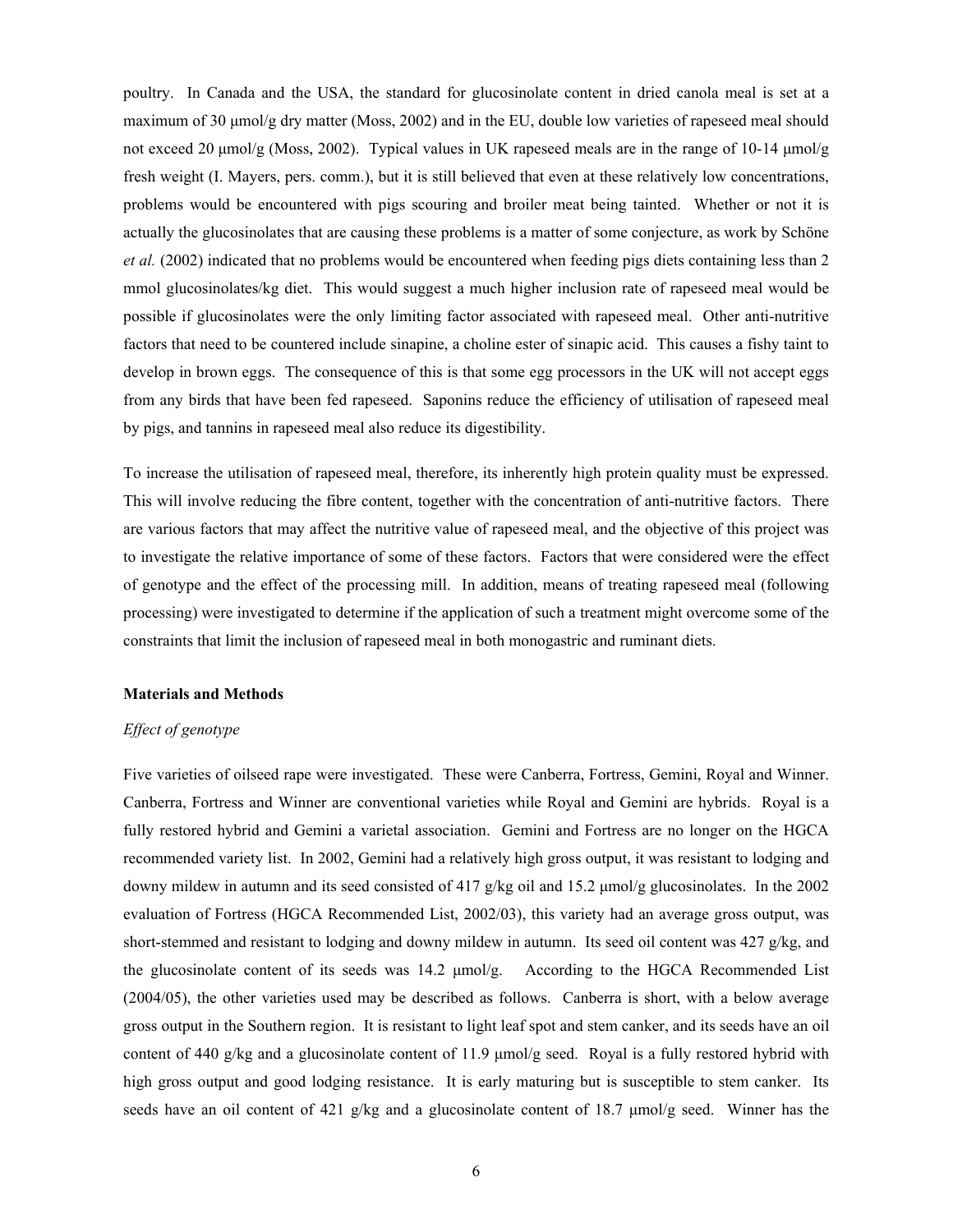highest gross output on the recommended list. It is very early flowering and has good resistance to light leaf spot. Its seeds have an oil content of 433 g/kg and a glucosinolate content of 11.2 µmol/g seed.

Samples of each of these five varieties were collected (in 2002) from trial plots in Cambridgeshire, Hampshire and Northumberland. The samples were crushed and then each sample was divided in two. One subsample was retained for analysis of the full fat seed while the other subsample was extracted (in the laboratory) to produce a simulated rapeseed meal. Samples of the full fat seed and the extracted meal were then analysed for dry and organic matter (DM, OM), ether extract (EE), nitrogen (N), neutral detergent fibre (NDF), water soluble carbohydrates (WSC), non-starch polysaccharides (NSP) and neutral detergent cellulase + gammanase digestibility (NCGD). Total and available (in broilers) amino acid content was predicted by near infrared reflectance spectroscopy. Rumen N degradability was predicted *in vitro* by incubation with protease from *Streptomyces griseus*, and intestinal N digestibility was predicted by incubating the residue with pepsin and pancreatin. Samples were also analysed for the anti-nutritive factors sinapine, erucic acid and glucosinolates. The effect of variety was analysed by analysis of variance after removing the effect of location.

#### *Effect of processing mill*

Samples of the incoming rapeseed and the processed meal were collected from three mills at different intervals. This was designed so that the samples of incoming rapeseed represented both freshly harvested and stored material. Target collection months were therefore June, August, October and December from the mills of Cargill, ADM and Unitrition. In the event, samples were collected from ADM in December. Unitrition provided samples in June and October while Cargill provided a sample in October. Samples of the incoming rapeseed and the processed meal were analysed for DM, OM, N, EE, NDF, WSC, NSP and amino acids. They were also analysed for sinapine, erucic acid, glucosinolates and acid detergent insoluble N (ADIN). All samples were of UK origin, but the mills do not differentiate between suppliers and varieties, and all incoming seed is bulked and processed together.

The rapeseed meals were further analysed for protein quality *in vivo* in chickens. They were fed to broiler chickens between 14 and 28 d of age. Chicks (male Ross 308) were collected from the hatchery as day-old birds and for the first 14 d were reared as a single group fed a proprietary chick crumb. On day 15, the chicks were weighed and then randomly allocated to one of 20 pens (five birds per pen). When in their pens, the birds were fed one of five diets (four pens per diet). The diets were formulated to be isoenergetic and isonitrogenous (based on literature values) and had as their main source of supplementary protein one of the four rapeseed meals collected from the mills, or soyabean meal that acted as a control. The composition of the diets is presented in Table 1. The chicks were fed these diets *ad libitum* for 14 d. Clean, fresh water was always available and presented to the birds from a fount drinker that was regularly raised so that the lip remained level with the birds' backs. From day 21 to 28, complete collections of feeds, refusals and excreta were made, and analysed for DM, OM, N and gross energy (GE) so that estimates of intake, diet digestibility and N balance could be made. Total and available amino acid content and the availability of individual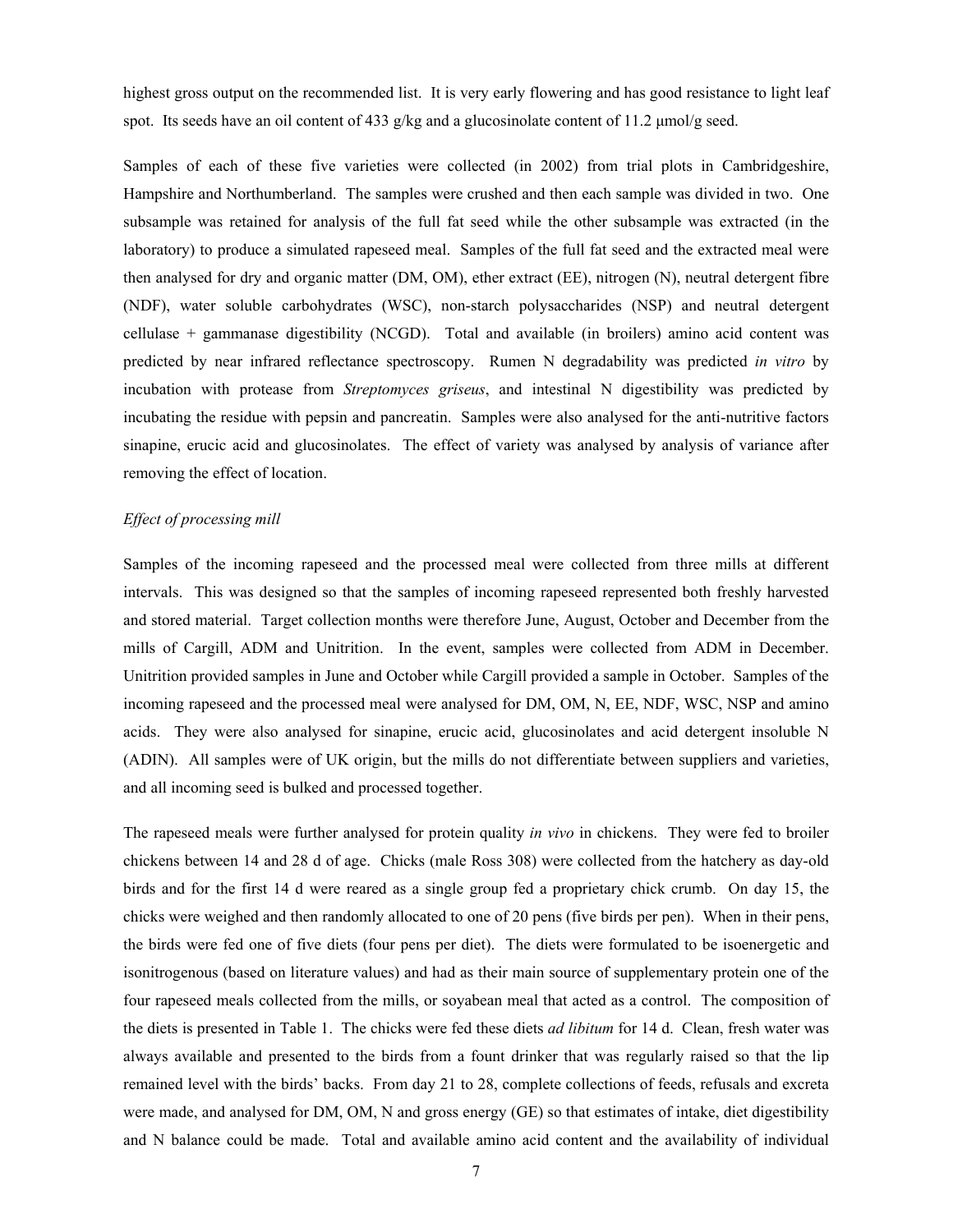amino acids of the samples of rapeseed meal and soyabean meal were also analysed *in vivo* using caecectomised cockerels.

The same samples of rapeseed meal and soyabean meal were also characterised *in situ* (Ørskov and Mehrez, 1977) to estimate the rate and extent of rumen N degradability. Samples were incubated in duplicate in three Holstein cows that were each fitted with a rumen cannula. The cows were fed a total mixed ration based on maize and grass silage. Incubation times were 0, 2, 5, 8, 16, 24 and 48 h, after which the bags were rinsed then washed in cold water, dried, weighed and then the residues analysed for N. The estimates of dry matter and N degradability at different times were fitted to a simplified Miesterlich model (Ørskov and McDonald, 1979) to obtain estimates of the rapidly degraded fraction (*a*), the slowly degraded fraction (*b*) and the rate of degradation of *b* (*c*).

#### *Development of treatments*

The protein quality of rapeseed meal may be further improved either by altering the processing procedure, or by applying an appropriate treatment to the meal after it has been processed. The objective of this experiment was to investigate a range of treatments that might increase the protein quality of rapeseed meal for either ruminant or non-ruminant animals. Protein quality for ruminant animals relies on the protein being made more undegradable in the rumen while still maintaining its digestibility to the animal. In this way, the protein's amino acids are protected from microbial degradation, but are still available for absorption in the small intestine. For rapeseed meals, physical treatments have generally been more effective than chemical ones (Mustafa *et al.*, 2000), and so only physical treatments were investigated in this project. The application of heat, with or without moisture, has been used in many situations to decrease rumen protein degradability and this was the approach that was adopted in this experiment. Protein quality for monogastric animals may be increased if the meal's cell walls are removed or digested so that the protein is exposed to the animal's digestive enzymes. Since dehulling rapeseed prior to processing is currently impractical, the addition of digestive enzymes to processed meal may overcome the constraints of the high fibre content in rapeseed meal for monogastric animals. Phytates in plant materials render many minerals but also organic matter unavailable to monogastric animals, and the addition of phytases can help alleviate this problem. The approach taken to improve rapeseed meal protein quality for monogastric animals was therefore to investigate the addition of a phytase and a mixture of cell wall degrading enzymes. For both approaches, a range of treatments was applied that was then evaluated *in vitro*. The most promising treatments were selected and applied to a sample of rapeseed meal that was then characterised *in vivo* (for monogastric animals) or *in situ* (for ruminant animals).

For the development of a treatment to increase protein quality for ruminant animals, a sample of rapeseed meal was taken and treated according to the regimes summarised in Table 2. The samples of treated and untreated rapeseed meal were then analysed for soluble N and acid detergent insoluble N. Soluble N content was taken to provide an estimate of degradable (certainly rapidly degradable) N content, while ADIN provided an estimate of indigestible N content. The treatments that yielded the greatest difference between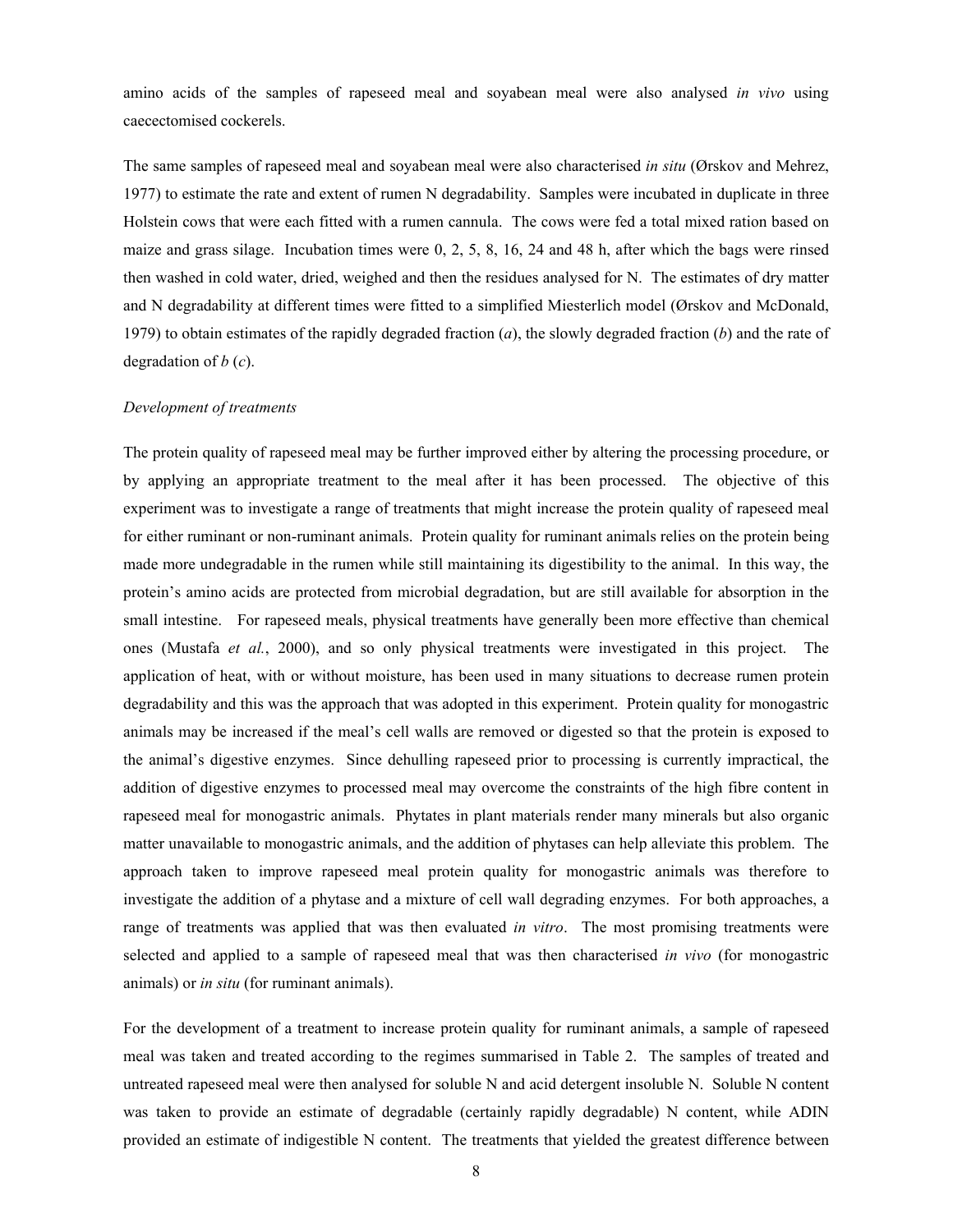the ADIN and soluble N content were therefore selected as being those that maximised the digestible yet undegraded N content of the feed.

For the development of a treatment to increase protein quality for monogastric animals, samples of the rapeseed meal were treated with either a phytase, an enzyme with a range of cell wall degrading activities, or a combination of the two. The treatments applied are summarised in Table 3. The phytase used was Ronozyme P (Novozymes Ltd, activity measured as 6444 FYT/g by Novozymes at time of production, which was 13/8/03) while the cell wall degrading enzyme was Depol 740L (Biocatalysts Ltd). The samples of treated and untreated rapeseed meal were then analysed for N solubility in potassium hydroxide solution (0.09 M), which was used to predict protein digestibility in monogastric animals. The treatments that yielded the highest solubility of N in potassium hydroxide solution were therefore selected for further investigation.

#### *Effect of treatment*

In this experiment, rapeseed meal (of UK double zero origin) produced by Unitrition in June 2002 was used. It was divided into five subsamples, one of which was left untreated to act as a control (UT). Two of the other subsamples were subjected to the treatments selected to improve protein quality in ruminant animals (these were heating the meal for 80 min at  $80^{\circ}$ C, RUM1, and heating the meal for 20 min at 130 $^{\circ}$ C, RUM2). The other two subsamples were subjected to the treatments selected to improve protein quality for monogastric animals (these were the application of cell wall degrading enzyme at rates of 0.4 and 0.6 g enzyme/ kg feed DM, sample codes POU1 and POU2 respectively). A sample of soyabean meal (SBM) was also used in the experiment, to act as a positive control.

Samples UT, RUM1, RUM2 and SBM were characterised *in situ* using the same procedure as before. Samples UT, POU1, POU2 and SBM were characterised *in vivo* with caecectomised cockerels to estimate the available amino acid content of the feeds. All samples were analysed for dry matter, organic matter, nitrogen and glucosinolate content. The amino acid contents of UT, POU1, POU2 and SBM were estimated using an amino acid analyser. The amino acid contents of RUM1 and RUM2 were also estimated by NIRS.

*Effect of replacing soyabean meal with a mixture of rapeseed meal, peas and field beans on the fatty acid composition of broiler lipid.* 

In a separate experiment reported elsewhere (2365, LS3607), a home grown protein mixture based on maize gluten 60, rapeseed meal, field peas, field beans and synthetic lysine was produced with the same protein and essential amino acid content as soyabean meal. To determine what effect this non-soya protein mix had on the fatty acid composition of broilers, samples of breast and thigh tissue were taken from the carcases of ten birds from each of three treatments (100% soya, 50% soya 50% non soya protein, and 100% non soya protein). The breast and thigh tissue from each bird was mixed together, and the total lipid, fatty acid content and concentration of the fatty acids 16:0, 16:1, 18:0, 18:1, 18:2, 18:3, 20:1 and 22:1 was determined by GC/MS.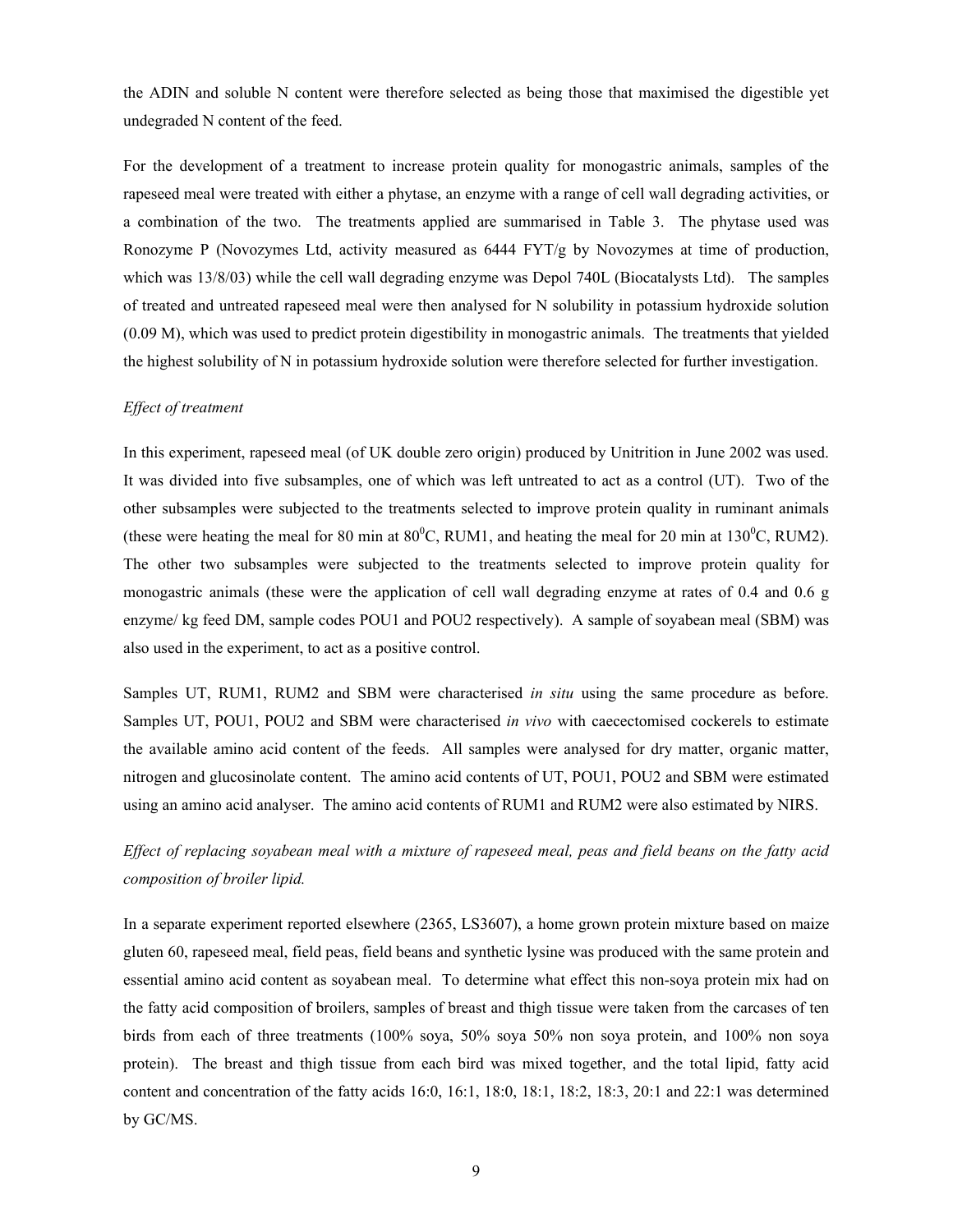## **Results**

# *Effect of genotype*

The chemical composition of the whole seeds and the laboratory-extracted meals are presented in Tables 4 and 5 respectively. There was little difference between varieties in the chemical composition of the whole seeds. Significant (P<0.01) but very small differences were observed in the organic matter content and in the ether extract content  $(P<0.05)$  of the whole seeds. The ether extract content of the whole seeds was higher than the average values given on the HGCA Recommended Lists, but Canberra, Royal and Winner were ranked in the same order as in the Recommended List. Whole oilseeds consist of approximately 500 g/kg oil, 180 g/kg crude protein and 350 g/kg neutral detergent fibre. The whole seeds are quite digestible, as evidenced by the high values of NCGD (ca 82%). There were no significant differences between the five different varieties of rapeseed meal, which were less digestible (mean NCGD 76.4%) but had a higher crude protein, water soluble carbohydrate and neutral detergent fibre content than the whole seeds.

The concentration of different anti-nutritive factors in the whole seeds and the extracted meals are presented in Tables 6 and 7. There were significant, although again very small, differences between the varieties in the concentration of sinapine and erucic acid. The concentration of erucic acid was very low, even in the whole seed. It was virtually undetectable in the extracted meal as the erucic acid is extracted with the oil fraction. The concentration of sinapine was also low, constituting less than 15 g/kg in the extracted meal. Winner had a lower sinapine content than did Canberra. Royal had a much higher (P<0.001) concentration of glucosinolate in the whole seed ( $P<0.001$ ) and extracted meal ( $P<0.01$ ) than the other varieties. It is likely that had all of these samples been extracted commercially, their glucosinolate contents would have been even lower as they would have been subjected to more heating during the processing, which denatures the glucosinolates (Rymer and Short, 2003), particularly the 4-hydroxyglucobrassicin (Jensen *et al*., 1995).

The predicted total and available amino acid contents of the different varieties of rapeseed meal are presented in Tables 8 and 10, with the availabilities of the different amino acids being presented in Table 9. There were significant (P<0.05), but small differences in the concentrations of methionine, threonine, isoleucine, phenylalanine and histidine as well as leucine  $(P< 0.01)$ . The concentration of these amino acids in Canberra was greater than in Royal, although the difference was only between 1 and 2 g/kg DM. There were significant, but again small, differences in the availability of valine, phenylalanine and histidine, with Royal having a slightly lower availability of these acids compared with Canberra. More noticeable was the much lower availability of lysine and threonine compared with the other amino acids, particularly typtophan and phenylalanine. The consequence of the small differences in total amino acid contents and availabilities of amino acids was that there were few significant differences in the concentration of available amino acids, and those that were observed were very small. The ideal protein contents of the five extracted meals for growing pigs were 896, 952, 879, 915 and 930 for Canberra, Fortress, Gemini, Royal and Winner respectively (SEM 38.9, P>0.05).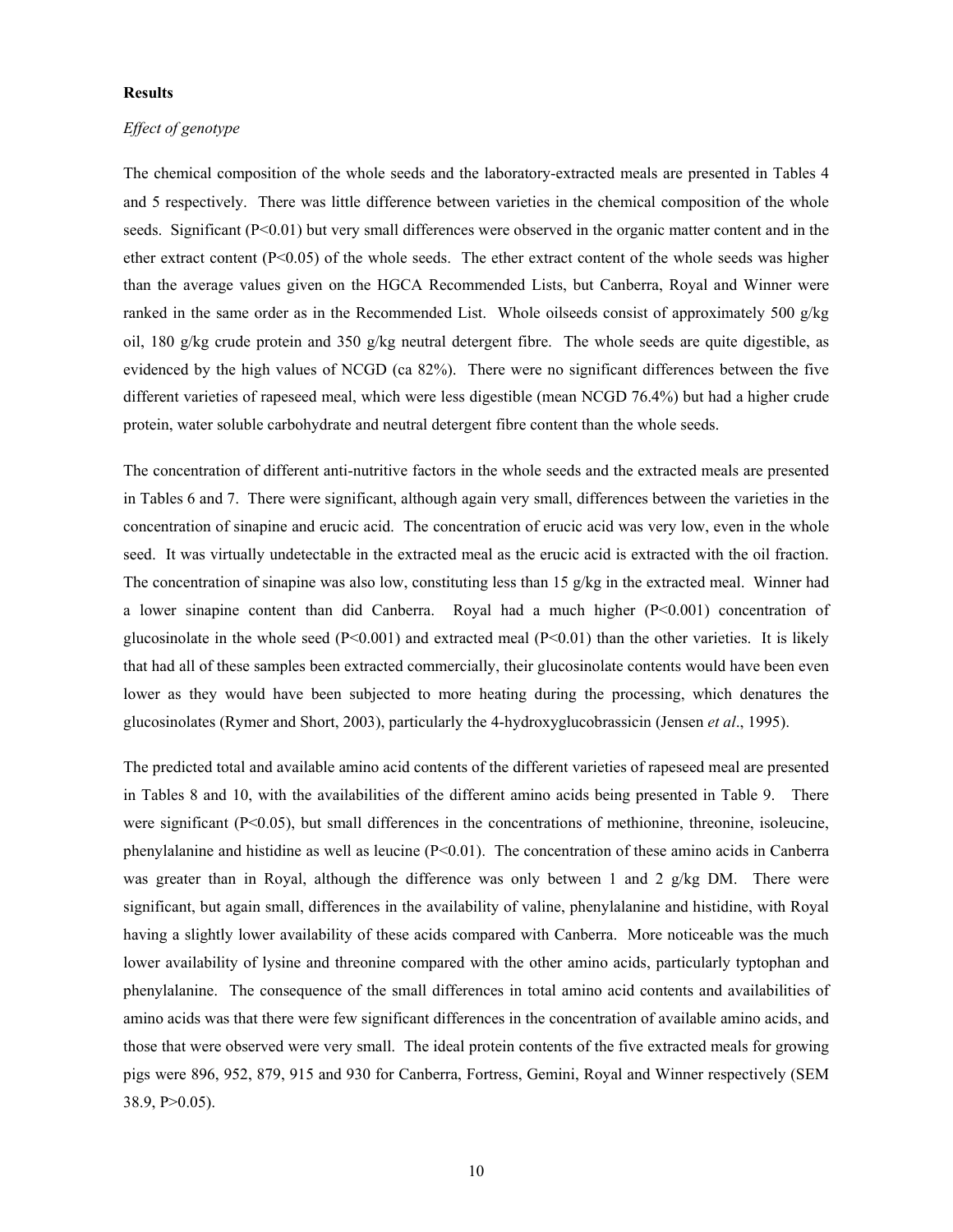The effect of variety on *in vitro* N degradability and digestibility is summarised in Table 11. No significant differences were observed between varieties, with a mean predicted rumen degradability of 50.1% and overall digestibility of 75.5%.

#### *Effect of processing mill*

The chemical compositions of the whole seeds and meals produced by the different mills are presented in Tables 12 and 13. Table 13 also contains the chemical composition data of the soya bean meal that was used in the *in vivo* experiment. There were no clear differences between the mills or the collection months in the chemical composition of either the whole seeds or the extracted meals, except that the ether extract content of the rapeseed meal produced by Unitrition appeared to be higher than the meals produced by Cargill and ADM. Soyabean meal had a higher crude protein content and lower NDF and NSP content than the rapeseed meals. The concentration of ether extract was lower in the extracted meals than the whole seeds, and this was associated with an increase in the concentration of crude protein and NSP, although the concentration of NDF was lower in the extracted meals compared with the whole seeds.

The concentration of various indigestible or anti-nutritive factors in the whole seeds and meals are presented in Table 14. The concentration of erucic acid in the rapeseed meals was negligible. The sinapine content was also low, but processing had increased the concentration of acid detergent insoluble N. The concentration of all these factors was noticeably lower in the soyabean meal compared with the rapeseed meals. The total concentration of glucosinolates in the whole rapeseeds was between 17 and 28  $\mu$ mol/g DM. In the rapeseed meal samples that were produced from these seeds, the total glucosinolate content was much lower, below 8 µmol/g DM. The 4-hydroxyglucobrassicin was the glucosinolate that proved to be most susceptible to heat treatment.

The diet digestibility and N balance of the chicks fed diets supplemented with one of the four rapeseed meals or the soyabean meal is presented in Table 15. There were no significant differences between treatments in terms of dry matter or gross energy digestibility. The N digestibility of the diet supplemented with rapeseed meal collected from Unitrition in June was significantly lower ( $P<0.05$ ) than the N digestibility of the diet supplemented with soyabean meal, but there were no significant differences between the diets supplemented with rapeseed meal. There were also no significant differences between diets in the chicks' N balance. No significant differences between diets were observed in the dry matter intake by the birds, although this was low at 41 g/bird/d.

The concentration of total amino acids in the four rapeseed meal samples and the sample of soyabean meal is illustrated in Figure 1. The high concentration of essential amino acids in soyabean meal relative to rapeseed meal is evident in this figure, and this is mostly a reflection of the higher protein content of soyabean meal. The concentration of sulphur amino acids (methionine and cystine), however, was higher in rapeseed meal. Differences between the rapeseed meals taken from different mills were small. The true availability of the individual amino acids is presented in Figure 2. The low availability of amino acids in rapeseed meal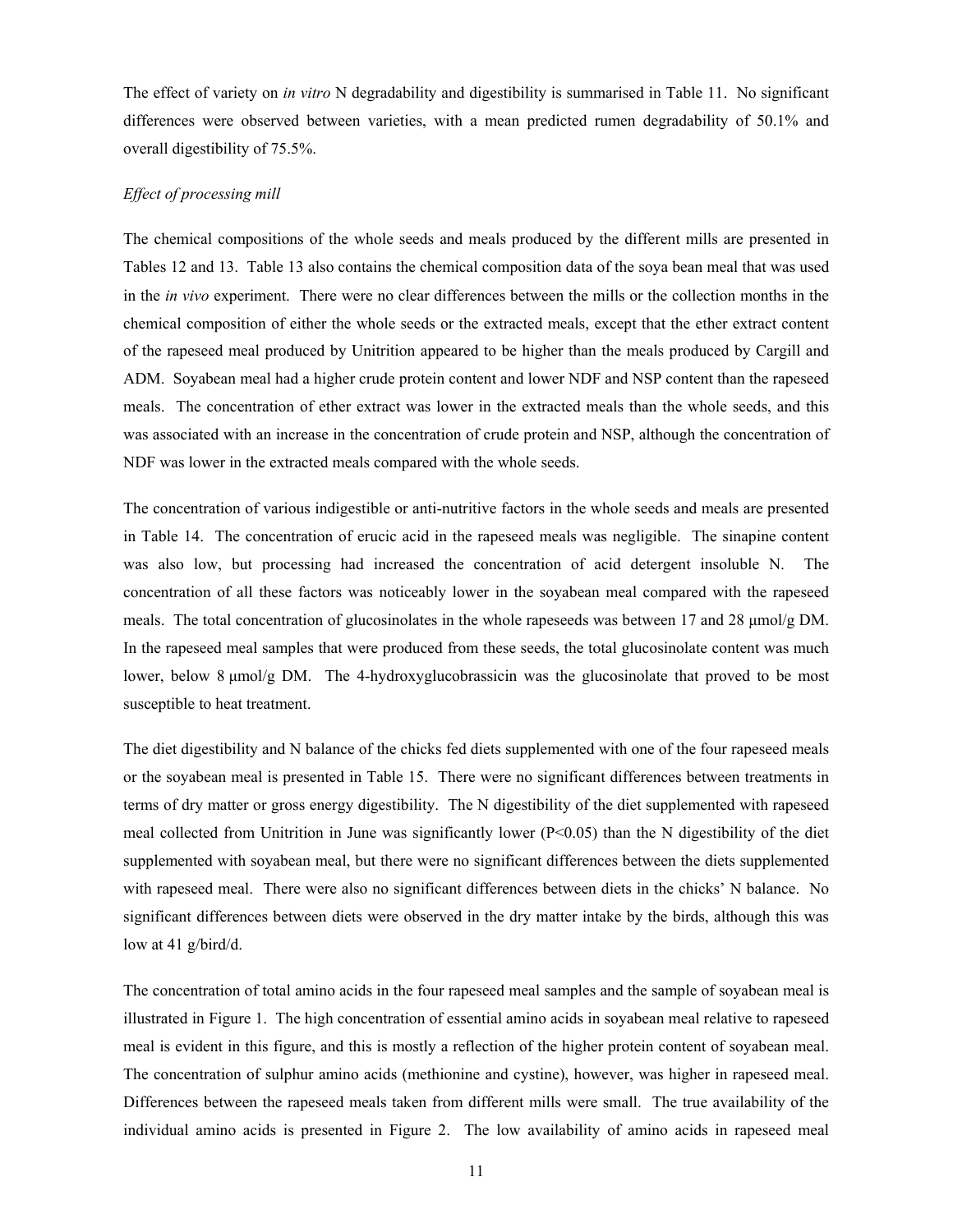compared with soyabean meal is evident in this Figure, particularly lysine, cystine, threonine, tryptophan and isoleucine. Again, the differences between the different rapeseed meal samples were small. The concentration of available amino acids is presented in Figure 3, where again the superiority of soyabean meal over rapeseed meal as a supplier of essential amino acids (including the sulphur amino acids) may be clearly seen.

The effective rumen degradability (calculated at a rumen outflow rate of  $0.06$  h<sup>-1</sup>) and the calculated concentrations of rumen degradable (ERDP) and digestible undegradable protein (DUP) in the samples of rapeseed and soyabean meal are presented in Table 16. The protein in soyabean meal was significantly (P<0.001) more degradable than the protein in rapeseed meal. The concentration of ERDP was 65% greater in soyabean meal (P<0.001) while that of DUP was  $30\%$  greater (P<0.001). The effective degradability of the rapeseed meal taken from Cargill in October was significantly  $(P<0.001)$  greater than that of the other rapeseed meal samples. The ERDP content of the Cargill meal was significantly greater than the other meals, while that of the sample taken from Unitrition in June was significantly lower. The reverse was true for DUP content, with the Unitrition/ June sample having the highest DUP content and the Cargill/ October sample the lowest.

## *Development of treatments*

The solubility of rapeseed meal N in potassium hydroxide solution following treatment with different enzymes is summarised in Table 17. The relationship between N solubility and enzyme concentration is summarised in Table 18. The highest solubilities (corresponding to the highest predicted protein digestibilities in monogastric animals) were observed when the rapeseed meal was incubated with 0.4 and 0.6 g cell wall degrading enzyme/kg rapeseed meal DM. No relationship between N solubility and phytase concentration was observed, but there was a relationship between N solubility and cell wall degrading enzyme concentration ( $R^2$ =62.8%). There was no evidence that N digestibility was improved if the cell wall degrading enzyme was mixed with phytase. The treatments selected for further investigation in the next experiment, therefore, for monogastric animals were the application of 0.4 and 0.6 g cell wall degrading enzyme/ kg rapeseed meal dry matter.

The predicted digestible undegraded N (DUN) contents of the treated rapeseed meals are presented in Table 19. The application of pressure and the addition of water did not increase DUN content compared with the control. The result obtained by heating rapeseed meal to  $134^{\circ}$ C, 228 kPa pressure for 30 min in the absence of water appeared to be aberrant. However, the other treatments in this group did not suggest that this approach would increase protein quality for ruminant animals. The two treatments that produced the highest estimates of DUN content were heating rapeseed meal (in the absence of water) in an oven set at  $80^{\circ}$ C for  $80$ min., or in an oven set at  $130^{\circ}$ C for 20 min. These two treatments were therefore selected for further investigation.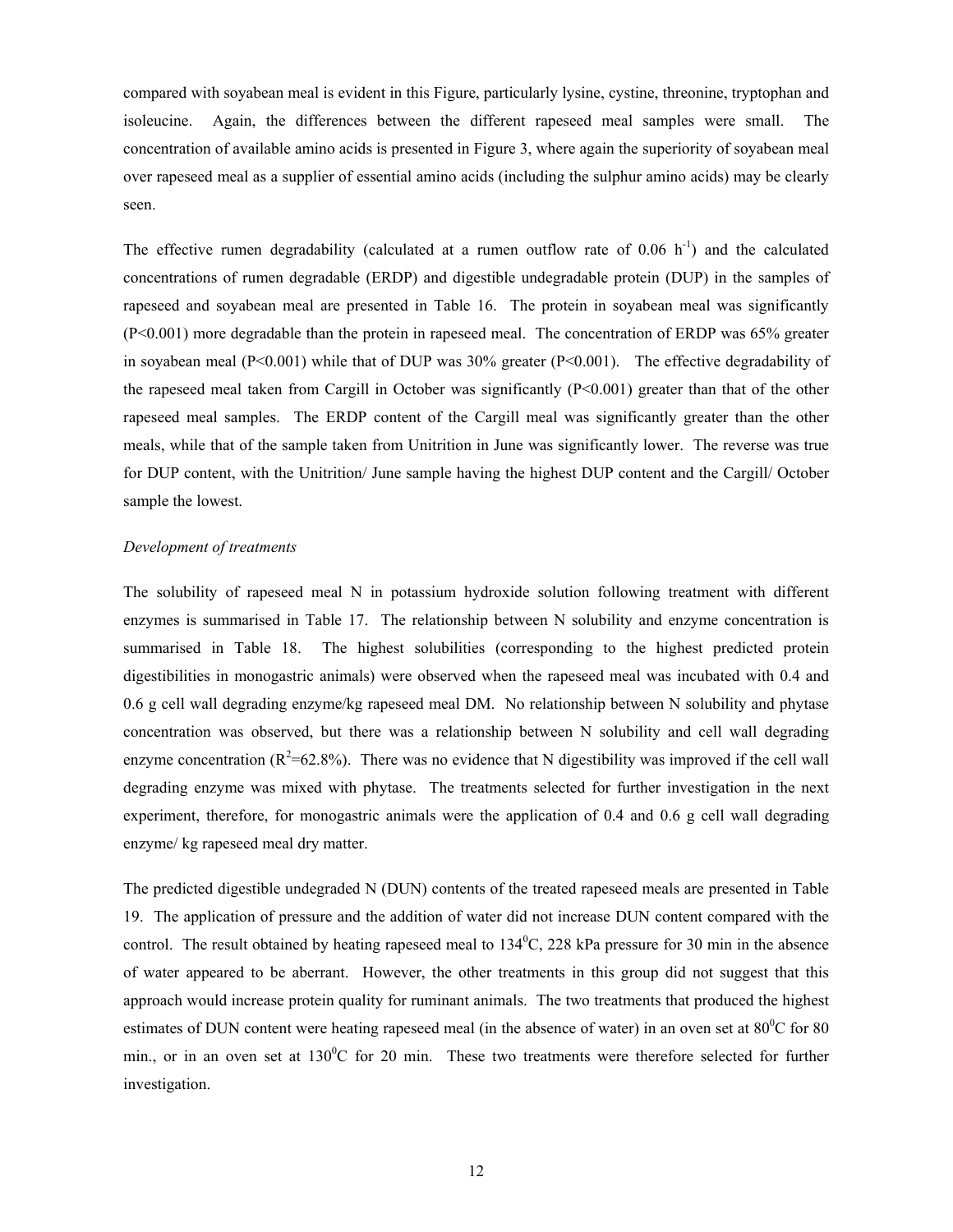Treating rapeseed meal had little effect on its chemical composition (Table 20) or its amino acid profile (Table 21) although the addition of cell wall degrading enzyme (POU1 and POU2) increased the concentration of cystine, threonine, valine, isoleucine, leucine and phenylalanine slightly. Lysine availability was significantly (P<0.001) lower in rapeseed meal compared with soyabean meal, and treating rapeseed meal with cell wall degrading enzyme did not reverse this effect. Indeed, treatment with 0.4 g cell wall degrading enzyme/kg feed dry matter (POU1) reduced (P<0.01) the availability of methionine, cystine, threonine, tryptophan, leucine, phenylalanine and histidine. Treatment with 0.6 g cell wall degrading enayme (POU2), however, did not affect amino acid availability compared with UT. Apart from the lower lysine availability in rapeseed meal, there were no significant differences between soyabean meal and untreated rapeseed meal in terms of their amino acid availability. However, the available amino acid content of soyabean meal compared with rapeseed meal was significantly greater (P<0.001) for all amino acids except cystine and methionine. The available methionine content of UT was greater than that of soyabean meal and POU1 ( $P<0.01$ ). There was no significant difference ( $P>0.05$ ) between the four oilseed meals in terms of their available cystine content.

The rate of rumen degradation of protein was much slower when rapeseed meal was first heated to  $130^{\circ}$ C for 20 min (Figure 6). The effective rumen degradability of rapeseed meal (calculated at an outflow rate of  $0.06$  h<sup>-1</sup>) was significantly (P<0.001) lower in rapeseed meal compared with soyabean (Table 22). The effectively rumen degradable protein contents of UT, RUM1 and RUM2 were significantly (P<0.001) lower than that of soyabean meal, although there were no significant differences between the treated and untreated rapeseed meals in this parameter. The rumen undegradable protein content of RUM2, however, was significantly greater  $(P<0.01)$  than that of UT, RUM1 and soyabean meal. When the acid detergent insoluble N content was taken into account, however, RUM2 maintained a higher digestible, undegradable protein content than UT and RUM1 ( $P<0.01$ ) but there was no significant difference ( $P>0.05$ ) between RUM2 and soyabean meal, or between soyabean meal and UT and RUM1.

*Effect of replacing soyabean meal with a mixture of maize gluten 60, rapeseed meal, field peas and field beans on the fatty acid composition of broiler lipid.* 

The lipid content and fatty acid composition of the carcase tissue taken from birds fed diets supplemented with either soya or a non-soya protein mix is presented in Table 23. The fatty acids 18:3 and 22:1 were undetectable in these tissues. There was no significant difference (P>0.05) between treatments in the total lipid content of the edible tissues, but a quadratic effect was observed in the concentration of total fatty acids (P<0.01), 16:0 (P<0.01), 18:0 (P<0.001), 18:1 (P<0.05) and 18:2 (P<0.01) with the 50% soya/non soya protein mix having a higher concentration of these fatty acids than the 100% soya or 100% non soya protein treatments. The proportion of saturated fatty acids in edible tissue was also significantly affected by diet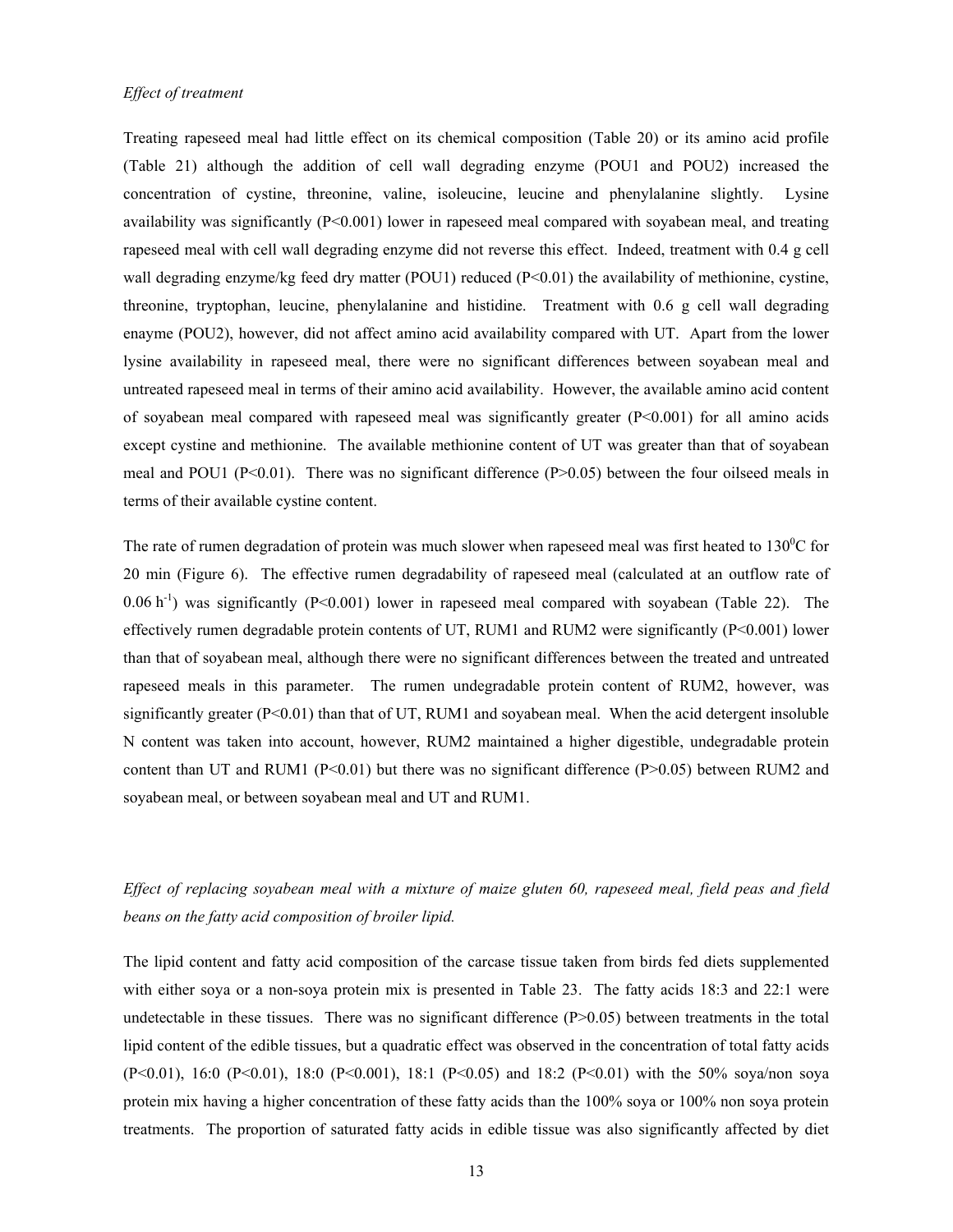(P<0.01) with the 50% non soya protein mix having a significantly lower proportion than was observed in the birds fed the other two diets. These effects of treatment cannot be directly ascribed to the effect of substituting soyabean meal and oil with rapeseed products, however, as the non soya protein mix contained field peas, field beans and maize gluten 60 as well as rapeseed meal and whole rapeseed.

## **Discussion**

#### *Effect of genotype*

The crude protein contents of the rapeseed meals prepared from the five different varieties were within the range observed by MAFF (1990) in their analysis of 17 different samples of rapeseed meal. The neutral detergent fibre contents were generally higher than, and the water soluble carbohydrate contents generally lower than, those observed by MAFF (1990). This could be an artefact of the extraction process, as the samples analysed by MAFF (1990) were the products of commercial mills that had also applied heat treatment to the meals in their preparation. In this experiment, the seeds were subjected to a laboratory scale extraction that did not include some of the conditioning stages that form part of the commercial process.

The sinapine content of rapeseed meal was at the lower end of the range quoted by Smithard (1993), suggesting that the concentration of this anti-nutritive factor has declined over the last ten years. Although there were differences between varieties in sinapine concentration, these differences were small and unlikely to make any appreciable difference to the acceptability of rapeseed meal as a feed for brown egg laying hens. Effort either needs to be made to further reduce the sinapine content of rapeseed through breeding (as was the case with glucosinolates and erucic acid), or an effective means of reducing the sinapine content in the processed meal needs to be developed if rapeseed is to be fed to the laying flock to any great extent. This is a topic that is receiving attention by the processing mills in the UK. The erucic acid content of rapeseed meal is very low, partly because the varieties commonly used are 'double zero', with low erucic acid contents in the whole seed, and partly because this is a fatty acid that is extracted with the oil during processing. There is therefore no reason to suppose the erucic acid content of rapeseed meal is acting as a constraint to the use of rapeseed meal in livestock diets. The glucosinolate contents of the conventional varieties were lower than those of the hybrid varieties investigated in this experiment. However, although two of the hybrid varieties (Toccata and Royal) on the HGCA Recommended Lists (2004/05) have noticeably higher glucosinolate contents than other recommended varieties, the HGCA (2004) data do not suggest a consistent difference between conventional varieties and hybrids in terms of their glucosinolate content. In reality, the glucosinolate contents of rapeseed meals produced commercially from these varieties are likely to be lower as heat generated during processing is likely to be greater than the heat produced during the laboratory extraction of the meals, and the heat will denature many of the glucosinolates. Mills do not segregate oilseed rape on the basis of variety, and so the glucosinolate contents of the rapeseed meals produced will reflect the glucosinolate content of the incoming seed and the relative importance of different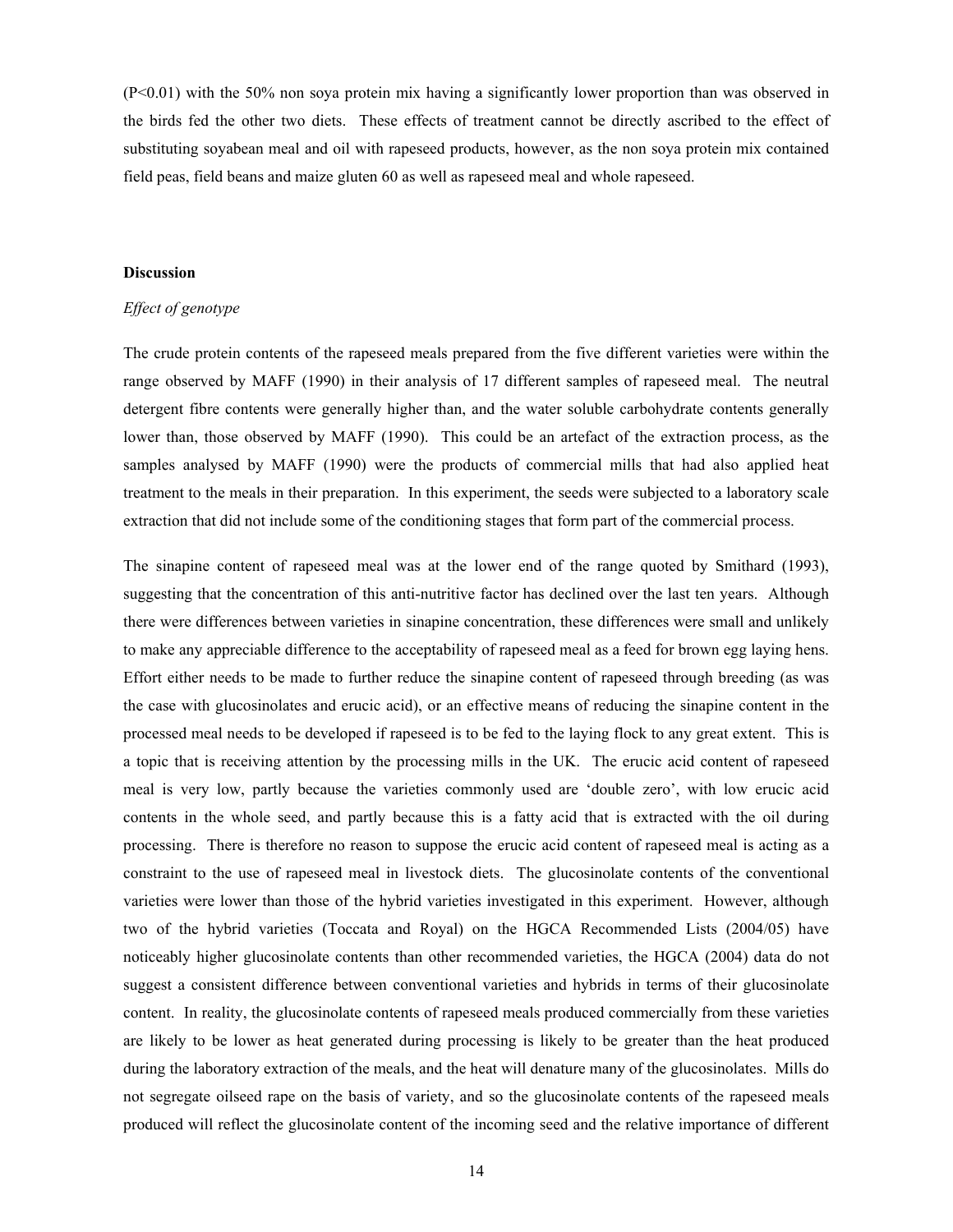varieties of rapeseed in the UK market. However, if UK-produced rapeseed meals typically contain 10-14 µmol glucosinolate/g meal (I. Mayers, pers. comm.), then it should be possible to include rapeseed meal in pig diets at rates of 140-200 g/kg and maintain glucosinolate contents below 2 mmol/kg diet, as recommended by Schöne *et al.* (2002).

Such differences as were observed between varieties in the total and available amino acid content were so small as to have no nutritional significance, and thus no significant difference in the ideal protein content was observed between the five varieties. The availability of lysine and threonine was much lower than the other amino acids, and this may indicate that some heat damage occurred during the extraction process, as the ε-amino group in lysine is particularly vulnerable to Maillard type reactions when subjected to heat and moisture (Newkirk and Classen, 2002). The reduction in lysine availability following processing has been observed before, and it has been noted that modifications to the extraction procedure would be necessary to substantially reduce this loss in lysine availability (Newkirk and Classen, 2002).

No differences between predicted rumen degradability and whole tract digestibility were observed. Although the absolute values obtained from these estimates are probably low, the relative values are likely to be accurate and indicate that variety has no substantial effect on the availability of rapeseed meal protein to ruminant animals.

The variety of rapeseed, therefore, has little if any effect on either the chemical composition or the nutritive value of the rapeseed meal. If improving the nutritive value of rapeseed meal were to be a particular breeding goal then this situation may change. However, the current market structure of rapeseed mitigates against this as the processing mills have no means of segregating incoming rapeseed by variety or even by supplier. There is therefore no mechanism for rewarding growers for producing particular varieties of rapeseed that might generate meals with a higher than average nutritive value.

#### *Effect of processing mill*

The processing of rapeseed to produce oil and rapeseed meal first involves the material being sifted to remove large foreign material. The seed is then warmed to  $60^{\circ}$ C in a steam jacketed conditioner to make the seed plastic, and it is then flaked. It is then cooked for approximately 15 min at  $100-105\degree C$  to reduce the oil's viscosity and agglomerate the protein. The seed is then pressed to expel half the oil. The oil is transferred to a decanter to separate off fines and phosphatides that are then added to the expelled cake stream. The cake is then extracted. Cargill and ADM adopt a continuous extraction process with a counter current extractor that uses increasingly pure solvent to extract the oil. Unitrition, on the other hand, use a batch extraction process. This latter process may be less efficient at extracting oil from residues with a low oil content, and this may explain the slightly higher ether extract contents of the rapeseed meals collected from Unitrition compared with the samples taken from Cargill and ADM. After extraction, the solvent is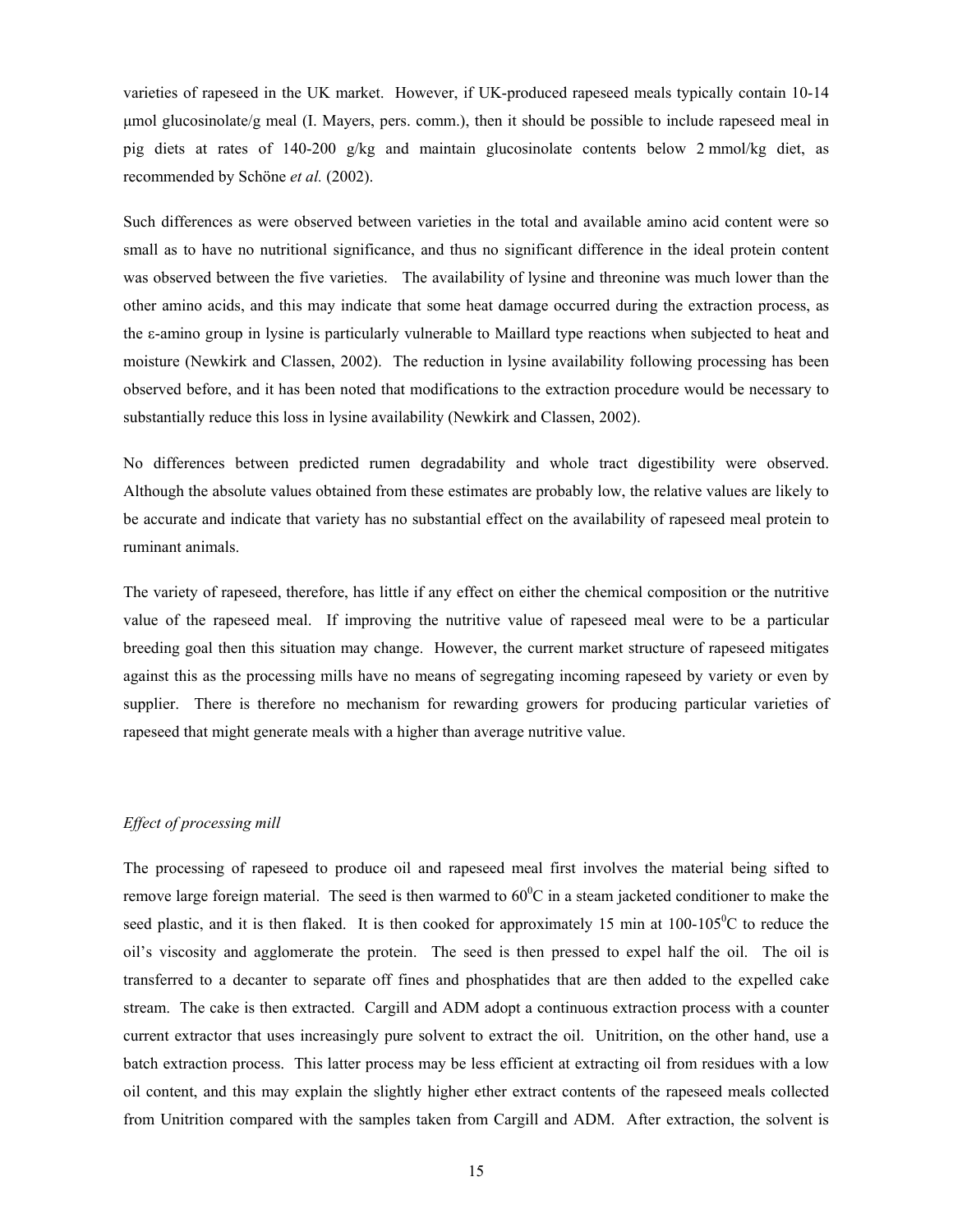driven off by steam (in the Unitrition process) or in a desolventiser/ toaster (in the Cargill/ ADM process) that agitates the meal at  $110^{\circ}$ C in a humid environment for 15 min. The solvent (food grade hexane) maintains the temperature of the meal below  $65^{\circ}$ C until the solvent has been removed. After this, the humid environment will to some extent protect the protein by preventing the temperature of the meal rising above  $100^{\circ}$ C. However, the very presence of the moisture combined with the heat will allow Maillard reactions to occur that will have a particularly marked effect on the availability of lysine. This is because of the ε-amino group in lysine that reacts with carbohydrate moieties to produce indigestible Maillard products (Newkirk and Classen, 2002).

The extraction of oil increases the concentration of the residual matter, particularly the crude protein and ADIN fractions. The NDF content of the meal was lower than the whole seed, however, and this may suggest that although complete dehulling of the rapeseed is not practical, processing does remove some of the seed coat. The production of rapeseed meal significantly reduces the total glucosinolate content of the material, and all of the rapeseed meals that were investigated in this experiment had glucosinolate contents below 8 µmol/g. This low concentration would suggest that, as far as glucosinolates are concerned, inclusion rates of up to 250 kg/t in pig feeds would be acceptable (Schöne *et al.* (2002).

Differences between mills in their extraction process did not affect the digestibility of diets supplemented with rapeseed meal. However, the N digestibility of the diet supplemented with rapeseed meal taken from Unitrition in June was lower than that of the diet supplemented with soyabean meal. This particular sample of rapeseed meal had the highest concentration of sinapine, and the lower N digestibility may be associated with that. In general though, diet digestibility and feed intake were as good with the diets supplemented with rapeseed meal as they were with the diet supplemented with soyabean meal. However, feed intakes were low with all diets. The fact that feed intake was also low with the diet supplemented with soyabean meal might suggest an environmental constraint rather than a problem with the rapeseed meal. In order to collect the excreta to perform the digestibility trial, it was necessary to maintain the chicks on a mesh floor, and this may have contributed to the low feed intakes that were observed.

The available amino acid, ERDP and DUP contents of soyabean meal were significantly greater than those of the rapeseed meal samples. This is primarily a function of the higher protein content of soyabean meal. However, the degradability and digestibility of rapeseed meal protein was lower than that of soyabean meal. This may indicate that the protein in rapeseed meal is subjected to more heat damage during processing than is the case with soyabean meal. Heating generally reduces the degradability of protein in the rumen (Mustafa *et al.*, 2000). Heating in the presence of moisture encourages Maillard-type reactions to occur, and this reduces both protein digestibility and amino acid availability (Newkirk and Classen, 2002; Newkirk *et al.*, 2003). The use of heat and moisture to remove solvent at the end of the extraction process reduces amino acid (particularly lysine) availability (Newkirk and Classen, 2002). It is possible to remove the solvent without the addition of moisture, and it was observed that this did not have a significant impact on the rate at which the solvent was removed (Newkirk and Classen, 2002). Broiler performance was improved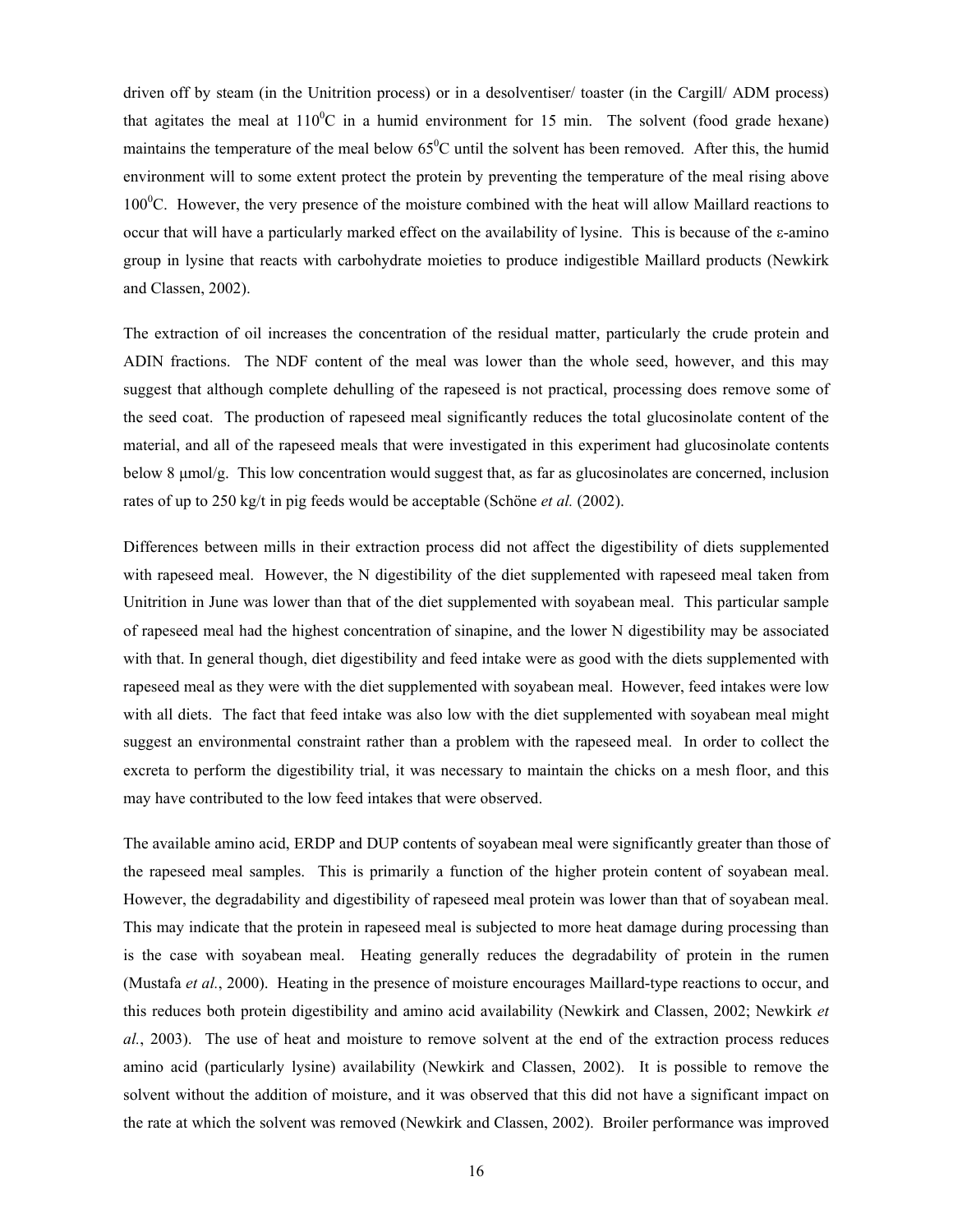when this was done, even though the glucosinolate content of the rapeseed meal was higher when steam was removed (Newkirk and Classen, 2002). Removing the steam from this stage would increase the availability of amino acids to monogastric animals, which would increase the protein quality of rapeseed meal in pigs and poultry. However, it would increase the rumen degradability of protein and therefore reduce protein quality for ruminants. Despite the different extraction processes that are adopted by the different mills in this study, the effect on the protein quality of rapeseed meal was relatively small. Altering the processing conditions may make a significant impact on composition and digestibility of rapeseed meal, but with the processes that are currently adopted by the major processors there appears to be no significant effect of processing mill on the protein quality of rapeseed meal.

#### *Effect of treatment*

None of the treatments investigated resulted in a marked reduction in the glucosinolate content of the rapeseed meal, but even in the untreated meal, the concentration of glucosinolates was low. The addition of cell wall degrading enzyme to aid the digestion of the NDF fraction of rapeseed meal and thereby potentially increase the digestibility of cell contents was not effective at increasing amino acid (particularly lysine) availability. Indeed, if anything, the addition of digestive enzymes decreased amino acid availability. This is in contrast to the observations of Hoare *et* al. (2003), who reported increased nutrient digestibility and digestible energy concentration in rapeseed meal supplemented with non-starch polysaccharide degrading enzymes when fed to pigs. However, these authors used a combination of two enzymes, and did observe that when the enzymes were used alone there was no effect on nutrient digestibility. These authors also noted that the increased digestibility was not reflected in any improvement in animal performance. The use of pectinase did enable canola meal to perform as well as soyabean meal in terms of broiler carcase yield (Kocher *et al.*, 2001) and more detailed work in characterising enzymes may produce one that was more effective at increasing the protein quality of rapeseed meal. The low availability of lysine, that is characteristic of rapeseed meal, arises from the heat damage that occurs during the desolventisation of the meal (Newkirk and Classen, 2002). An enzyme that was capable of hydrolysing Maillard products may therefore increase the lysine availability of rapeseed meal.

Heating rapeseed meal to  $130^{\circ}$ C for 20 min increased its undegradable protein content such that it was a better supplier of undegradable protein than soyabean meal. The rapeseed meal product Rapepro that is available on the market also has its protein fraction protected from rumen degradation by heat, although pressure is applied as well in the production of Rapepro. Mustafa *et al.* (2000) observed that heating rapeseed meal to  $125\text{°C}$  (in the absence of water) decreased its rumen degradability without adversely affecting its intestinal digestibility, and they further noted that when applying dry heat the important factor in determining the effect on the rapeseed meal was the temperature to which the meal was heated rather than the length of time that the meal was subjected to heating. However, it was also noted by Mustafa *et al.* (2000) that while there are many reports in the literature of procedures that have reduced the protein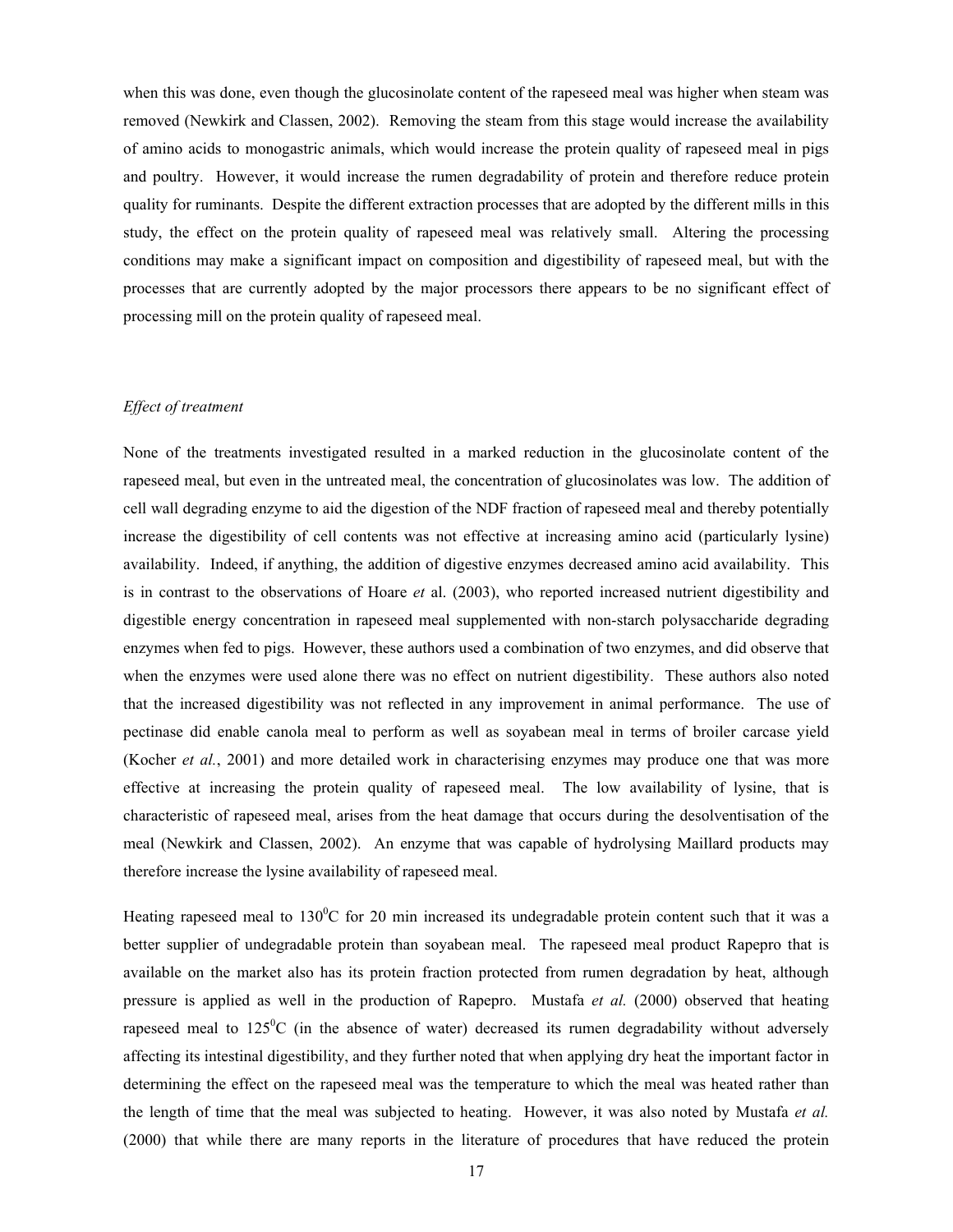degradability of rapeseed meal, few if any have confirmed whether this also results in improved performance in terms of milk yield and composition.

## *Technical feasibility and financial implications of treating rapeseed meal*

Processing rapeseed produces both rapeseed meal and rape oil, and the value of the oil is approximately twice that of the meal. Altering the processing and treatment of rapeseed meal to increase its nutritive (and hopefully market) value must therefore not be at the detriment of oil production. It is certainly technically feasible to treat rapeseed meal within the processing mill to increase its nutritive value, as the mills are investigating means of doing just that. Indeed, one of the processing mills is already producing rapeseed meals with a higher proportion of rumen undegradable protein for the dairy cow market (Rapepro). To improve the nutritive value of rapeseed meal (particularly its protein quality), however, requires different approaches depending on the market that is being targeted since different constraints apply in the monogastric and ruminant sector. For both ruminant and monogastric markets, the low protein and high fibre content of rapeseed meal is a limitation when it is being used (as it generally is) to replace soyabean meal. For pigs and poultry however, the relatively low availability of amino acids (particularly lysine) further limits the protein quality of rapeseed meal and the presence of anti-nutritional factors also reduce its acceptability. Glucosinolates, sinapine and tannins are still perceived as the anti-nutritional factors of importance, although much of the literature evidence would suggest that glucosinolates are no longer a threat to livestock production except perhaps for their negative effect on intake with monogastrics (Rymer and Short, 2003). For ruminant animals, the low protein content of rapeseed meal relative to soyabean meal is further compounded by the high rumen degradability of rapeseed meal protein.

When developing treatments to improve the nutritive value of rapeseed meal for pigs and poultry, heat treatment may be considered as this denatures the glucosinolates in the meal, although this may result in products that are at least as problematic as the glucosinolates themselves (Rymer and Short, 2003). Extruding rapeseed reduced the glucosinolate content from 4 to 1 µmol/g oil-free dry matter (Keady and O'Doherty, 2000) and resulted in the feeding value (to pigs) of rapeseed meal and soyabean meal being similar. These authors also cited evidence that glucosinolate contents of  $1-10 \mu m o l/g$  oil-free dry matter would not affect diet digestibility in pigs. All of the commercially produced rapeseed meals that were analysed in this study had total glucosinolate contents within this range, and so no problems (as far as glucosinolates are concerned) should be encountered when feeding these products to pigs. While extrusion generates heat in the product being extruded, it should be noted that rapeseed meal is already heat-treated as it undergoes a toasting stage at the end of production, and this reduces the glucosinolate content significantly (Jensen *et al.*, 1995; Newkirk and Classen, 2002). However, Newkirk and Classen (2002) observed that if the toasting stage was omitted, broiler performance was improved even though the glucosinolate content of the rapeseed meal was increased from 9.7 to 21.9  $\mu$ mol/g DM as a consequence of not toasting the meal. This would suggest that the glucosinolates are not the first limiting constraints in rapeseed meal utilisation by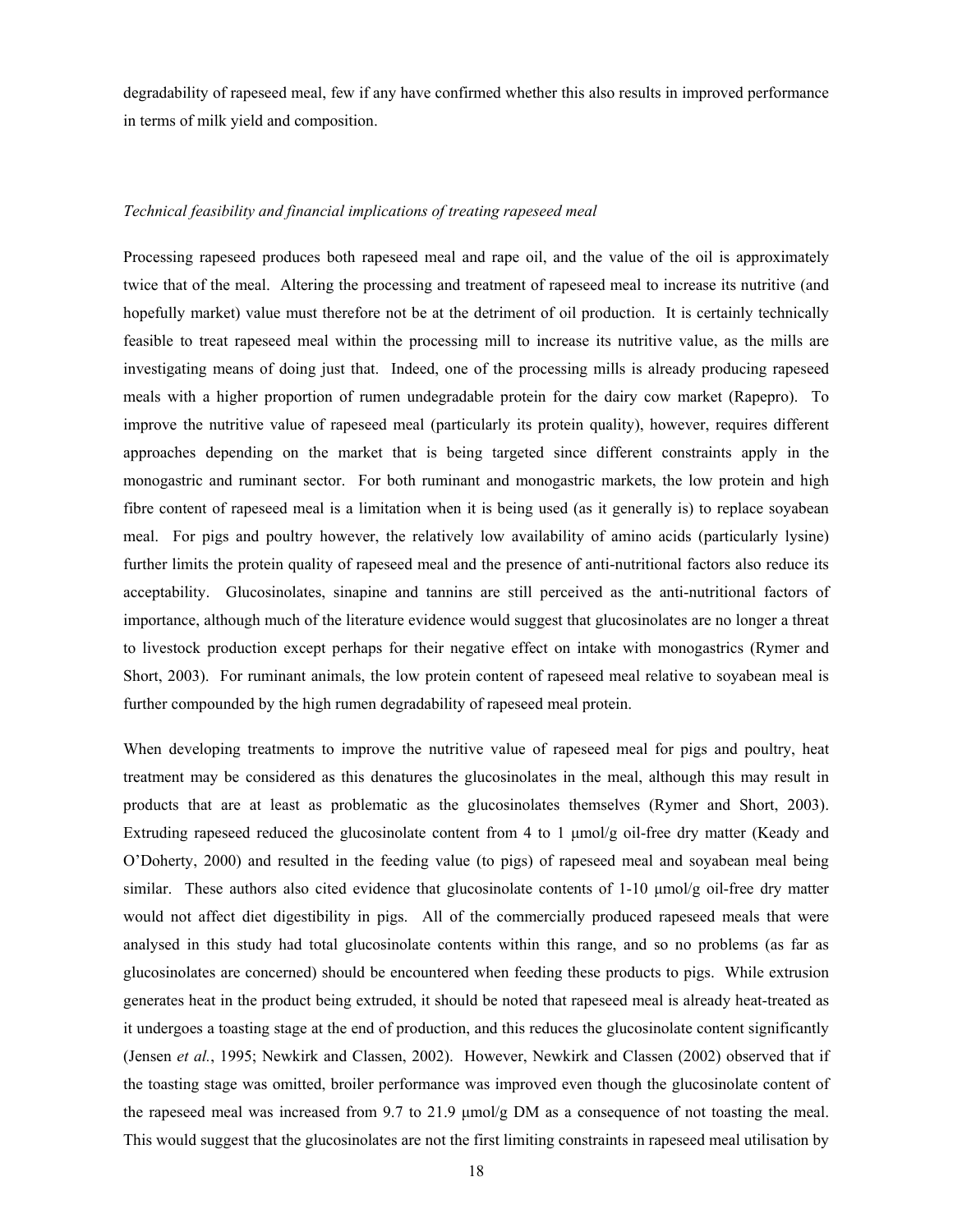broilers and that other factors (such as essential amino acid availability) may have a greater impact on the protein quality of rapeseed meal. For monogastrics, therefore, producing rapeseed meal that has not been heat damaged may well have a greater effect on rapeseed meal quality than the introduction of other physical means of reducing the glucosinolate content. With regard to sinapine and tannins, treatments or breeding programmes to reduce their concentration would increase the acceptability of rapeseed meal. For sinapine, this is only really necessary to enable its inclusion in layers' diets but this would potentially open up a large market as there are currently approximately 25 m layers in the UK, all of which are consuming either no, or only very small amounts of rapeseed meal. Hydrothermal treatment of rapeseed meal does reduce its sinapine content, and it was observed (Jeroch *et al.*, 1999) that this resulted in a marked reduction in the trimethylamine content of eggs (this is the component that taints eggs in birds fed rapeseed meal). For laying hens, therefore, the cost in reduced amino acid availability may need to be weighed against the benefit of reduced sinapine content unless an alternative means of reducing the sinapine content of rapeseed meal can be developed.

The addition of cell wall degrading enzymes in this project did not increase amino acid availability. Coupled with the lower protein content of rapeseed meal, this resulted in available amino acids contents being approximately 60% that of soyabean meal, with the exception of the sulphur amino acids in which the supply by rapeseed meal and soyabean meal was about equal. Although in this project the addition of enzymes did not improve the protein quality of rapeseed meal the use of enzymes such as proteases and α-galactosidases have been observed to increase the nutritive value of oilseed meal (Ghazi *et al.*, 2003). Kocher *et al.* (2001) observed that while bird performance was not affected by the replacement of soyabean meal with canola meal, carcase yield was reduced. This effect was overcome when an enzyme product with pectinase activity was added to the diet. Such a treatment would have no implications on rapeseed meal production, as the enzymes are likely to be added at a feed mill rather than the processing mill. They may even be added on farm rather than at the mill.

The value of rapeseed meal as a protein source for pigs and poultry would be greatly increased if the fibre content of the meal could be reduced, as this would increase the protein content of the meal. Using the MAFF (1990) estimates of the crude protein and NDF contents of rapeseed and soyabean meal, the protein content of fibre-free soyabean meal is approximately 563 g/kg DM, whereas that of rapeseed meal is 570 g/kg DM. On this basis, dehulled rapeseed meal would be able to completely replace soyabean meal in livestock diets although constraints because of the lower palatability of rapeseed meal may still apply. Dehulling rapeseed meal is currently not viable either technically or financially, although work is being done to try and develop a means of doing this commercially. The relatively low digestibility of rapeseed meal is still an issue even when rapeseed hulls have been removed (Danielsen *et al.*, 1994) suggesting that some form of insoluble dietary fibre remains after dehulling. The triple low varieties of rapeseed, which have lower fibre and tannin contents than the traditional double low varieties, were not observed to be any more digestible in either pigs (Agunbiade *et al.*, 1991) or cows (Vanhatalo *et al.*, 1995). Dehulling, were it to become technically feasible, would address the lower protein content of rapeseed meal compared with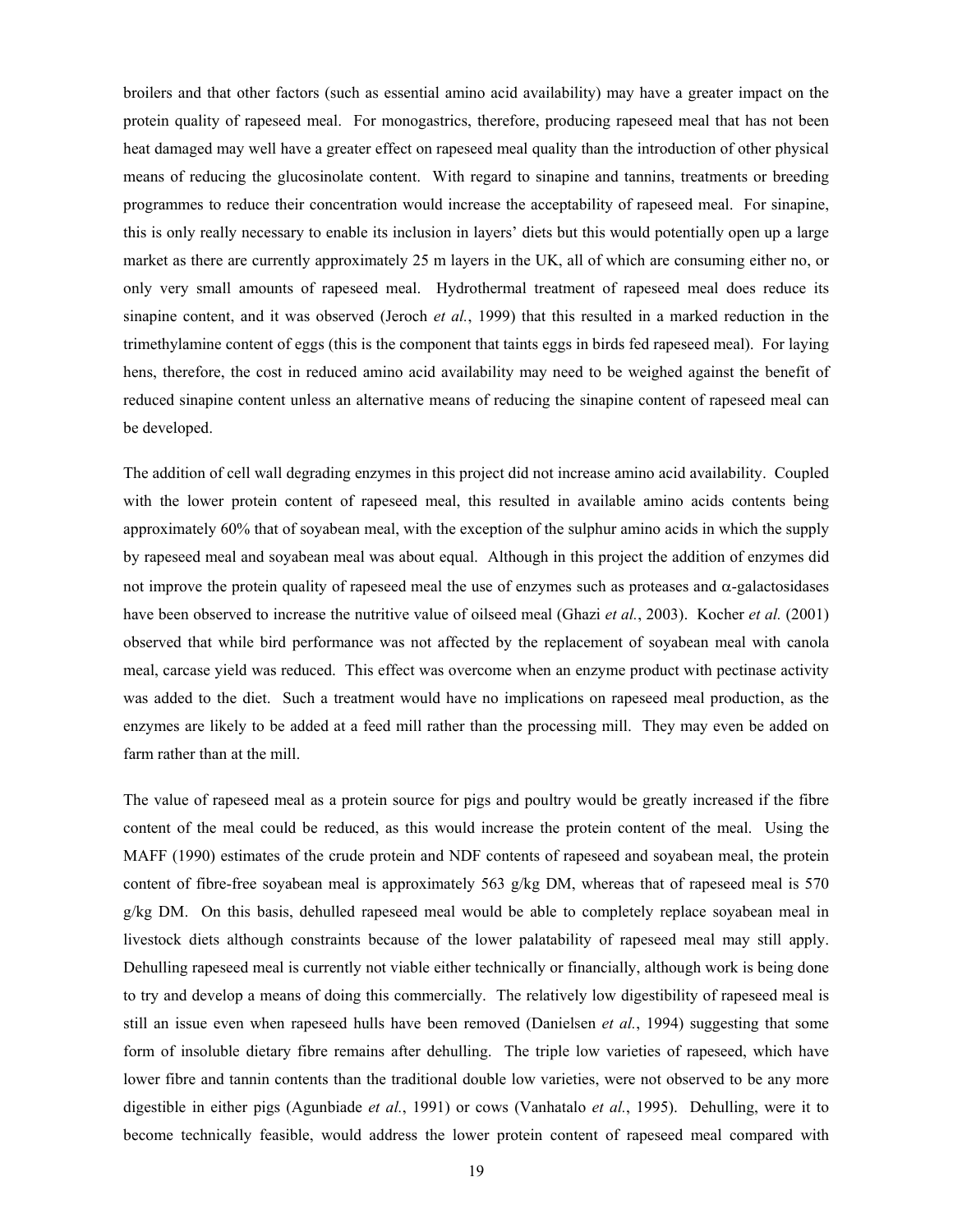soyabean meal, but some constraints (lower palatability and digestibility) are likely to remain. The nutritive value of the rapeseed hulls that would be produced is likely to be very low and finding a market for them may be a challenge, although it is possible there may be a niche for them as a ruminant feed or possibly as a prebiotic in monogastric diets.

An opportunity for increasing the protein quality of rapeseed meal for pigs and poultry in the short term may come from altering the desolventising stage of processing so that the meal is not subjected to moist heat. This can be done without extending the time taken to desolventise the meal (Newkirk and Classen, 2002) and so should have little effect on the throughput of rapeseed meal in the mill. In the longer term, developing a commercially viable means of dehulling the seed would increase its protein content, although its digestibility may still be lower than that of soyabean meal. The development of appropriate enzyme technology to increase the digestibility of rapeseed meal for pigs and poultry might increase the amino acid availability in rapeseed meal. This may be done in addition to, or instead of, the dehulling process.

With the varieties of double zero rapeseed that are currently available, there appears to be little consistent difference in the composition of the rapeseed meals that are produced. Plant breeding could in theory produce a variety with a protein content comparable to that of soyabean meal, a virtual absence of antinutritive factors and a seed coat that was easily removed during processing. To be attractive to growers, such a variety would also have to yield well, with acceptable agronomic characteristics and a high oil content. At present, this variety does not exist. It is not clear whether the rapeseed market as it is currently structured would be able to sufficiently reward growers for producing such a plant to ensure that it dominated the market and hence brought about a consistent improvement in the feeding value of UKproduced rapeseed meal.

For ruminant animals, the low protein content of rapeseed meal relative to soyabean meal is an issue, but a further constraint is the high rumen degradability of the protein. At an outflow rate from the rumen of  $0.06$  h<sup>-1</sup>, rapeseed meal protein is about 58% degradable, compared with 73% for soyabean meal. Heating the rapeseed meal to  $130^{\circ}$ C decreased its degradability to 53% and the two commercially available rapeseed products that have been treated to increase protein quality for ruminant animals have advertised rumen degradabilities of 48 and 42%. Both products have undergone an autoclave process, but one (Rapetec 1652) is a rape expeller product while the other (Rapepro) is made from extracted rapeseed meal. It is clearly technically feasible to apply heat and pressure to rapeseed meal to improve its protein quality for ruminant animals, and it is reasonable to suppose that other treatments could be applied at the mill as well if there were sufficient demand for the resulting product.

The treatment of rapeseed meal to improve its nutritive value would increase its market value, and the cost of any treatment would need to be recouped in the increased price that the product could attract. The price of rapeseed meal (July-October 2004) is £81-98/t, compared with £150-156/t for Brazilian soya and £152-156/t for Hipro soya. These price differences reflect differences in the protein content of the different feedstuffs, which for these feeds would average 26.7 p/kg crude protein. Rapeseed meal would then be somewhat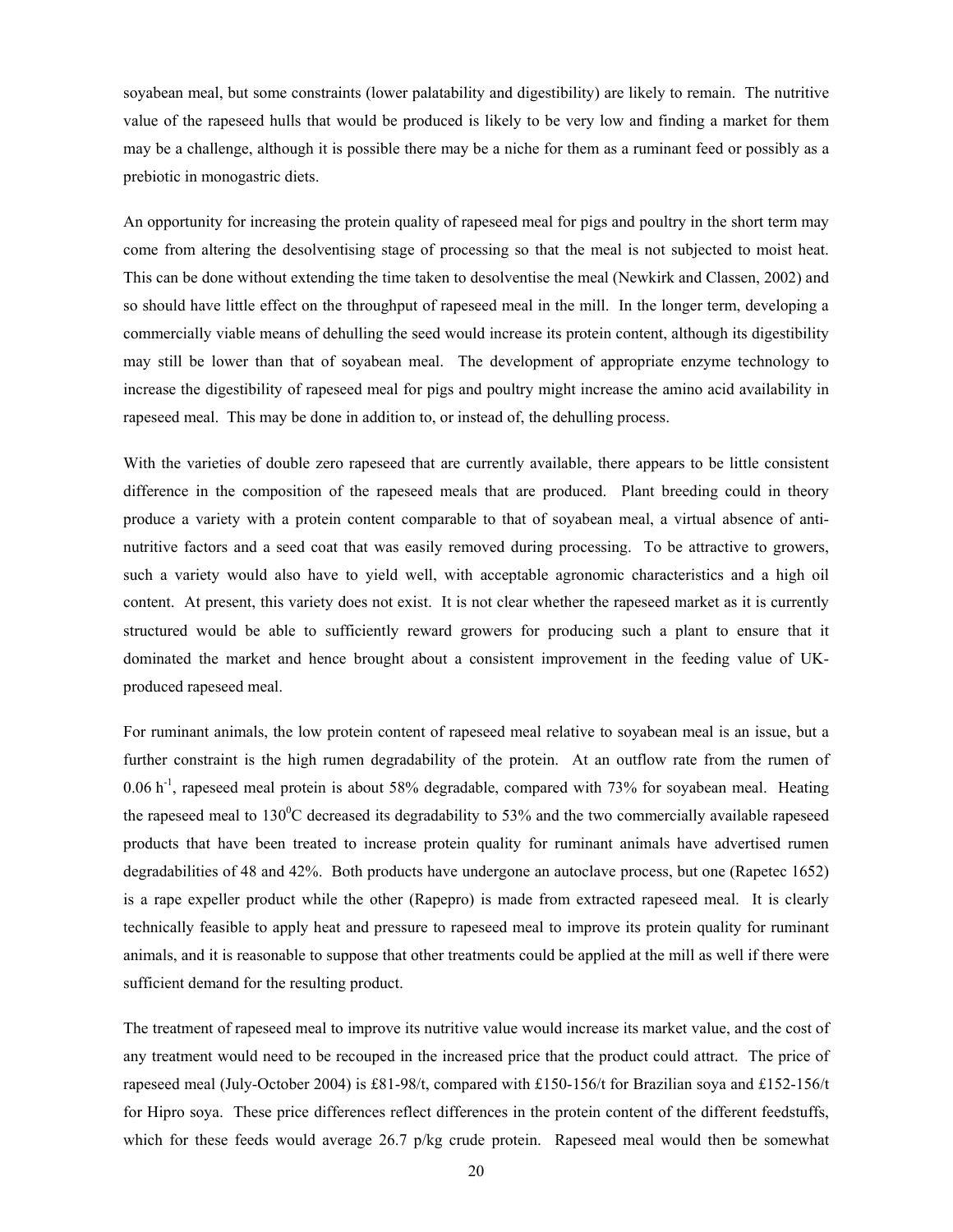underpriced (21.1-25.6 p/kg crude protein). The two treated rapeseed products that are on the market (Rapetec 1652 and Rapepro) are priced at £144-149/t and £122-132/t respectively. Rapepro has a higher digestible undegraded protein content compared with Brazilian soya (157 compared with 136 g/kg DM), but its lower energy content reduces its price to £26/t less than that of Brazilian soya. However, the high energy content of Rapetec 1652 (the treated rape expeller product) results in a price only slightly lower than that of Brazilian soyabean meal. The prices and nutritive values of these feedstuffs are summarised in Table 25. When price was regressed with these descriptors, the best relationship was obtained between price and the ME and DUP content of the feeds. The relationship between these predicted and actual prices is illustrated in Figure 7. From these data it would suggest that any treatments that might increase the ME and DUP content of rapeseed meal should result in an increased market price of the product. Although somewhat volatile, this should assist in determining whether the development of any treatment is likely to be financially viable.

#### **Conclusions**

The different varieties of double low rapeseed that are currently available have little effect on the protein quality of rapeseed meal. The high throughput of rapeseed in the processing mills also means that it is not possible to segregate meals on the basis of variety. Although in theory it would be possible to breed a variety of rapeseed meal with a higher protein content and lower concentration of anti-nutritive factors such as sinapine and tannins, this is not a feasible option in the short to medium term. There is therefore little that growers can do themselves to increase the acceptability and market value of rapeseed meal.

With the processing techniques that are currently employed, there is also little difference in the protein quality of rapeseed meals produced by different mills. However, there is potential for the mills to differentiate their product by altering the processing technique, or by applying treatments to the meal after it has been produced. This is already being done at one mill, where an autoclave treatment is applied to either rape expeller or extracted rapeseed to make two different products with lower rumen protein degradability than that of conventional rapeseed meal. These higher value products are aimed at the dairy cow market. Other opportunities for increasing the protein quality of rapeseed meal for pigs and poultry could arise from altering the desolventising stage of the process to remove the use of moist heat as this toasts the meal and reduces the availability of lysine. However, the main opportunity in the future would be the development of a means of dehulling rapeseed so that its protein content became comparable to that of soyabean meal. This would also increase its digestibility (although soluble fibres in rapeseed meal may still render it less digestible than soyabean meal) and perhaps its palatability. The development of appropriate enzymes to increase nutrient availability in rapeseed meal would also enhance its market value, and other work has demonstrated that the use of a pectinase increased the carcase yield in broilers.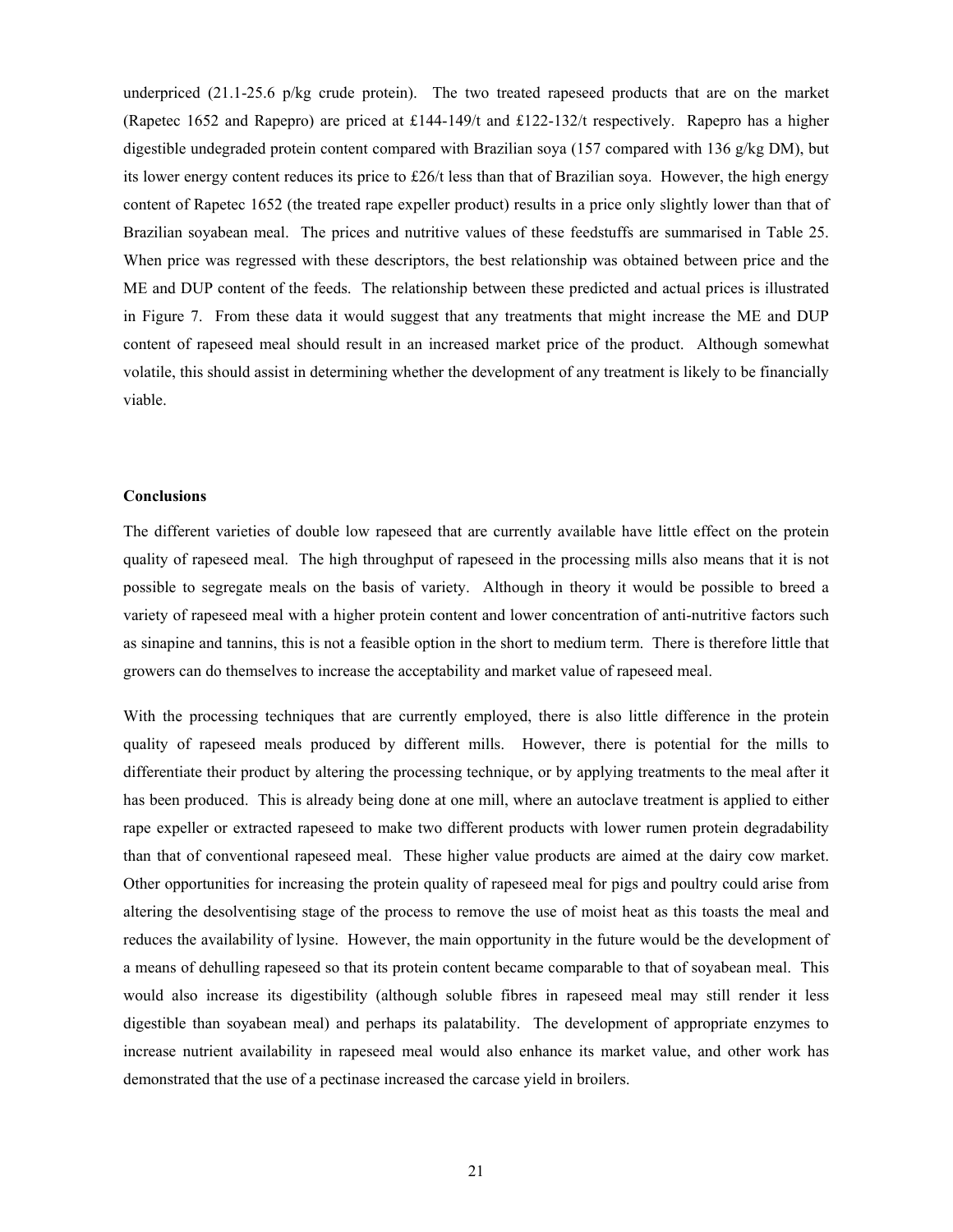Future research should concentrate on the monogastric sector, as this is where the greatest constraints to rapeseed meal utilisation are encountered, and where a year-round market for the product exists. This work should focus on developing a commercially viable means of dehulling rapeseed and on the development of appropriate enzyme technology to supplement rapeseed meal so that its full potential as a valuable protein source for all classes of livestock may be realised.

## **References**

- Agunbiade, J.A., Wiseman, J. and Cole, D.J.A. (1991). Nutritional evaluation of triple low rapeseed products for growing pigs. *Animal Production*, **52**:509-520.
- Danielsen, V., Eggum, B.O., Jensen, S.K. and Sørensen, H. (1994). Dehulled protein-rich rapeseed meal as a protein source for early weaned piglets. *Animal Feed Science and Technology*, **46**:239-250.
- Ghazi, S., Rooke, J.A. and Galbraith, H. (2003). Improvement of the nutritive value of soybean meal by protease and α-galactosidase treatment in broiler cockerels and broiler chicks. *British Poultry Science*, **44**:410-418.
- Hill, R. (1991). Rapeseed meal in the diets of ruminants. *Nutrition Abstracts and Reviews (Series B),*  **61**:139-155.
- Hoare, B., Cowan, D., McGrane, M. and O'Doherty, J.V. (2003). The effect of non-starch polysaccharide enzymes on the nutritive value of rapeseed meal for growing and finishing pigs. *Irish Journal of Agricultural and Food Research,* **42**:255-263.
- Home-Grown Cereals Authority (2002). Recommended List of Double Low Winter Oilseed Rape 2002. http://www.hgca.com/varieties/2002/wosr.pdf [Website].
- Home-Grown Cereals Authority (2004). HGCA Recommended Lists 2004/05. Winter Oilseed Rape http://www.hgca.com/content.output/489/489/Varieties/HGCA%20Recommended%20Lists%202004| 05/Winter%20oilseed%20rape%20.mspx [Website].
- Jensen, S.K., Liu, Y.-G. and Eggum, B.O. (1995). The effect of heat treatment on glucosinolates and nutritional value of rapeseed meal in rats. *Animal Feed Science and Technology*, **53**:17-28.
- Jeroch, H., Danicke, S., Brettschneider, J.G. and Schumann, W. (1999). Use of trated rapeseed in brown laying hens. *Bodenkultur*, **50**:45-55.
- Keady, U. and O'Doherty, J.V. (2000). The effect of extrusion on the nutritive value of rapeseed meal for growing and finishing pigs. *Irish Journal of Agricultural and Food Research*, **39**:419-431.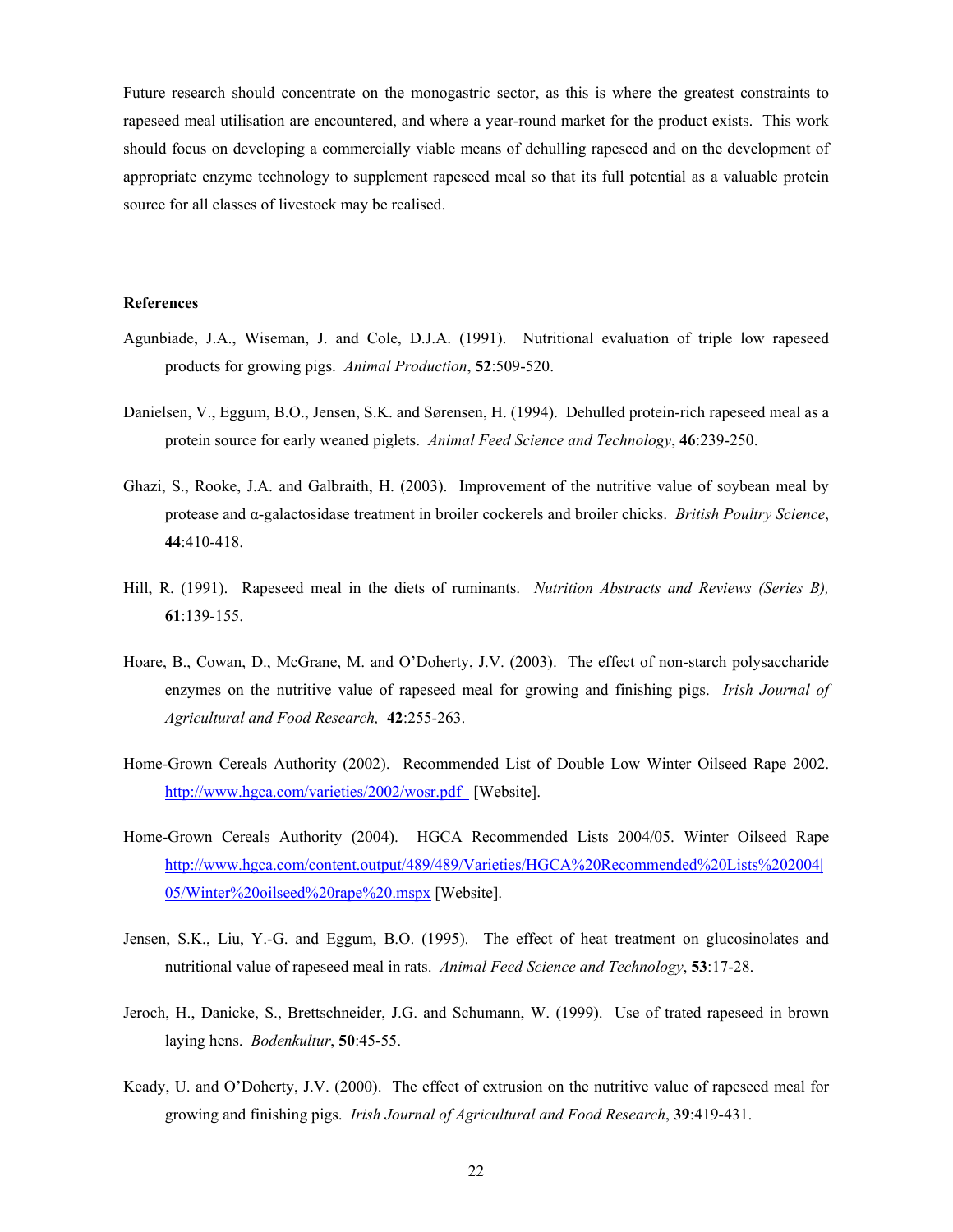- Kocher, A., Choct, M., Morrisroe, L. and Broz, J. (2001). Effects of enzyme supplementation on the replacement value of canola meal for soybean meal in broiler diets. *Australian Journal of Agricultural Research*, **52**:447-452.
- Ministry of Agriculture, Fisheries and Food (1990). UK Tables of Nutritive Value and Chemical Composition of Feedingstuffs. Rowett Research Services, Aberdeen, UK. 420pp.
- Moss, A. (2002). The effects of long-term feeding of extracted rapeseed meal and whole rapeseed on the physical and financial performance, health and welfare of high yielding dairy cows. HGCA Report No. OS59. 40pp.
- Mustafa, A.F., McKinnon, J.J. and Christensen, D.A. (2000). Protection of canola (low glucosinolate rapeseed) meal and seed protein from ruminal degradation- review. *Asian-Australasian Journal of Animal Sciences,* **13**:535-542.
- Newkirk, R.W. and Classen, H.L. (2002). The effects of toasting canola meal on body weight, feed conversion efficiency, and mortality in broiler chickens. *Poultry Science*, **81**:815-825.
- Newkirk, R.W., Classen, H.L. and Edney, M.J. (2003). Effects of prepress-solvent extraction on the nutritional value of canola meal for broiler chickens. *Animal Feed Science and Technology*, **104**:111- 119.
- Ørskov, E.R. and McDonald, I. (1979). The estimation of protein degradability in the rumen from incubation measurements weighted according to rate of passage. *Journal of Agricultural Science (Cambridge),* **92**:499-503.
- Ørskov, E.R. and Mehrez, A.Z. (1977). Estimation of extent of protein degradation from basal feeds in the rumen of sheep. *Proceedings of the Nutrition Society,* **36**:78A.
- Rymer, C. and Short, F. (2003). The nutritive value for livestock of UK oilseed rape and rapeseed meal. HGCA Research Review No. OS14. 43pp.
- Schöne, F., Tischendorf, F., Kirchheim, U., Reichardt, W. and Bargholz, J. (2002). Effects of high fat rapeseed press cake on growth, carcass, meat quality and body fat composition of leaner and fatter pig cross breeds. *Animal Science*, **74**:285-297.
- Smithard, R. (1993). Full fat rapeseed for pig and poultry diets. *Feed Compounder,* Nov. 1993, pp35-38.
- Vanhatalo, A., Aronen, I. and Varvikko, T. (1995). Intestinal nitrogen digestibility of heat-moisture treated rapeseed meals as assessed by the mobile-bag method in cows. *Animal Feed Science and Technology*, **55**:139-152.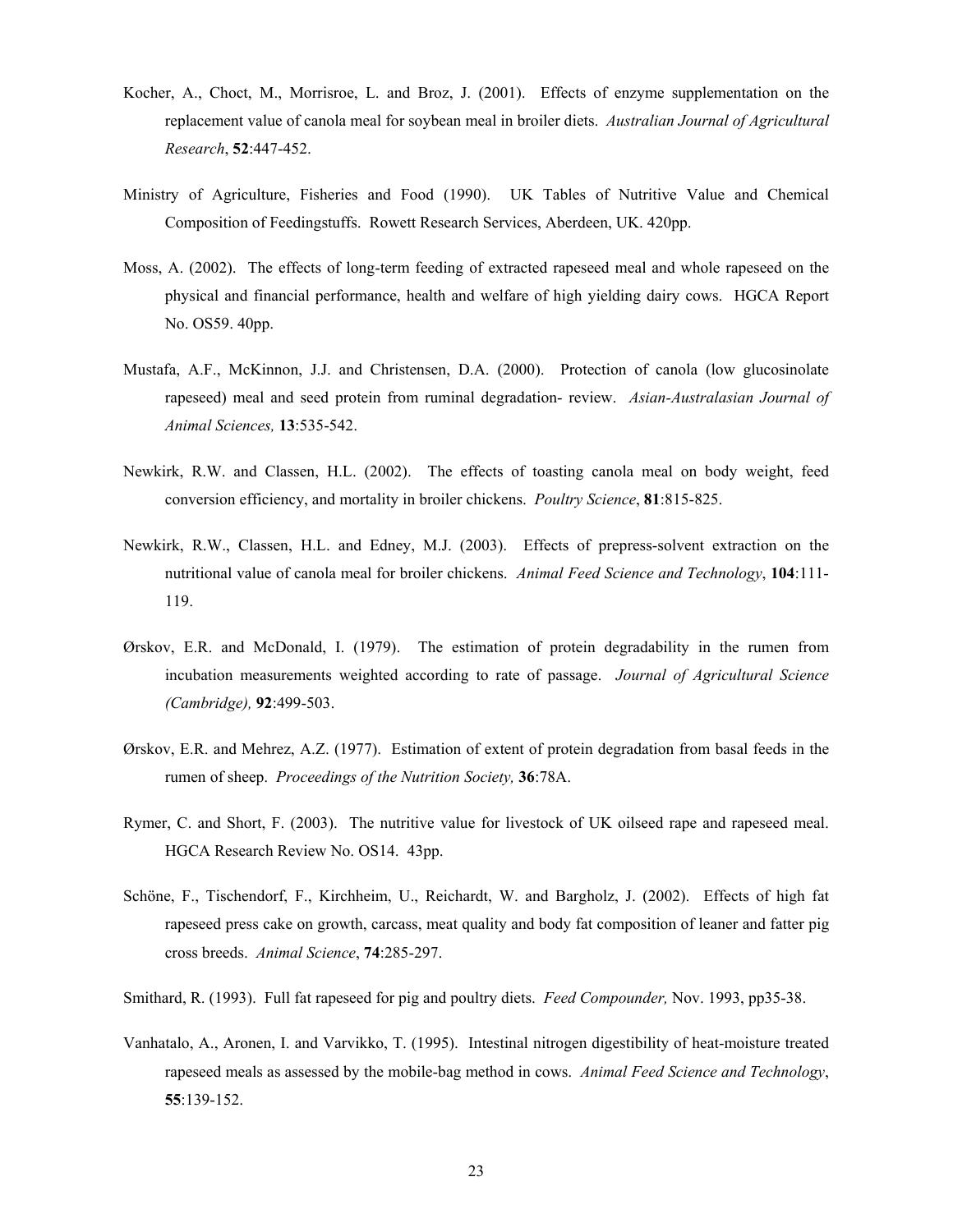# **TABLES**

|                                         | Diet composition (g/kg fresh weight) |                  |  |  |  |  |
|-----------------------------------------|--------------------------------------|------------------|--|--|--|--|
| Feed ingredient                         | SBM                                  | RSM <sup>1</sup> |  |  |  |  |
| Maize grain                             | 600.0                                | 537.0            |  |  |  |  |
| Poultry fat blend                       | 30.4                                 | 30.4             |  |  |  |  |
| Vegetable oil                           | 16.6                                 | 16.6             |  |  |  |  |
| Soyabean meal                           | 243.8                                |                  |  |  |  |  |
| Rapeseed meal <sup>1</sup>              |                                      | 307.0            |  |  |  |  |
| Fishmeal 66                             | $80.0\,$                             | 80.0             |  |  |  |  |
| Mineral/Vitamin supplement <sup>2</sup> | 5.0                                  | 5.0              |  |  |  |  |
| Synthetic methionine                    | 3.1                                  | 3.1              |  |  |  |  |
| Synthetic lysine                        | 8.7                                  | 8.7              |  |  |  |  |
| Limestone                               | 5.9                                  | 5.9              |  |  |  |  |
| Dicalcium Phosphate 18                  | 4.8                                  | 4.8              |  |  |  |  |
| Salt                                    | 0.1                                  | 0.1              |  |  |  |  |
| Sodium Bicarbonate                      | 1.6                                  | 1.6              |  |  |  |  |

**Table 1. The composition of diets fed to broiler chicks to evaluate the effect of processing mill on rapeseed meal protein quality.** 

<sup>1</sup>This was one of the four rapeseed meals used in this part of the experiment.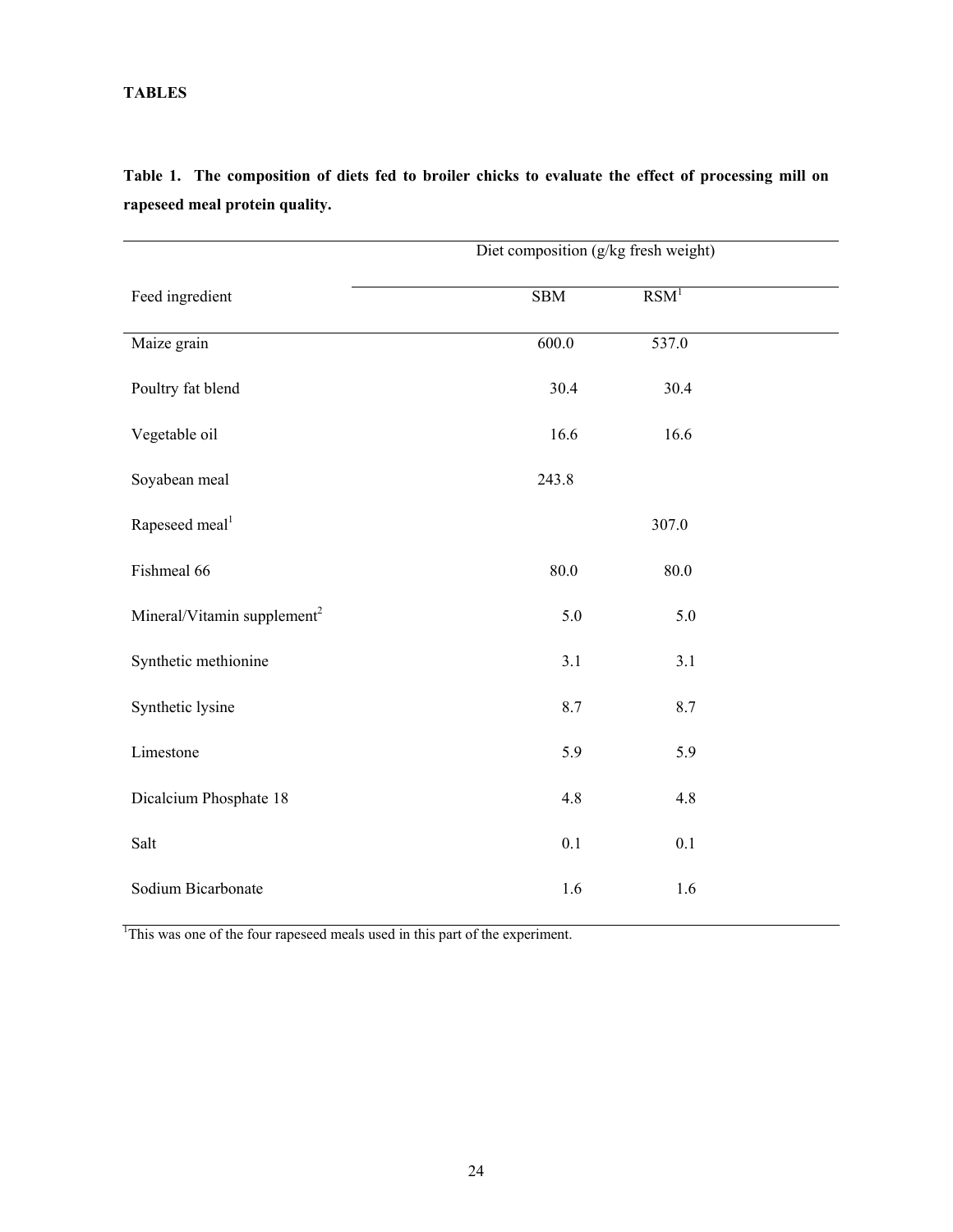| Treatment<br>code | Temp.<br>$(^0C)$ | Time<br>(mins) | Treatment<br>code | Temp.<br>$(^0C)$ | Pressure<br>(kPa) | Water<br>$\frac{1}{kg}$<br>DM) | Time<br>(mins) |
|-------------------|------------------|----------------|-------------------|------------------|-------------------|--------------------------------|----------------|
| T <sub>0</sub>    | Control          |                | TP <sub>0</sub>   | Control          |                   |                                |                |
| T80/10            | 80               | 10             | <b>TPH</b>        | 134              | 228               | $\boldsymbol{0}$               | 30             |
| T80/20            | 80               | 20             | <b>TPHW</b>       | 134              | 228               | $\overline{2}$                 | 30             |
| T80/40            | 80               | 40             | TPL               | 115              | 69                | $\boldsymbol{0}$               | 30             |
| T80/60            | $80\,$           | 60             | <b>TPLW</b>       | 115              | 69                | $\overline{2}$                 | 30             |
| T80/80            | 80               | 80             |                   |                  |                   |                                |                |
| T130/10           | 130              | 10             |                   |                  |                   |                                |                |
| T130/20           | 130              | 20             |                   |                  |                   |                                |                |
| T130/40           | 130              | 40             |                   |                  |                   |                                |                |
| T130/60           | 130              | 60             |                   |                  |                   |                                |                |
| T130/80           | 130              | 80             |                   |                  |                   |                                |                |

**Table 2. A summary of the treatments investigated to improve the protein quality of rapeseed meal for ruminant animals.**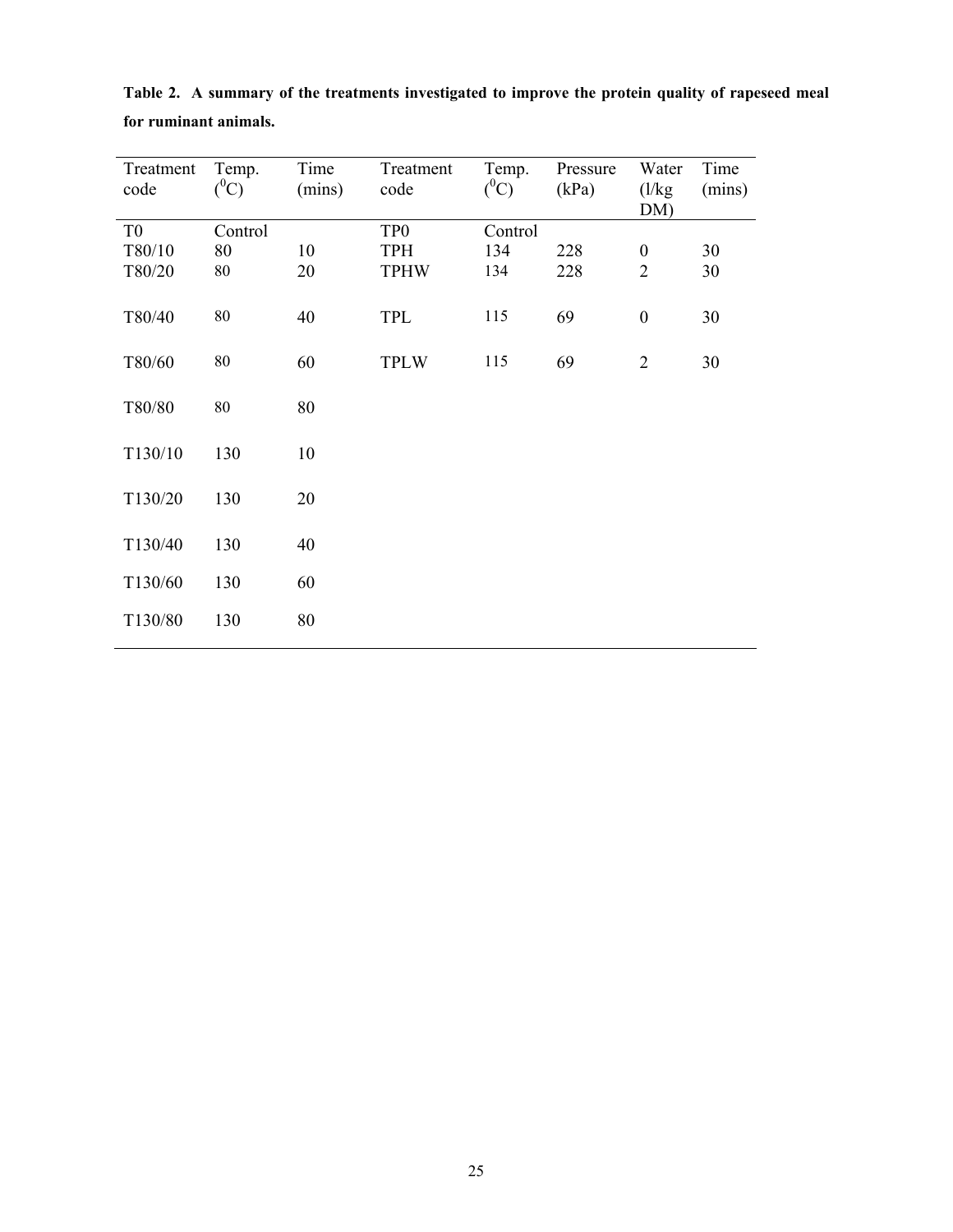| Table 3. A summary of the treatments investigated to improve the protein quality of rapeseed meal for |  |
|-------------------------------------------------------------------------------------------------------|--|
| monogastric animals.                                                                                  |  |

| Treatment                            | Rate of<br>Ronozyme P<br>(g/kg DM) | Rate of<br>Depol 740L<br>(ml/kg DM) | Treatment<br>code |
|--------------------------------------|------------------------------------|-------------------------------------|-------------------|
| Control                              | $\theta$                           | 0                                   | $\mathcal{C}$     |
| Phytase (PHY)                        | 0.2                                | $\overline{0}$                      | P <sub>1</sub>    |
| PHY                                  | 0.5                                | $\overline{0}$                      | P <sub>2</sub>    |
| PHY                                  | $\mathbf{1}$                       | $\theta$                            | P <sub>3</sub>    |
| Cell wall degrading<br>enzyme (CELL) | $\theta$                           | 0.2                                 | D1                |
| <b>CELL</b>                          | $\theta$                           | 0.4                                 | D2                |
| <b>CELL</b>                          | $\theta$                           | 0.6                                 | D <sub>3</sub>    |
| PHY+CELL                             | 0.2                                | 0.2                                 | $P1+D1$           |
| PHY+CELL                             | 0.5                                | 0.4                                 | $P2+D2$           |
| PHY+CELL                             | 1                                  | 0.6                                 | $P3+D3$           |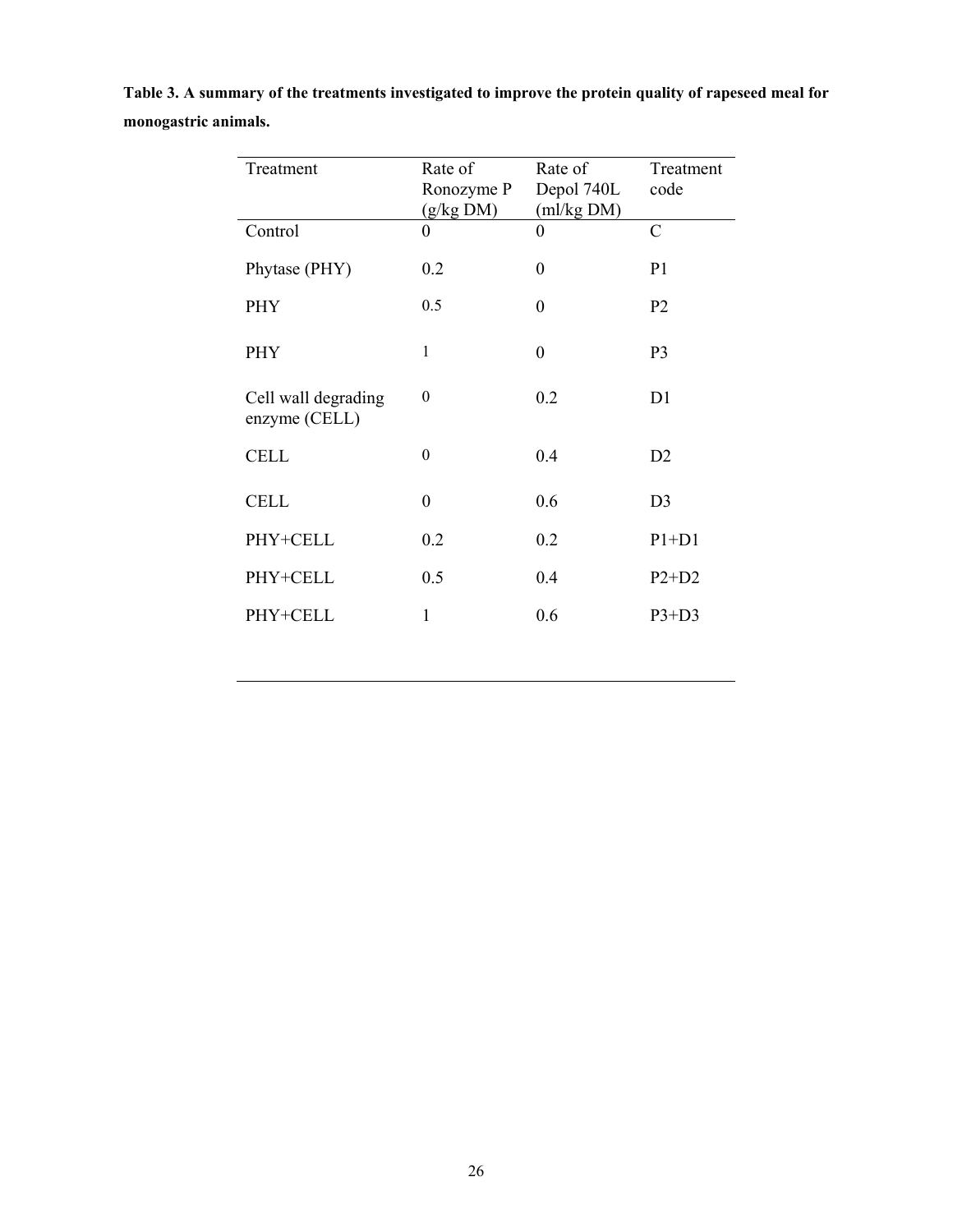|                                                                        |          |          | Variety |       |        | <b>SEM</b> | $\overline{\text{Sig.}}^1$ |
|------------------------------------------------------------------------|----------|----------|---------|-------|--------|------------|----------------------------|
|                                                                        | Canberra | Fortress | Gemini  | Royal | Winner |            |                            |
| Dry matter (g/kg)<br>fresh)                                            | 937      | 937      | 922     | 931   | 931    | 6.2        | ns                         |
| Chemical composition (g/kg DM)                                         |          |          |         |       |        |            |                            |
| Organic matter                                                         | 964      | 963      | 959     | 959   | 963    | 0.9        | **                         |
| Crude protein                                                          | 183      | 180      | 194     | 180   | 175    | 5.7        | $\rm ns$                   |
| Ether extract                                                          | 497      | 484      | 454     | 467   | 486    | 7.8        | $\ast$                     |
| Neutral<br>detergent<br>fibre                                          | 326      | 359      | 347     | 369   | 339    | 11.8       | ns                         |
| soluble<br>Water<br>carbohydrates                                      | 37.7     | 44.2     | 47.1    | 46.1  | 44.5   | 2.73       | ns                         |
| Non-starch<br>polysaccharides                                          | 107      | 117      | 126     | 126   | 121    | 5.6        | ns                         |
| Neutral detergent<br>cellulase +<br>gammanase<br>digestibility $(\% )$ | 83.1     | 82.2     | 81.0    | 82.3  | 80.0   | 1.26       | $\rm ns$                   |

# **Table 4. The effect of variety on the chemical composition of whole rapeseed.**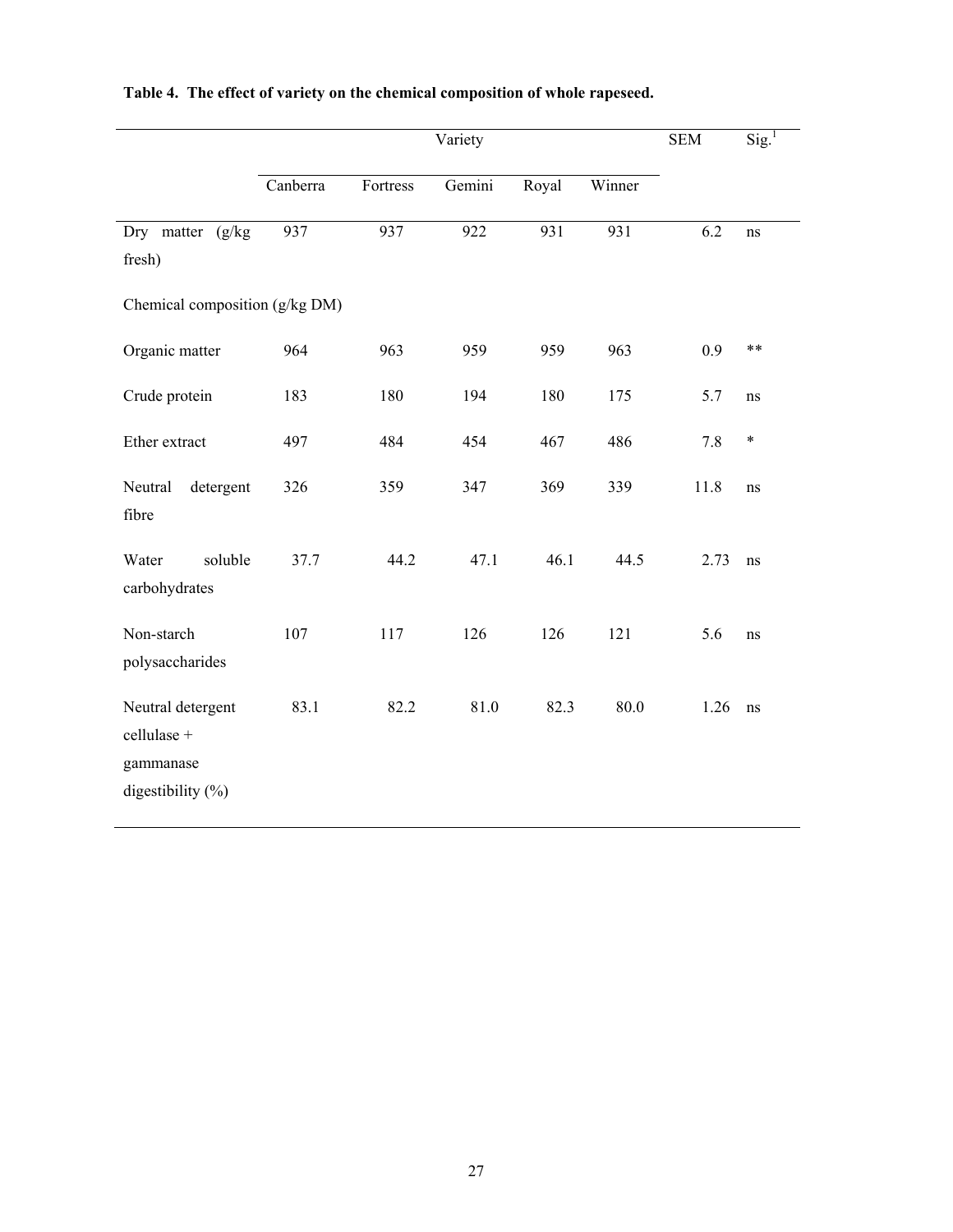|                                                                        | Variety  |                  |        |                  |                  |                  | $\text{Sig.}^1$ |
|------------------------------------------------------------------------|----------|------------------|--------|------------------|------------------|------------------|-----------------|
|                                                                        | Canberra | Fortress         | Gemini | Royal            | Winner           |                  |                 |
| Dry matter (g/kg)<br>fresh)                                            | 920      | $\overline{921}$ | 921    | $\overline{921}$ | $\overline{915}$ | $\overline{2.1}$ | ns              |
| Chemical composition (g/kg DM)                                         |          |                  |        |                  |                  |                  |                 |
| Organic matter                                                         | 946      | 950              | 942    | 946              | 947              | 1.8              | ns              |
| Crude protein                                                          | 356      | 337              | 330    | 348              | 337              | 15.5             | ns              |
| Neutral detergent<br>fibre                                             | 479      | 504              | 497    | 486              | 486              | 10.7             | ns              |
| soluble<br>Water<br>carbohydrates                                      | 71.4     | 81.5             | 82.7   | 82.6             | 82.5             | 5.35             | ns              |
| Non-starch<br>polysaccharides                                          | 214      | 227              | 230    | 237              | 236              | 8.7              | ns              |
| Neutral detergent<br>cellulase +<br>gammanase<br>digestibility $(\% )$ | 73.0     | 78.9             | 76.4   | 77.2             | 76.3             | 1.45             | ns              |

# **Table 5. The effect of variety on the chemical composition of laboratory-extracted rapeseed meal.**

 $\frac{1}{1}$ ns: not significant (P>0.05).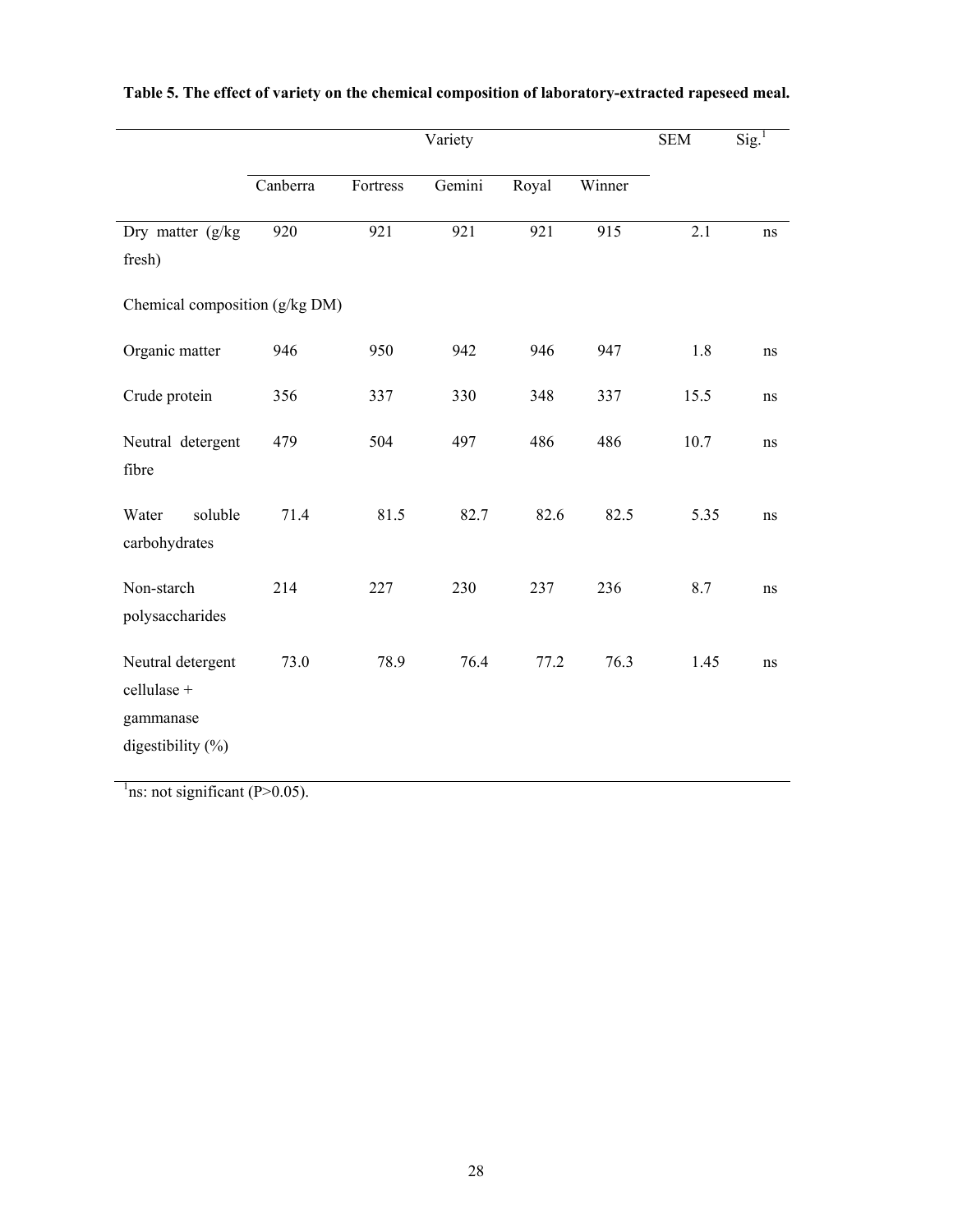| Anti-nutritive            |          |          | <b>SEM</b> | $\text{Sig.}^1$ |        |       |        |
|---------------------------|----------|----------|------------|-----------------|--------|-------|--------|
| factor                    |          |          |            |                 |        |       |        |
| (g/kg DM)                 | Canberra | Fortress | Gemini     | Royal           | Winner |       |        |
| Sinapine                  | 10.0     | 8.6      | 9.6        | 8.8             | 7.6    | 0.46  | $\ast$ |
| Erucic acid               | 0.0      | 0.0      | 1.5        | 0.0             | 0.2    | 0.18  | $***$  |
| Glucosinolates (µmol/gDM) |          |          |            |                 |        |       |        |
| Progoitrin                | 8.71     | 10.5     | 11.2       | 22.9            | 9.9    | 1.24  | ***    |
| Gluconapin                | 4.59     | 3.65     | 5.47       | 8.03            | 3.37   | 0.512 | $**$   |
| $4-HGB2$                  | 3.95     | 4.14     | 5.49       | 5.89            | 5.44   | 0.276 | $***$  |
| Total<br>glucosinolates   | 33.2     | 28.1     | 33.1       | 50.2            | 27.9   | 2.52  | $**$   |

# **Table 6. The effect of variety on the concentration of various anti-nutritive factors in whole rapeseed**

 $1*$ : P<0.05, \*\*: P<0.01, \*\*\*: P<0.001

<sup>2</sup>4-HGB: 4-hydroxyglucobrassicin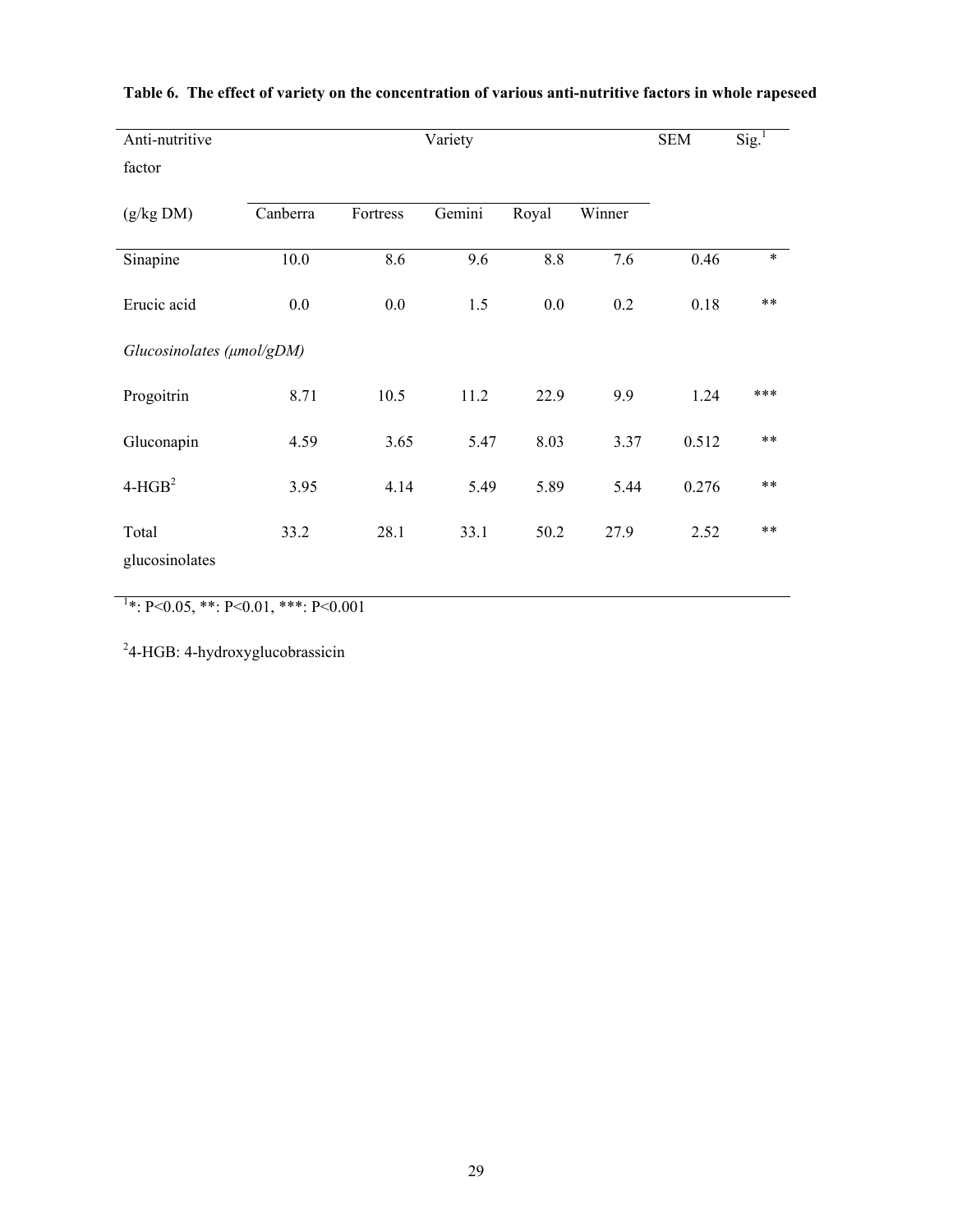| Anti-nutritive                   |          | <b>SEM</b> | Sig. <sup>1</sup> |       |        |       |        |
|----------------------------------|----------|------------|-------------------|-------|--------|-------|--------|
| factor                           |          |            |                   |       |        |       |        |
| (g/kg DM)                        | Canberra | Fortress   | Gemini            | Royal | Winner |       |        |
| Sinapine                         | 11.4     | 9.9        | 10.9              | 10.0  | 8.6    | 0.52  | $\ast$ |
| Erucic acid                      | 0.0      | 0.0        | 0.1               | 0.0   | 0.0    | 0.01  | $**$   |
| Glucosinolates ( $\mu$ mol/g DM) |          |            |                   |       |        |       |        |
| Progoitrin                       | 4.40     | 5.10       | 5.33              | 10.31 | 2.89   | 0.651 | ***    |
| Gluconapin                       | 2.47     | 1.87       | 2.75              | 3.75  | 1.41   | 0.167 | ***    |
| $4-HGB2$                         | 2.63     | 2.46       | 3.76              | 3.36  | 3.03   | 0.509 | ns     |
| Total<br>glucosinolates          | 11.2     | 12.3       | 16.0              | 21.1  | 10.4   | 1.19  | $**$   |

**Table 7. The effect of variety on the concentration of various anti-nutritive factors in the rapeseed meal** 

 $1*$ : P<0.05, \*\*: P<0.01, \*\*\*: P<0.001.

<sup>2</sup>4-HGB: 4-hydroxyglucobrassicin.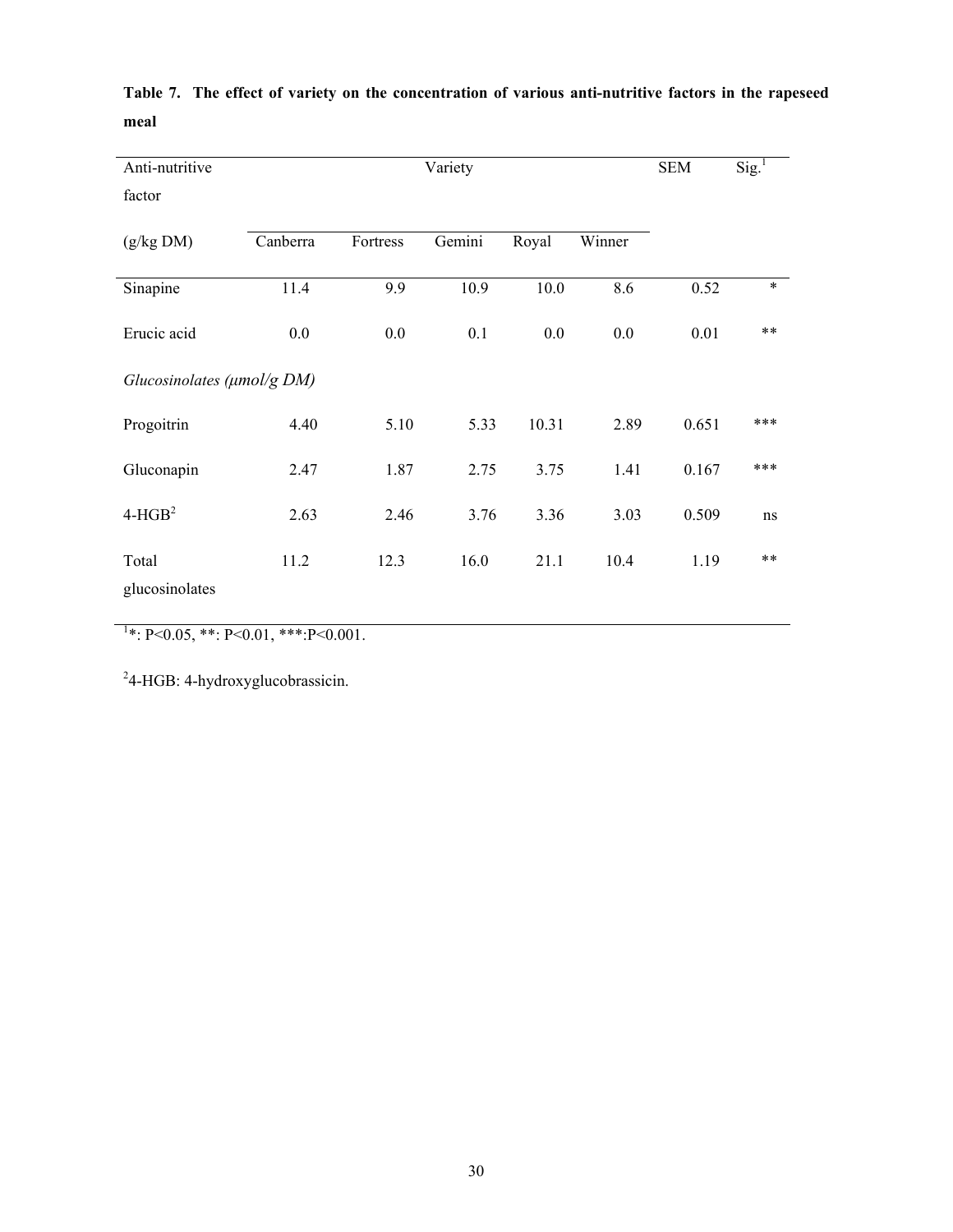| Amino                                            |          |          | Variety |       |        | <b>SEM</b> | $Sig.$ <sup>1</sup> |
|--------------------------------------------------|----------|----------|---------|-------|--------|------------|---------------------|
| acid                                             | Canberra | Fortress | Gemini  | Royal | Winner |            |                     |
| Total amino acid concentration (g/kg dry matter) |          |          |         |       |        |            |                     |
| Lysine                                           | 21.7     | 21.8     | 20.8    | 20.7  | 21.1   | 0.38       | ns                  |
| Methionine                                       | 6.7      | 6.2      | 6.4     | 5.9   | 6.2    | 0.12       | $\ast$              |
| Cysteine                                         | 5.9      | 5.7      | 6.6     | 5.9   | 5.8    | 0.34       | ns                  |
| Threonine                                        | 16.0     | 15.7     | 15.3    | 14.7  | 15.2   | 0.20       | $\ast$              |
| Tryptophan                                       | 3.5      | 3.3      | 3.4     | 3.0   | 3.1    | 0.09       | ns                  |
| Valine                                           | 17.3     | 17.0     | 17.2    | 15.8  | 16.5   | 0.30       | ns                  |
| Isoleucine                                       | 13.3     | 13.3     | 12.9    | 11.9  | 12.4   | 0.21       | $\ast$              |
| Leucine                                          | 22.8     | 22.7     | 21.9    | 20.3  | 21.5   | 0.29       | $***$               |
| Phenylalanine                                    | 10.8     | 10.8     | 10.4    | 9.6   | 9.9    | 0.20       | $\ast$              |
| Histidine                                        | 9.6      | 9.5      | 9.2     | 8.9   | 9.1    | 0.12       | $\ast$              |

# **Table 8. The effect of variety on the concentrations of total essential amino acids in rapeseed meal.**

<sup>1</sup>ns: not significant; \*: P<0.05; \*\*: P<0.01.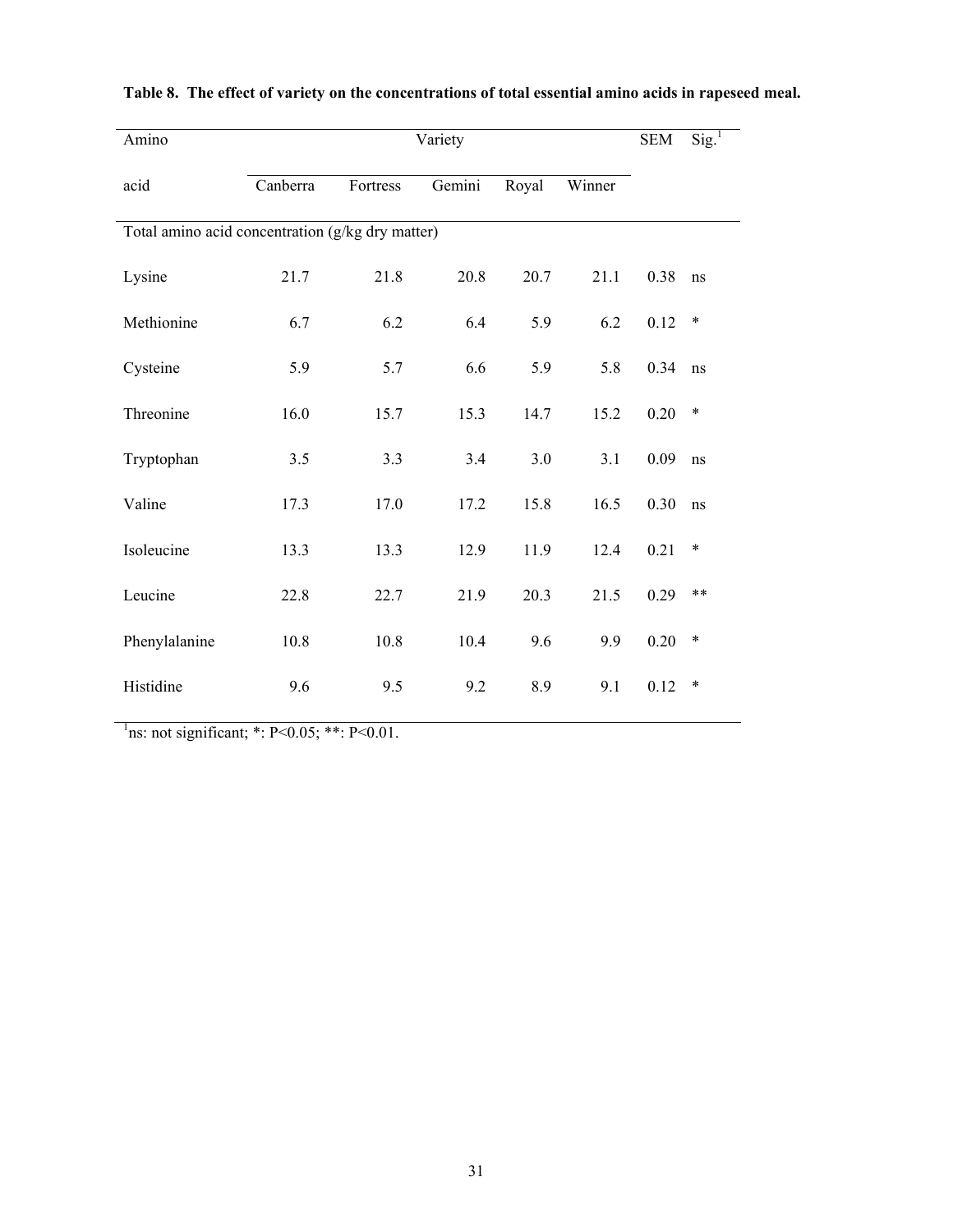| Amino                       |          |          | Variety |       |        | <b>SEM</b> | $Sig.$ <sup>1</sup> |
|-----------------------------|----------|----------|---------|-------|--------|------------|---------------------|
| acid                        | Canberra | Fortress | Gemini  | Royal | Winner |            |                     |
| Amino acid availability (%) |          |          |         |       |        |            |                     |
| Lysine                      | 61.1     | 61.0     | 65.0    | 58.0  | 58.4   | 2.24       | ns                  |
| Methionine                  | 85.0     | 84.0     | 85.2    | 81.7  | 83.0   | 0.76       | ns                  |
| Cysteine                    | 77.4     | 84.5     | 80.4    | 77.5  | 77.2   | 1.46       | ns                  |
| Threonine                   | 62.1     | 63.0     | 65.7    | 62.6  | 62.0   | 1.11       | ns                  |
| Tryptophan                  | 92.8     | 93.4     | 92.6    | 91.6  | 93.0   | 0.83       | ns                  |
| Valine                      | 73.4     | 71.4     | 70.7    | 69.4  | 70.3   | 0.53       | $\ast$              |
| Isoleucine                  | 71.5     | 72.7     | 72.7    | 70.9  | 70.9   | 1.03       | ns                  |
| Leucine                     | 78.7     | 79.8     | 79.5    | 78.6  | 77.9   | 0.78       | ns                  |
| Phenylalanine               | 103      | 97.4     | 95.6    | 91.3  | 98.3   | 1.94       | $\ast$              |
| Histidine                   | 80.7     | 76.5     | 77.0    | 73.5  | 75.3   | 1.00       | $\ast$              |

# **Table 9. The effect of variety on the availability of essential amino acids in rapeseed meal.**

<sup>1</sup>ns: not significant; \*: P<0.05; \*\*: P<0.01.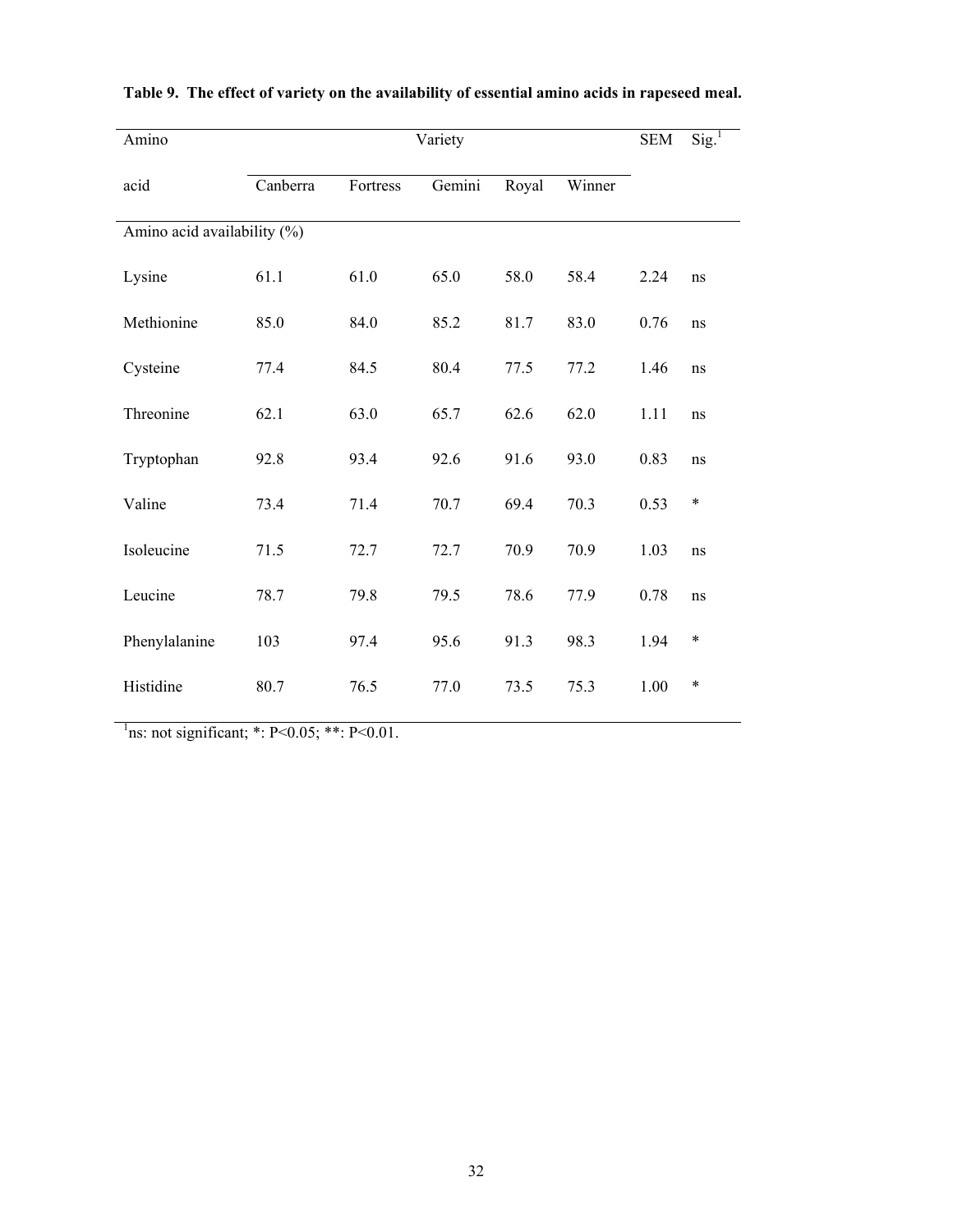| Amino                                                |          |          | Variety  |         |         | <b>SEM</b> | $Sig.$ <sup>1</sup> |
|------------------------------------------------------|----------|----------|----------|---------|---------|------------|---------------------|
| acid                                                 | Canberra | Fortress | Gemini   | Royal   | Winner  |            |                     |
| Available amino acid concentration (g/kg dry matter) |          |          |          |         |         |            |                     |
| Lysine                                               | 13.3     | 13.4     | 13.5     | 12.0    | 12.3    | 0.42       | ns                  |
| Methionine                                           | 5.7      | 5.2      | 5.4      | 4.8     | 5.1     | 0.10       | $***$               |
| Cysteine                                             | 4.6      | 4.8      | 5.3      | 4.6     | 4.4     | 0.29       | ns                  |
| Threonine                                            | 9.9      | 9.9      | 10.1     | 9.2     | 9.4     | 0.21       | ns                  |
| Tryptophan                                           | 3.2      | 3.1      | 3.2      | 2.8     | 2.9     | 0.08       | $\ast$              |
| Valine                                               | 12.7     | 12.1     | 12.2     | 11.0    | 11.6    | 0.17       | $**$                |
| Isoleucine                                           | 9.5      | 9.7      | 9.4      | 8.4     | $8.8\,$ | 0.25       | ns                  |
| Leucine                                              | 17.9     | 18.1     | 17.4     | 16.0    | 16.8    | 0.35       | $\ast$              |
| Phenylalanine                                        | 11.1     | 10.5     | $10.0\,$ | $8.8\,$ | 9.7     | 0.21       | $**$                |
| Histidine                                            | 7.7      | 7.3      | 7.1      | 6.5     | 6.9     | 0.16       | $***$               |

**Table 10. The effect of variety on the concentration of available essential amino acids in rapeseed meal.** 

<sup>1</sup>ns: not significant; \*: P<0.05; \*\*: P<0.01.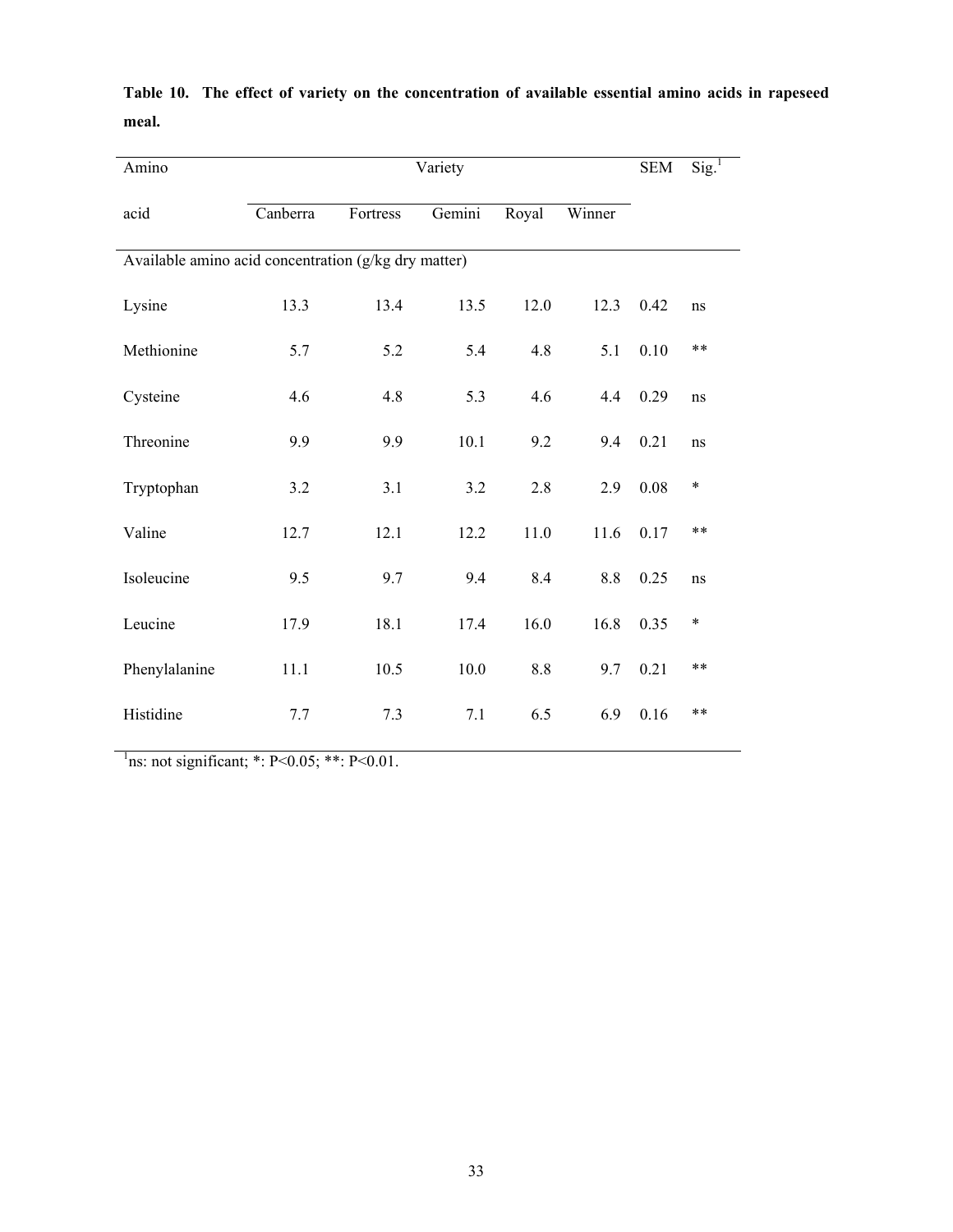| Variety                   | Rumen degradability | Intestinal digestibility |
|---------------------------|---------------------|--------------------------|
| Canberra                  | 55.3                | 78.9                     |
| Fortress                  | 50.1                | 76.2                     |
| Gemini                    | 49.6                | 74.6                     |
| Royal                     | 48.9                | 75.3                     |
| Winner                    | 46.4                | 72.3                     |
| <b>SEM</b>                | 1.85                | 1.70                     |
| Significance <sup>1</sup> | ns                  | ns                       |

# **Table 11. The effect of variety on** *in vitro* **nitrogen degradability and digestibility.**

Predicted rumen degradability or intestinal digestibility (%)

<sup>1</sup>ns: not significant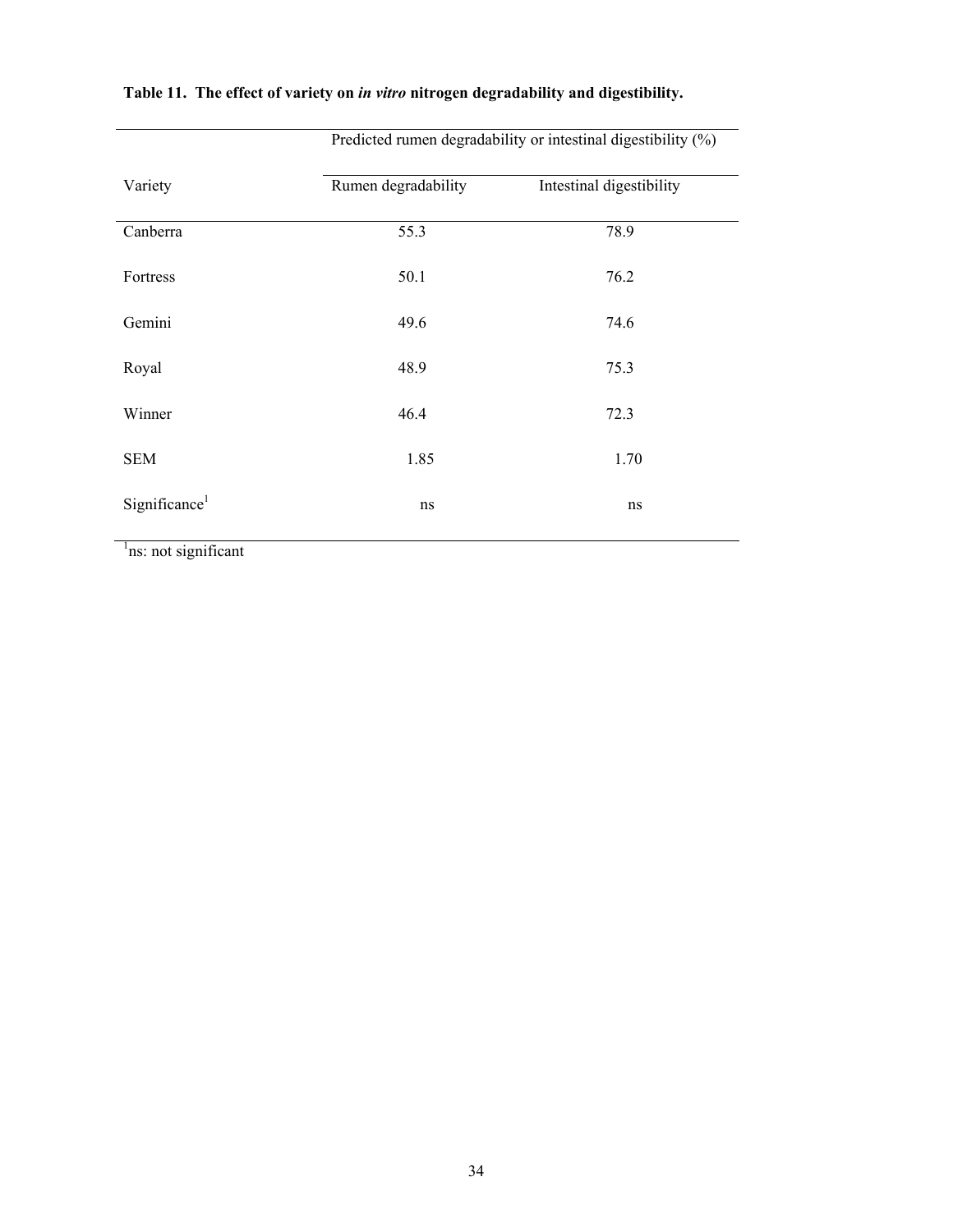|                                | Mill/month      |                |             |         |  |  |
|--------------------------------|-----------------|----------------|-------------|---------|--|--|
|                                | Unitrition/ Jun | Unitrition/Oct | Cargill/Oct | ADM/Dec |  |  |
| Dry matter (g/kg fresh weight) | 929             | 930            | 920         | 930     |  |  |
| Chemical composition (g/kg DM) |                 |                |             |         |  |  |
| Organic matter                 | 960             | 955            | 960         | 962     |  |  |
| Ether extract                  | 475             | 429            | 396         | 411     |  |  |
| Crude protein                  | 194             | 226            | 198         | 199     |  |  |
| Neutral detergent fibre        | 532             | 446            | 496         | 533     |  |  |
| Water soluble carbohydrates    | 43.9            | 40.4           | 49.9        | 38.7    |  |  |
| Non-starch polysaccharides     | 125             | 99.8           | 128         | 123     |  |  |

**Table 12. The chemical composition of the whole rapeseed processed by mills at different times of the year.**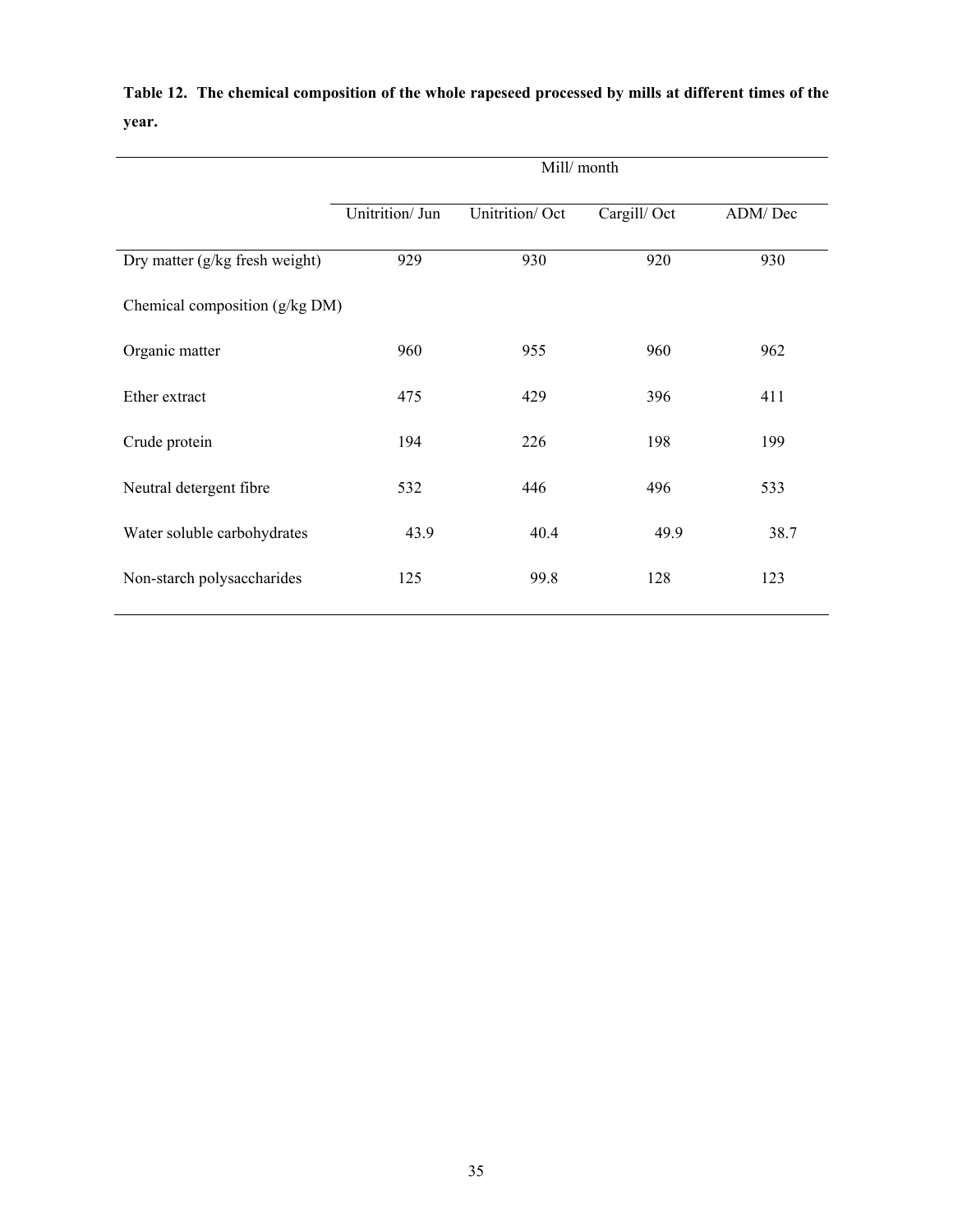|                                |                 | Mill/month     |             |         | Soya bean |
|--------------------------------|-----------------|----------------|-------------|---------|-----------|
|                                | Unitrition/ Jun | Unitrition/Oct | Cargill/Oct | ADM/Dec | meal      |
| Dry matter (g/kg fresh weight) | 894             | 884            | 879         | 889     | 870       |
| Chemical composition (g/kg DM) |                 |                |             |         |           |
| Organic matter                 | 924             | 925            | 924         | 923     | 933       |
| Ether extract                  | 28.1            | 26.7           | 15.         | 19.     | 17.8      |
| Crude protein                  | 366             | 383            | 381         | 382     | 544       |
| Neutral detergent fibre        | 306             | 283            | 290         | 296     | 80        |
| Water soluble carbohydrates    | 96.8            | 96.6           | 104         | 101     | 104       |
| Non-starch polysaccharides     | 273             | 216            | 221         | 202     | 141       |

**Table 13. The chemical composition of the rapeseed meals produced by mills at different times of the year.**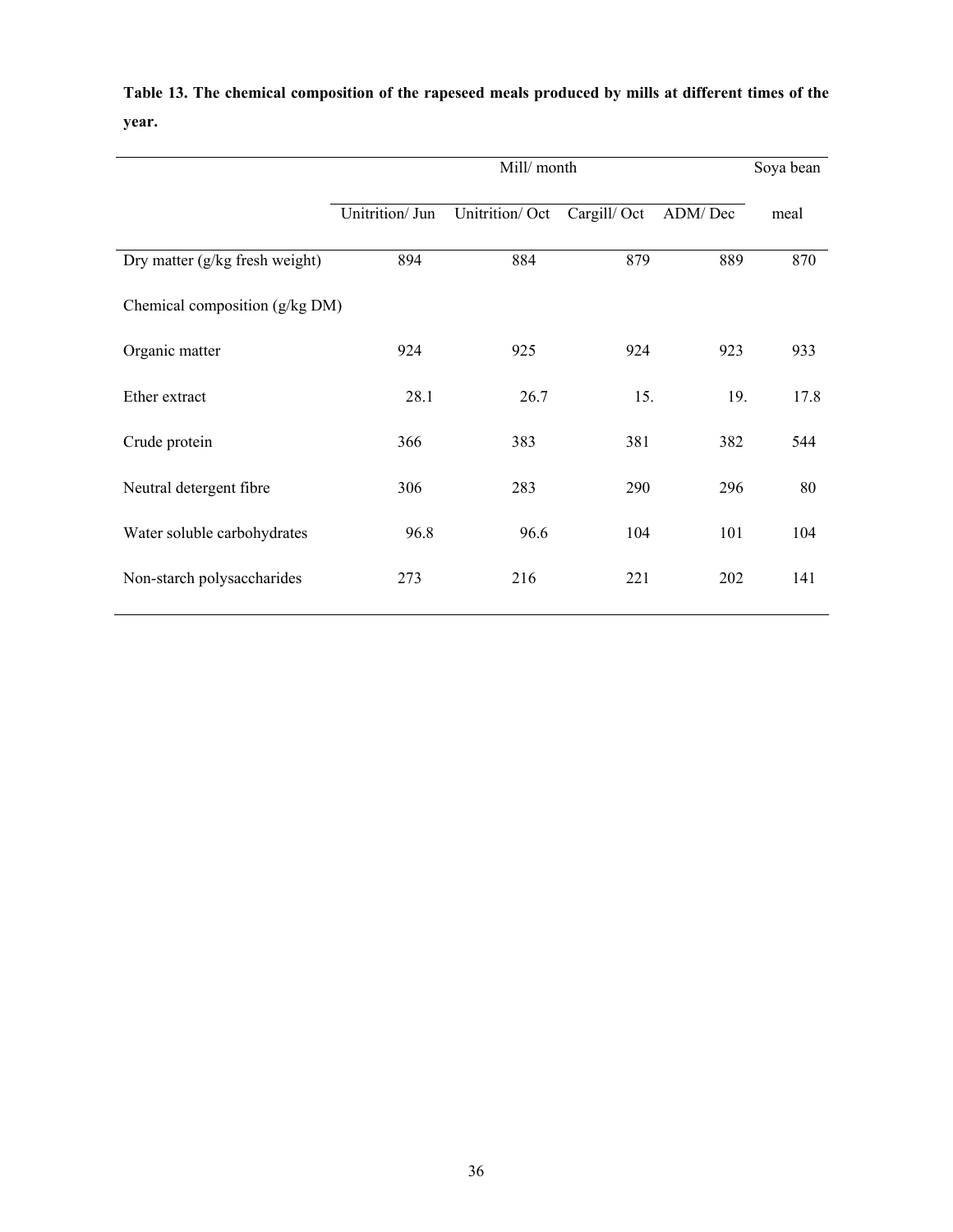| Factor (g/kg DM)                  |                 | Soya bean      |             |         |                 |
|-----------------------------------|-----------------|----------------|-------------|---------|-----------------|
|                                   | Unitrition/ Jun | Unitrition/Oct | Cargill/Oct | ADM/Dec | meal            |
| Whole seeds                       |                 |                |             |         |                 |
| detergent<br>Acid<br>insoluble N  | 1.98            | 2.31           | 2.24        | 2.38    |                 |
| Sinapine                          | 8.04            | 6.59           | 8.53        | 7.48    |                 |
| Erucic acid                       | 0.50            | 1.04           | 0.03        | 0.11    |                 |
| Glucosinolates (µmol/g DM)        |                 |                |             |         |                 |
| Progoitrin                        | 7.13            | 6.33           | 8.01        | 2.83    |                 |
| Gluconapin                        | 2.64            | 2.27           | 2.89        | 1.26    |                 |
| $4-HGB1$                          | 3.81            | 5.20           | 2.51        | 4.16    |                 |
| Total                             | 17.7            | 27.5           | 17.5        | 12.9    |                 |
| Extracted meal                    |                 |                |             |         |                 |
| Acid<br>detergent<br>insoluble N  | 4.35            | 3.85           | 3.90        | 4.02    | 1.92            |
| Sinapine                          | 9.54            | 8.61           | 8.41        | 7.86    | 0.23            |
| Erucic acid                       | 0.00            | 0.09           | 0.00        | 0.11    | 0.00            |
| Glucosinolates ( $\mu$ mol/g DM)  |                 |                |             |         |                 |
| Progoitrin                        | 4.05            | 3.85           | 4.25        | 3.13    | nd <sup>2</sup> |
| Gluconapin                        | 1.26            | 0.56           | 0.37        | 0.65    | nd <sup>2</sup> |
| $\operatorname{\mathsf{4-HGB}}^1$ | 0.30            | 0.39           | 0.23        | 0.10    | nd <sup>2</sup> |
| Total                             | 7.84            | 7.36           | 7.41        | 5.87    | nd <sup>2</sup> |

**Table 14. The concentration of various indigestible or anti-nutritive factors in the whole seeds and extracted meals collected from mills at different times of the year.** 

<sup>1</sup>4-HGB: 4-hydroxyglucobrassicin.

2 nd: not determined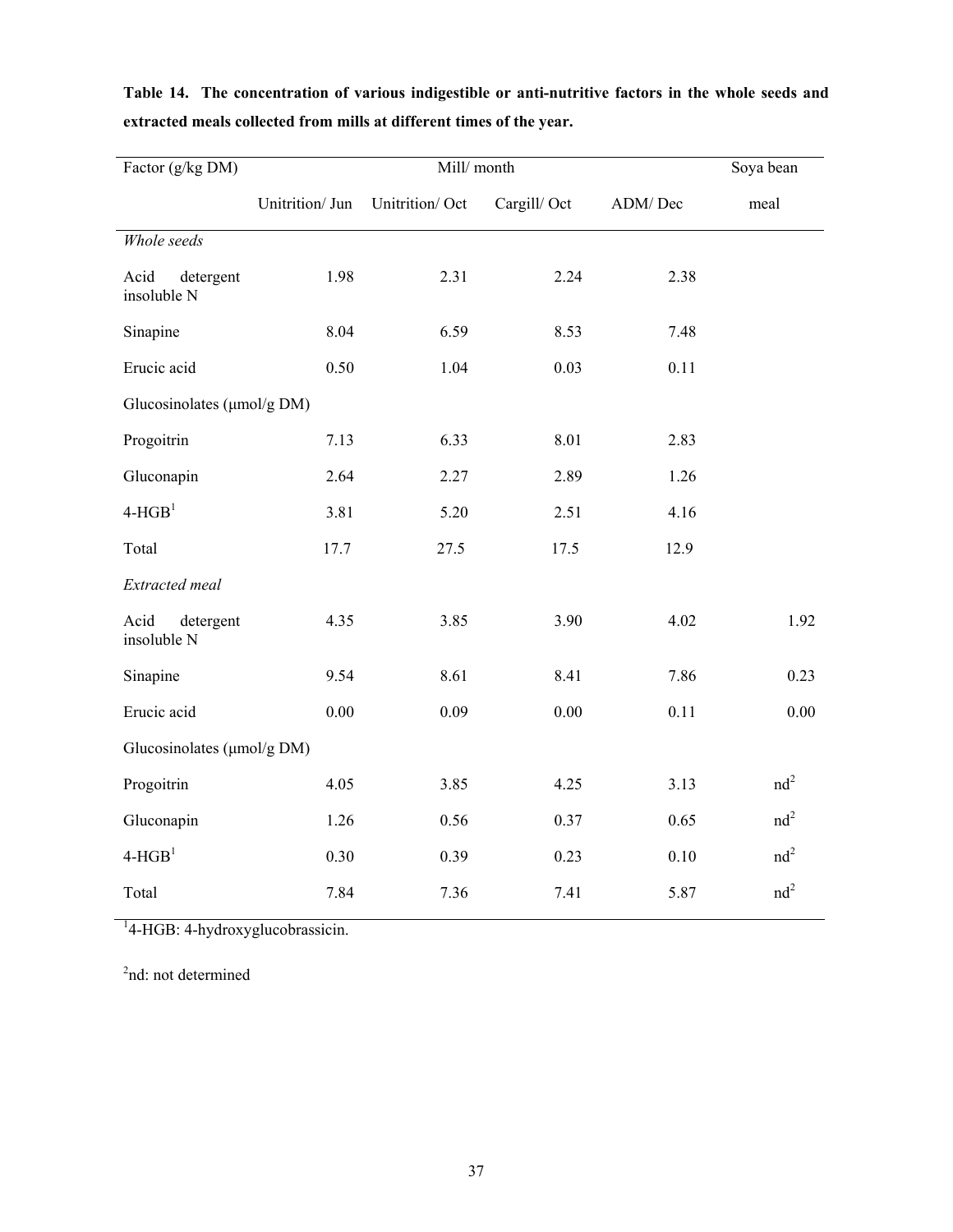| Diet supplemented         |            | Digestibility |           | N balance |
|---------------------------|------------|---------------|-----------|-----------|
| with rapeseed meal        |            |               |           |           |
| from (mill/month)         | Dry matter | Gross energy  | ${\bf N}$ | (g/d)     |
| Unitrition/Jun            | 0.787      | 0.828         | 0.522     | 3.25      |
| Unitrition/Oct            | 0.794      | 0.829         | 0.643     | 5.05      |
| Cargill/Oct               | 0.783      | 0.820         | 0.629     | 4.67      |
| ADM/Dec                   | 0.791      | 0.826         | 0.624     | 4.18      |
| Soyabean meal             | 0.812      | 0.846         | 0.689     | 4.58      |
|                           |            |               |           |           |
| <b>SEM</b>                | 0.0167     | 0.0130        | 0.033     | 0.706     |
| Significance <sup>1</sup> | ns         | ns            | $\ast$    | ns        |

**Table 15. The digestibility and N balance with chicks fed diets supplemented with soyabean meal or rapeseed meal collected from different mills at different times of the year.** 

<sup>1</sup>ns: not significant (P>0.05), \*: P<0.05.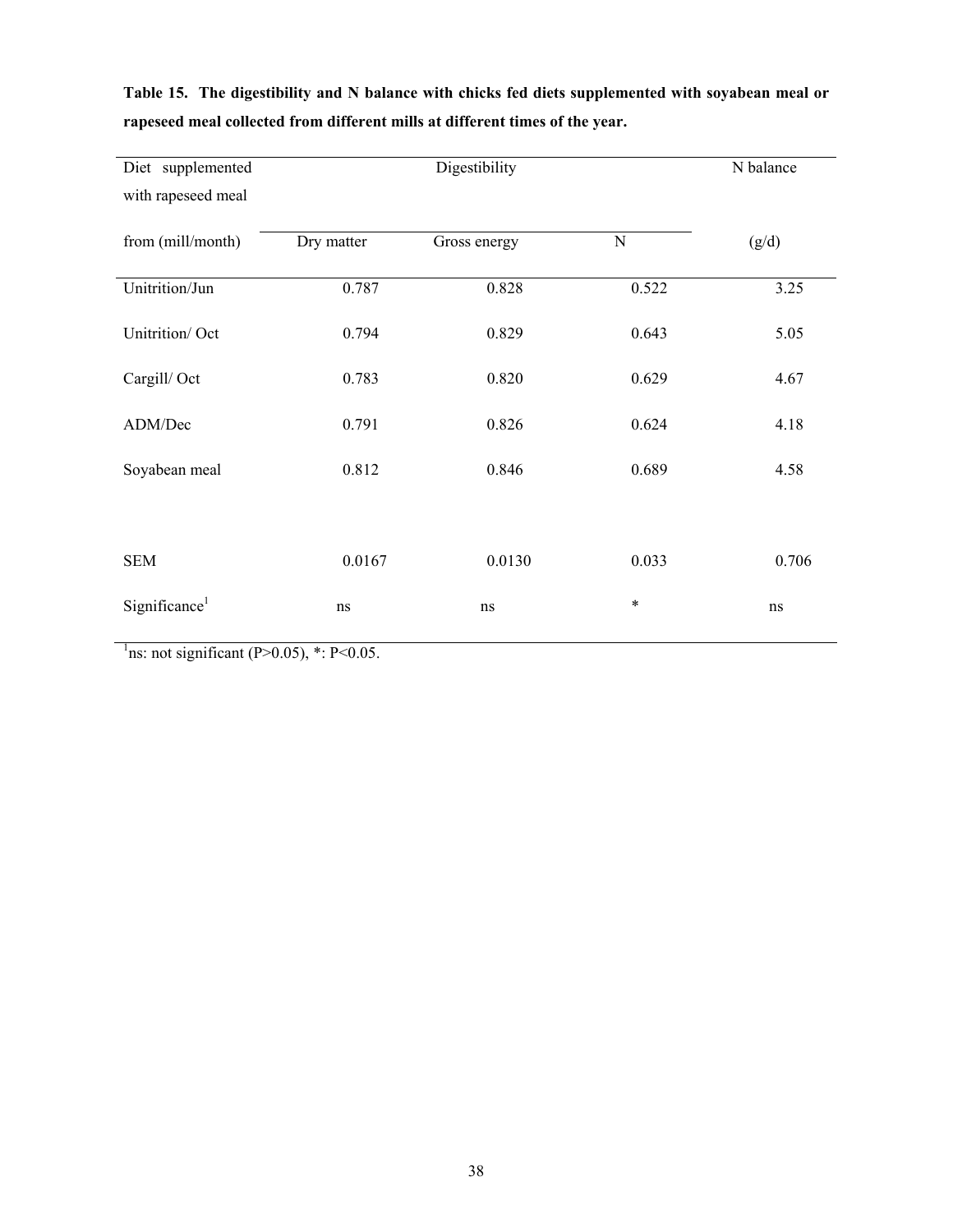**Table 16. The effective rumen degradability, effective rumen degradable protein content and digestible undegraded protein content of the samples of rapeseed meal taken from different mills, and a sample of soyabean meal.** 

|                                                         |                       | Mill/ month        |                 |                       |      | <b>SEM</b> | $\text{Sig.}^1$ |
|---------------------------------------------------------|-----------------------|--------------------|-----------------|-----------------------|------|------------|-----------------|
|                                                         | Unitrition<br>$/J$ un | Unitrition<br>/Oct | Cargill/<br>Oct | ADM/De<br>$\mathbf c$ | meal |            |                 |
| degradability <sup>2</sup><br>Effective<br>$(\%)$       | 59.7                  | 59.2               | 63.4            | 58.8                  | 68.0 | 0.53       | ***             |
| Effective rumen degradable<br>protein content (g/kg DM) | 182                   | 191                | 200             | 191                   | 314  | 1.3        | ***             |
| Digestible<br>undegraded<br>protein content (g/kg DM)   | 94                    | 103                | 88              | 104                   | 125  | 1.8        | ***             |

 ${}^{1}$ Significance, \*\*\*: P<0.001

<sup>2</sup>Calculated at a rumen outflow rate of 0.06 h<sup>-1</sup>.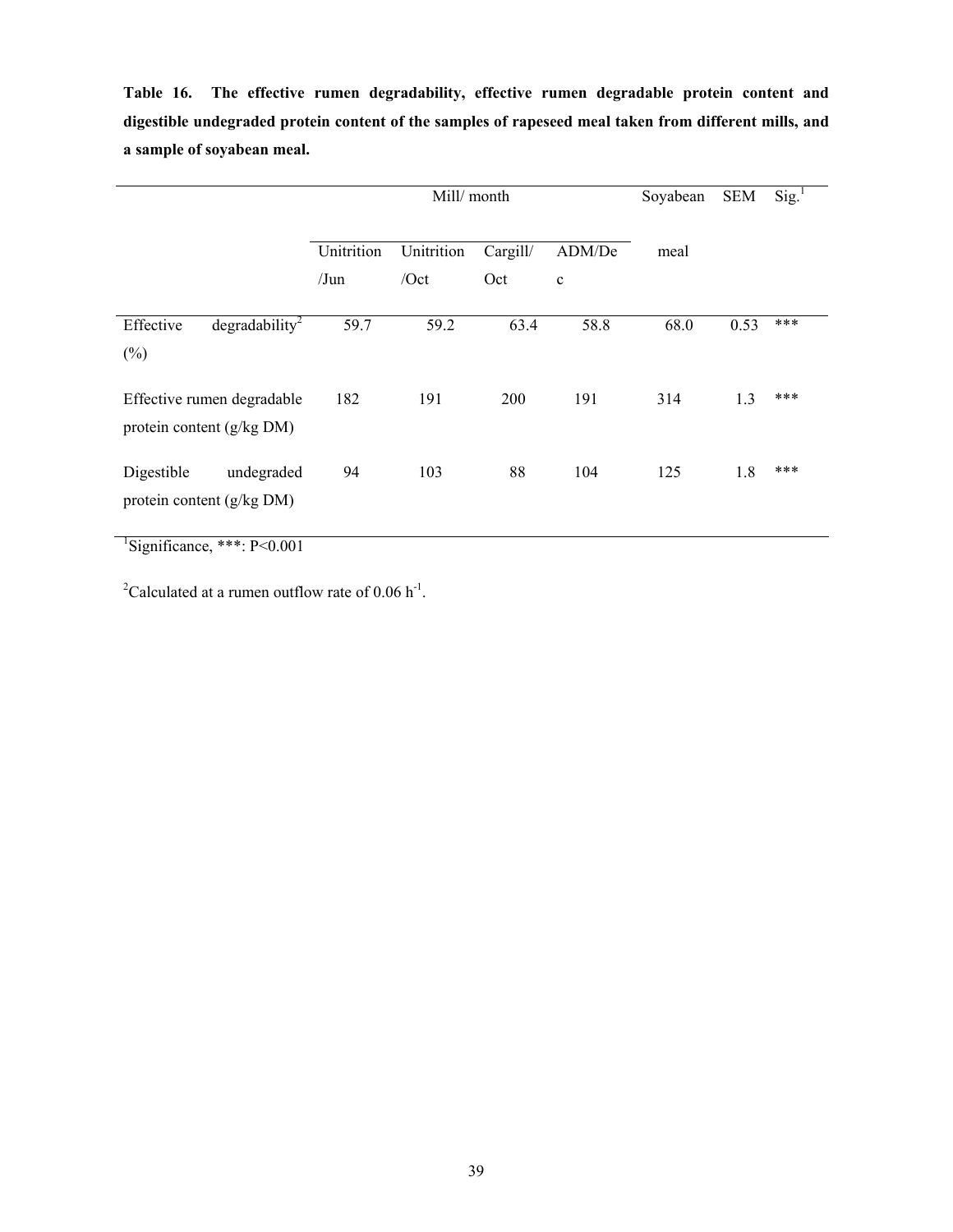**Table 17. The effect of different enzyme treatments on the nitrogen solubility of rapeseed meal in potassium hydroxide solution.** 

| Sample code   | Enzyme concentration (g/kg rapeseed meal DM) | N solubility in potassium<br>hydroxide solution $(\%)$ |          |
|---------------|----------------------------------------------|--------------------------------------------------------|----------|
|               | Phytase                                      | degrading<br>Cell<br>wall                              |          |
|               |                                              | enzyme                                                 |          |
| ${\bf C}$     | $0.0\,$                                      | $0.0\,$                                                | 18.2     |
| $\mathbf{P}1$ | $0.2\,$                                      | $0.0\,$                                                | 10.9     |
| $\mathbf{P2}$ | 0.5                                          | $0.0\,$                                                | $11.2\,$ |
| P3            | $1.0\,$                                      | $0.0\,$                                                | 10.3     |
| $\mathbf{D}1$ | $0.0\,$                                      | $0.2\,$                                                | 16.5     |
| $\rm{D}2$     | $0.0\,$                                      | $0.4\,$                                                | 22.7     |
| $\mathbf{D}3$ | $0.0\,$                                      | $0.6\,$                                                | 23.9     |
| $P1+D1$       | $0.2\,$                                      | $0.2\,$                                                | 23.5     |
| $P2+D2$       | 0.5                                          | $0.4\,$                                                | 21.3     |
| $P3+D3$       | $1.0\,$                                      | $0.6\,$                                                | 21.3     |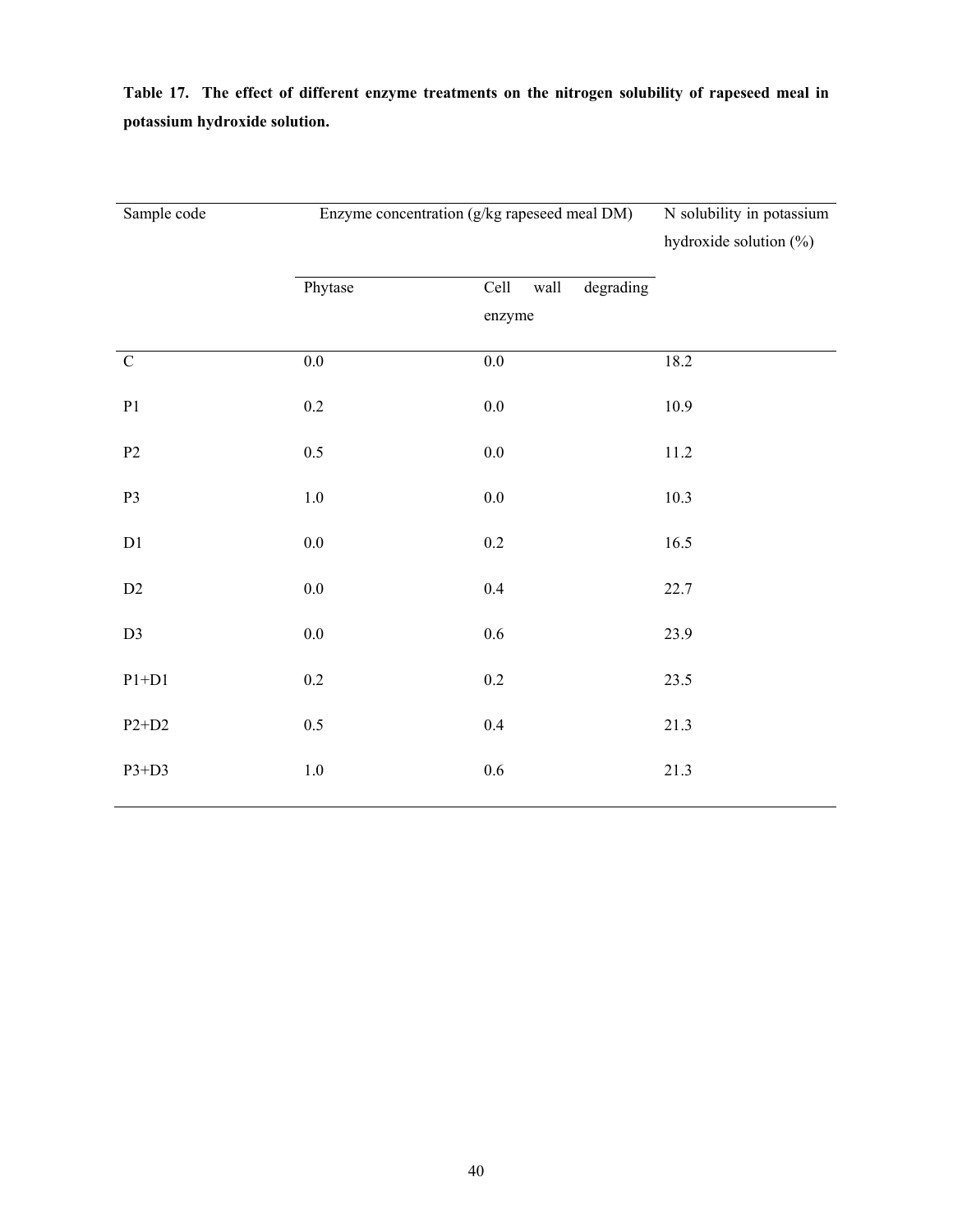**Table 18. The regression of N solubility in rapeseed meal subjected to different enzyme treatments on the concentration of those enzymes.** 

| Regression equation                                       | $R^2(%)$ | $\mathbf{P}$ | S    |
|-----------------------------------------------------------|----------|--------------|------|
| N sol $\%$ = 19.5 – 4.45(Phytase concentration, g/kg)     | 10.5     | 0.360        | 5.46 |
| N sol $\%$ = 13.8 + 17.6 (Cell wall degrading enzyme 62.8 |          | 0.006        | 3.52 |
| concentration, g/kg DM)                                   |          |              |      |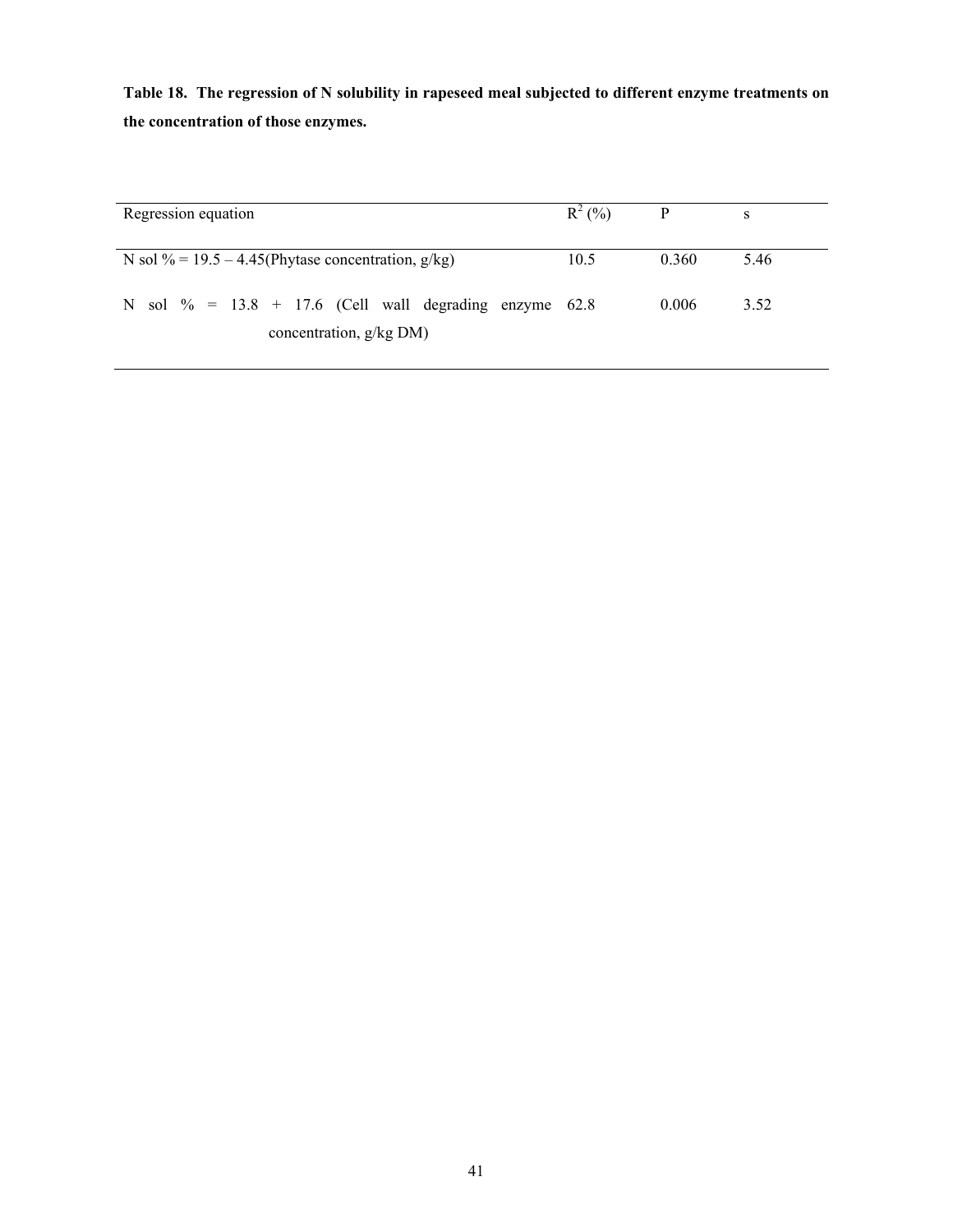| Sample code                 |                        | Summary description of treatment applied | Predicted<br>digestible |            |                                                       |
|-----------------------------|------------------------|------------------------------------------|-------------------------|------------|-------------------------------------------------------|
|                             | Temperature<br>$(^0C)$ | Pressure<br>(kPa)                        | Water<br>(l/kg DM)      | Time (min) | undegraded<br>$\mathbf N$<br>(g/kg)<br>content<br>DM) |
| T <sub>0</sub>              | -                      |                                          |                         |            | 35.5                                                  |
| T80/10                      | $80\,$                 |                                          |                         | $10\,$     | 36.6                                                  |
| T80/20                      | $80\,$                 |                                          |                         | $20\,$     | 33.4                                                  |
| T80/40                      | $80\,$                 |                                          |                         | 40         | 32.5                                                  |
| $T80/60$                    | $80\,$                 |                                          |                         | 60         | 34.8                                                  |
| $\rm T80/80$                | $80\,$                 |                                          |                         | $80\,$     | 37.0                                                  |
| T130/10                     | 130                    |                                          |                         | $10\,$     | 34.9                                                  |
| T130/20                     | 130                    |                                          |                         | $20\,$     | 36.6                                                  |
| T130/40                     | 130                    |                                          |                         | $40\,$     | 36.2                                                  |
| T130/60                     | 130                    |                                          |                         | 60         | 31.8                                                  |
| T130/80                     | 130                    |                                          |                         | $80\,$     | 25.0                                                  |
| TP <sub>0</sub>             |                        |                                          |                         | -          | 35.3                                                  |
| TPH                         | 134                    | 228                                      | $\boldsymbol{0}$        | $30\,$     | $-6.6$                                                |
| <b>TPHW</b>                 | 134                    | 228                                      | $\overline{2}$          | $30\,$     | 34.3                                                  |
| $\ensuremath{\mathsf{TPL}}$ | 115                    | 69                                       | $\boldsymbol{0}$        | $30\,$     | 33.5                                                  |
| $\operatorname{TPLW}$       | $115\,$                | 69                                       | $\overline{c}$          | $30\,$     | 25.5                                                  |

**Table 19. The effect of different treatments on the predicted digestible, undegraded N content of rapeseed meal.**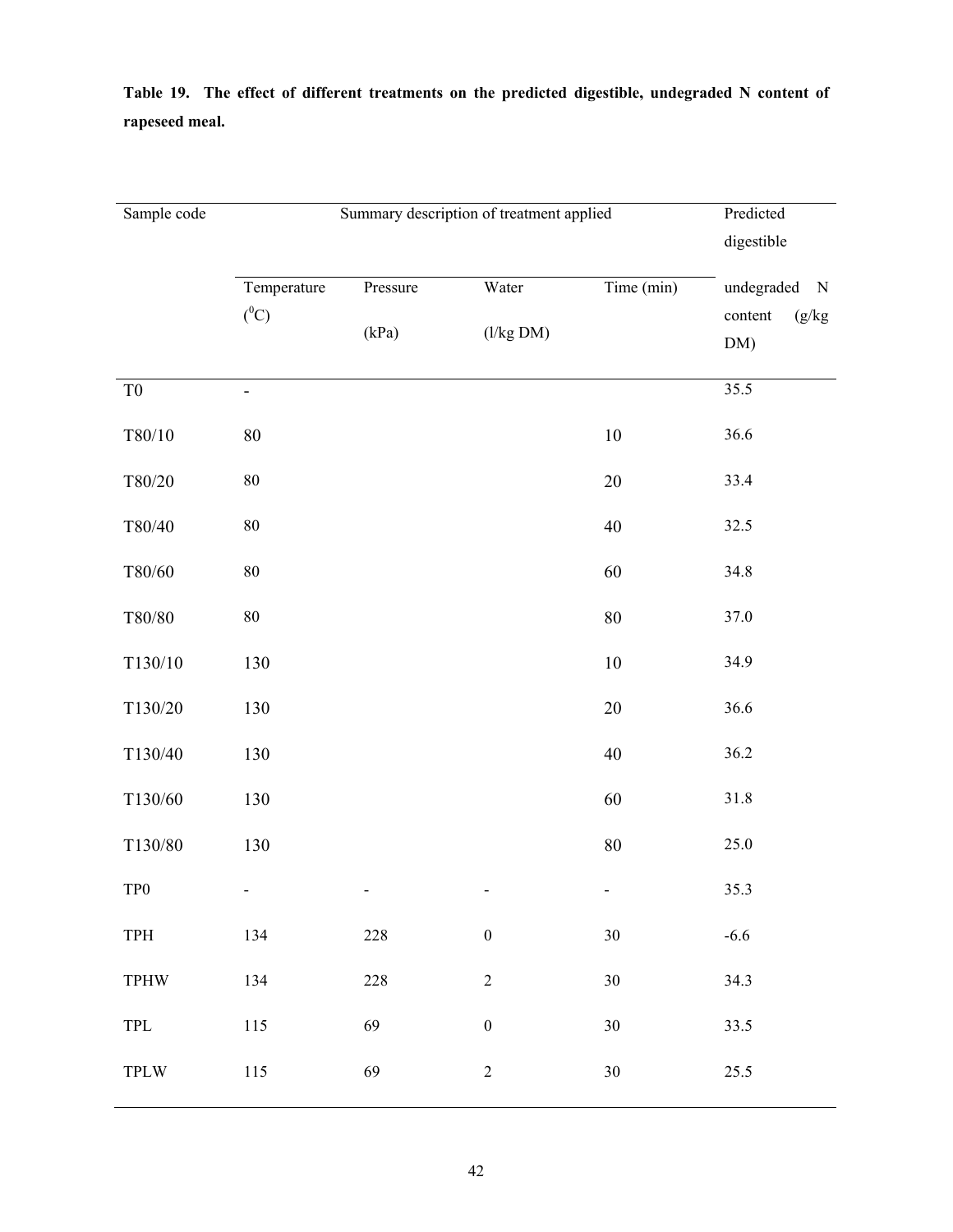|                                           |                   | Soyabean |                  |      |      |                 |
|-------------------------------------------|-------------------|----------|------------------|------|------|-----------------|
|                                           | $\mathop{\rm UT}$ | POU1     | POU <sub>2</sub> | RUM1 | RUM2 | meal            |
| Dry<br>$\!$<br>(g/kg)<br>fresh<br>weight) | 921               | 968      | 969              | 939  | 932  | 892             |
| Chemical composition (g/kg dry matter)    |                   |          |                  |      |      |                 |
| Organic<br>matter                         | 926               | 910      | 919              | 927  | 927  | 933             |
| Crude protein                             | 373               | 366      | 361              | 370  | 376  | 533             |
| Glucosinolates (µmol/g DM)                |                   |          |                  |      |      |                 |
| Progoitrin                                | 2.30              | 1.44     | 1.86             | 2.62 | 2.10 | $nd^2$          |
| Gluconapin                                | 1.07              | 0.78     | 0.68             | 2.10 | 1.15 | $nd^2$          |
| $4-HGB3$                                  | 0.17              | $0.02\,$ | 0.11             | 0.25 | 0.12 | nd <sup>2</sup> |
| Total                                     | 5.09              | 4.17     | 4.36             | 6.79 | 4.98 | nd <sup>2</sup> |

**Table 20. The chemical composition of the samples of treated and untreated rapeseed meal and soyabean meal.** 

<sup>1</sup>UT: untreated, POU1: UT treated with 0.4 g cell wall degrading enzyme/kg feed DM, POU2: UT treated with 0.6 g cell wall degrading enzyme/kg feed DM, RUM1: UT heated to  $80^{\circ}$ C for 80 min, RUM2: UT heated to  $130^{\circ}$ C for 20 min.

2 nd: not determined

<sup>3</sup>4-HGB: 4-hydroxyglucobrassicin.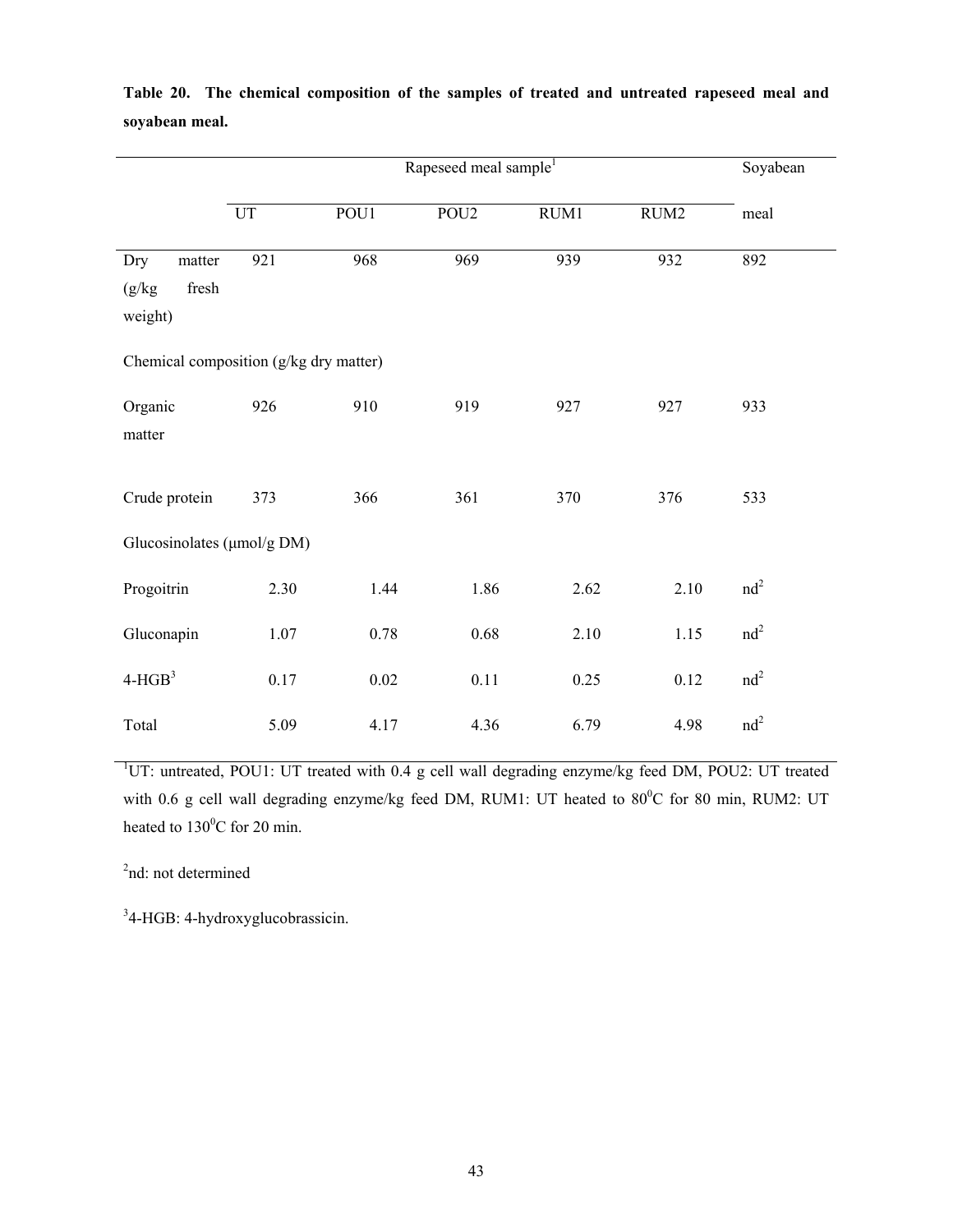|               | Soyabean |      | Rapeseed meal <sup>1</sup> |                  |       |      |
|---------------|----------|------|----------------------------|------------------|-------|------|
|               | meal     | UT   | POU1                       | POU <sub>2</sub> | RUM1  | RUM2 |
| Lysine        | 32.1     | 19.9 | 21.1                       | 20.7             | 18.6  | 18.7 |
| Methionine    | 6.4      | 6.8  | 6.9                        | $7.1\,$          | $7.5$ | 7.6  |
| Cystine       | 6.8      | 8.1  | 9.0                        | 9.1              | 8.2   | 8.4  |
| Threonoine    | 20.0     | 15.5 | 16.7                       | 16.6             | 16.3  | 15.9 |
| Tryptophan    | 7.5      | 5.3  | 5.4                        | 5.3              | 5.4   | 5.0  |
| Valine        | 26.1     | 19.4 | 22.3                       | 21.9             | 19.5  | 19.2 |
| Isoleucine    | 25.6     | 15.0 | 16.7                       | 16.5             | 14.3  | 14.5 |
| Leucine       | 41.6     | 26.0 | 28.8                       | 28.3             | 24.4  | 25.3 |
| Phenylalanine | 27.4     | 14.8 | 16.0                       | 15.7             | 14.4  | 14.4 |
| Histidine     | 13.6     | 9.7  | 10.7                       | 10.4             | 8.9   | 9.2  |
| Arginine      | 38.7     | 21.6 | 22.6                       | 22.8             | 20.6  | 21.9 |

**Table 21. The total concentrations of essential amino acids (g/kg DM) in the samples of treated and untreated rapeseed meal and soyabean meal.** 

<sup>1</sup>UT: untreated, POU1: UT treated with 0.4 g cell wall degrading enzyme/kg feed DM, POU2: UT treated with 0.6 g cell wall degrading enzyme/kg feed DM, RUM1: UT heated to  $80^{\circ}$ C for 80 min, RUM2: UT heated to  $130^{\circ}$ C for 20 min.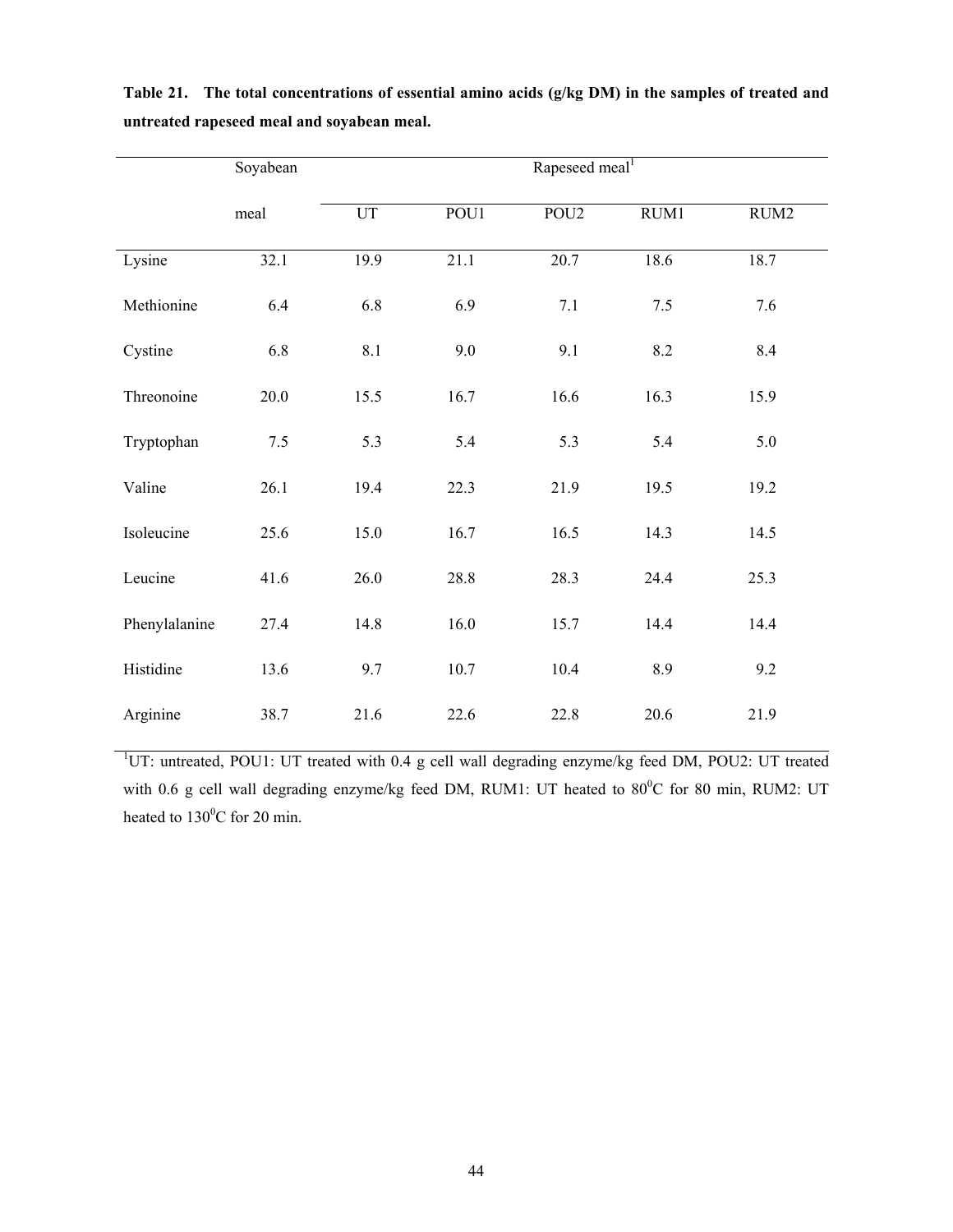**Table 22. The effective rumen degradability, effective rumen degradable protein content and digestible undegraded protein content of the samples of treated and untreated rapeseed meal, and a sample of soyabean meal.** 

|                                                   | Rapeseed meal <sup>1</sup> |      |      | Soyabean | <b>SEM</b> | Sig. <sup>2</sup> |
|---------------------------------------------------|----------------------------|------|------|----------|------------|-------------------|
|                                                   | UT                         | RUM1 | RUM2 | meal     |            |                   |
| degradability <sup>3</sup><br>Effective<br>$(\%)$ | 58.2                       | 56.7 | 53.0 | 72.5     | 0.64       | ***               |
| Protein content (g/kg DM):                        |                            |      |      |          |            |                   |
| Effectively<br>rumen<br>degraded                  | 204                        | 198  | 188  | 394      | 2.6        | ***               |
| Rumen undegraded                                  | 172                        | 171  | 188  | 168      | 2.6        | $***$             |
| Digestible undegraded                             | 131                        | 130  | 145  | 141      | 2.3        | $**$              |

<sup>1</sup>UT: untreated rapeseed meal, RUM1: UT heated to  $80^{\circ}$ c for 80 min, RUM2: UT heated to 130<sup>o</sup>C for 20 min.

 $2^2$ Significance, \*\*: P<0.01, \*\*\*: P<0.001

 $3$ Calculated at a rumen outflow rate of 0.06 h<sup>-1</sup>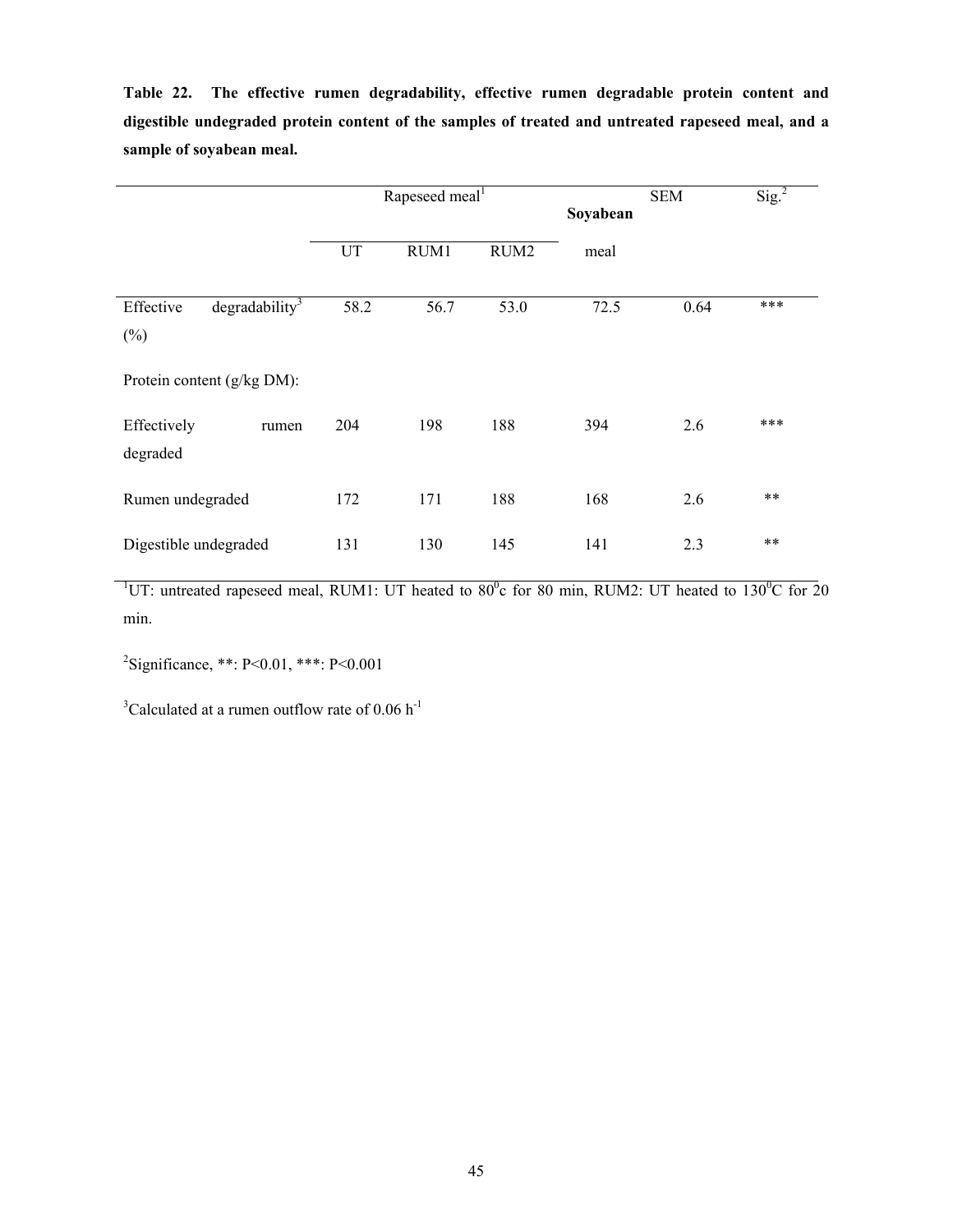| Feed           | Market  | price | Crude                   | protein ME |  |            | (ruminants), | Digestible          |         |
|----------------|---------|-------|-------------------------|------------|--|------------|--------------|---------------------|---------|
|                | (f/t)   |       | content $(CP)$ , $g/kg$ |            |  | $MJ/kg$ DM |              | undegraded          | protein |
|                |         |       | DM                      |            |  |            |              | content (DUP), g/kg |         |
|                |         |       |                         |            |  |            |              | DM                  |         |
|                |         |       |                         |            |  |            |              |                     |         |
| Hipro soya     | 152-165 |       | 568                     |            |  | 13.8       |              | 189                 |         |
| Brazilian soya | 150-156 |       | 530                     |            |  | 13.4       |              | 136                 |         |
|                |         |       |                         |            |  |            |              |                     |         |
| Rapeseed meal  | 81-98   |       | 383                     |            |  | 12.0       |              | 100                 |         |
|                |         |       |                         |            |  |            |              |                     |         |
| Rapetec 1652   | 144-149 |       | 300                     |            |  | 16.0       |              | 120                 |         |
| Rapepro        | 122-132 |       | 340                     |            |  | 12.0       |              | 157                 |         |
|                |         |       |                         |            |  |            |              |                     |         |

**Table 23. The nutritive value of oilseed by-products and their market price.**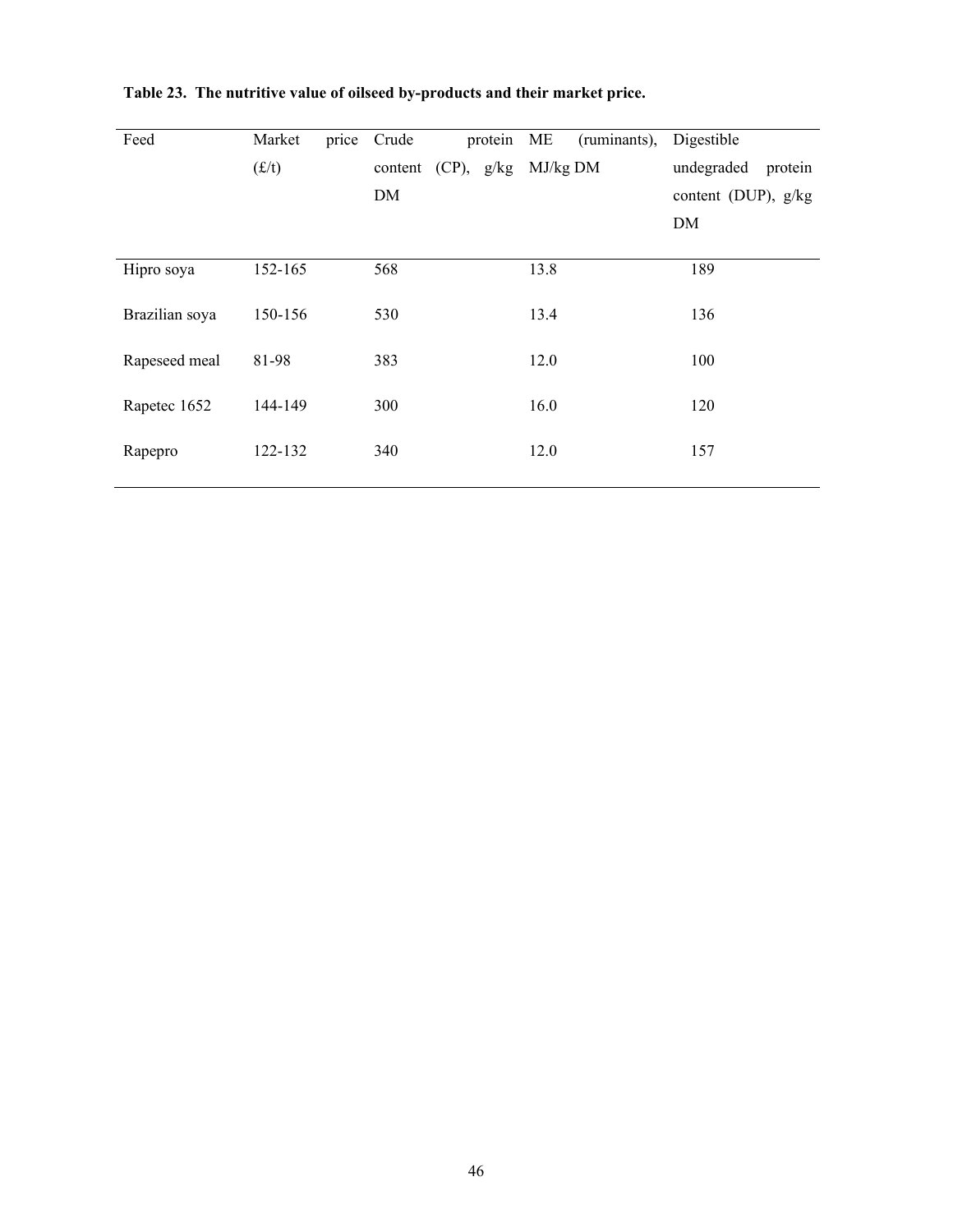| Fatty acid              | Proportion of non-soya protein in diet <sup>1</sup> |      | <b>SEM</b> | Significance <sup>2</sup> |          |
|-------------------------|-----------------------------------------------------|------|------------|---------------------------|----------|
|                         | $0.0\,$                                             | 0.5  | 1.0        |                           |          |
| Total lipid             | 17.1                                                | 18.7 | 18.5       | 2.14                      | ns       |
| 16:0                    | 2.94                                                | 3.87 | 2.73       | 0.329                     | $***$    |
| 16:1                    | 0.19                                                | 0.28 | 0.23       | 0.038                     | $\rm ns$ |
| 18:0                    | 1.01                                                | 1.40 | 0.86       | 0.103                     | ***      |
| 18:1                    | 3.02                                                | 4.60 | 3.37       | 0.475                     | $\ast$   |
| 18:2                    | 4.05                                                | 5.42 | 3.28       | 0.496                     | $***$    |
| 18:3                    | nd                                                  | nd   | nd         |                           |          |
| 20:1                    | $0.07\,$                                            | 0.09 | 0.06       | 0.011                     | $\rm ns$ |
| 22:1                    | nd                                                  | nd   | nd         |                           |          |
| Total fatty acids       | 11.3                                                | 15.7 | 10.5       | 1.43                      | $***$    |
| % saturated fatty acids | 56.4                                                | 45.7 | 60.2       | 3.73                      | $***$    |

**Table 24. The fatty acid composition (g/kg fresh tissue) of broilers fed different proportions of soya or non-soya protein.** 

<sup>1</sup>Source of dietary protein was either soyabean meal, or a mixture of rapeseed meal, peas, field beans and synthetic lysine formulated to be equivalent to soyabean meal in terms of crude protein and available essential amino acid content.

<sup>2</sup>ns: not significant (P>0.05), \*: P<0.05, \*\*: P<0.01, \*\*\*: P<0.001.

nd: not detectable.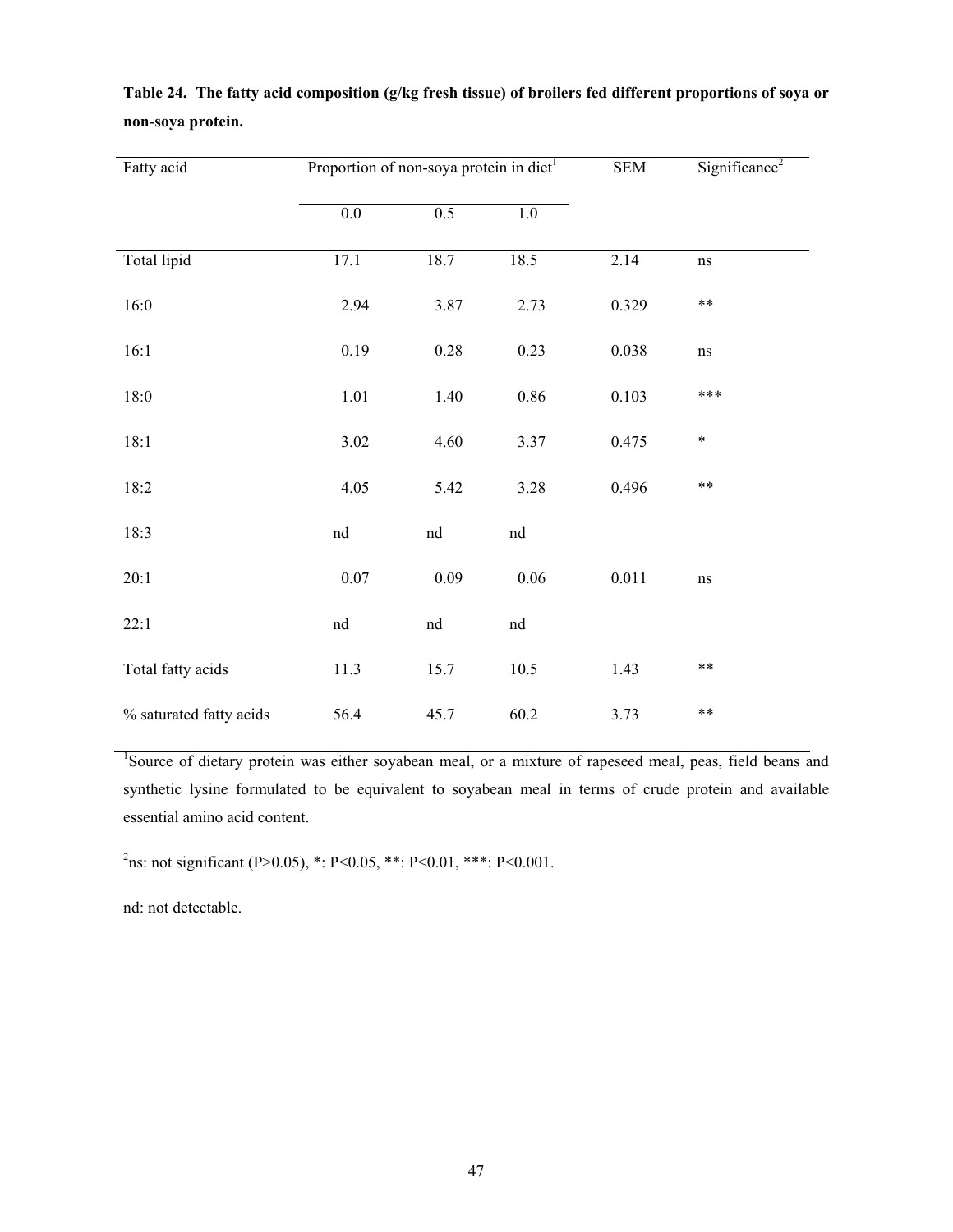



**Figure 1. Total concentration ofamino acids in the rapeseed meal and soyabean meal samples taken from different processing mills**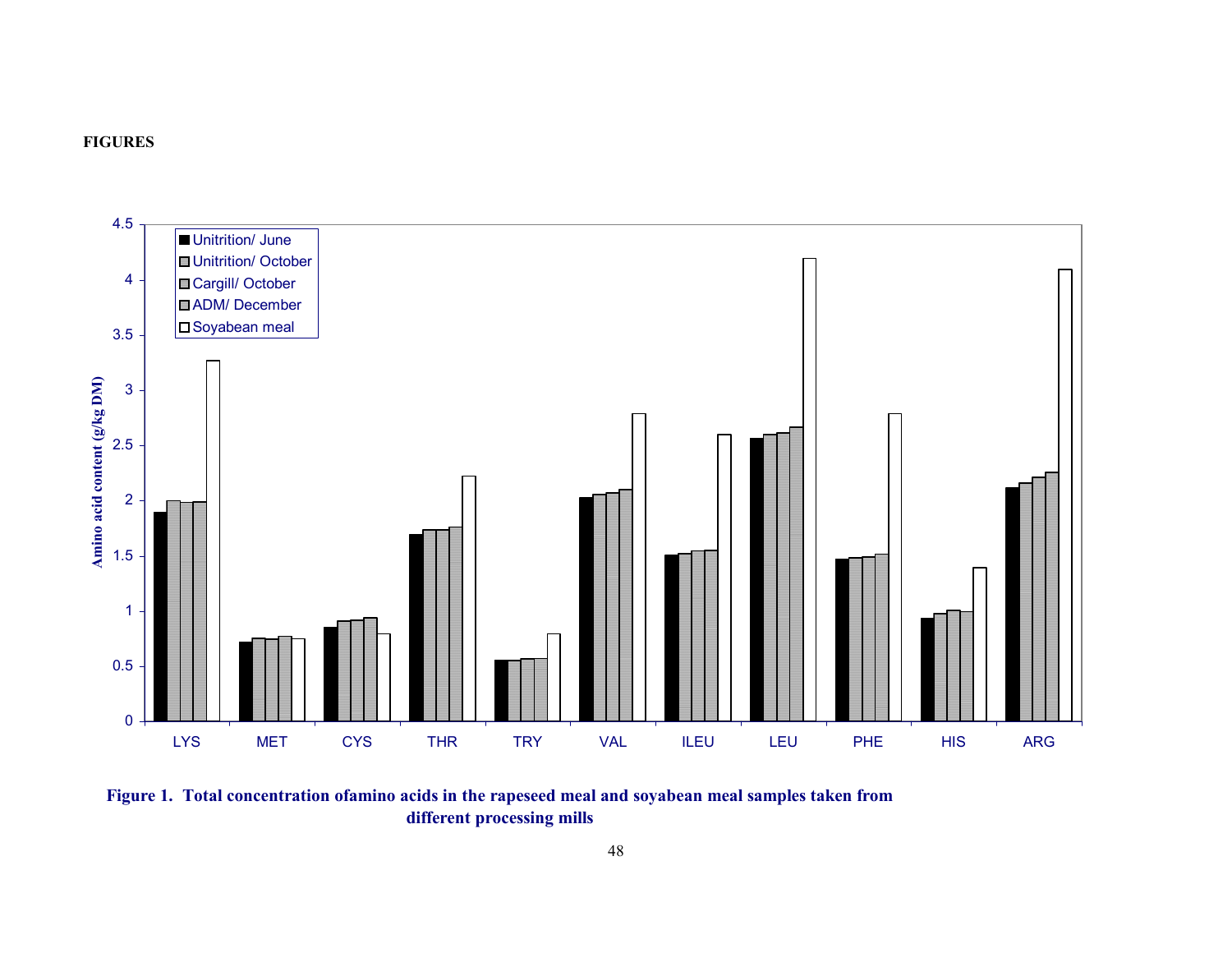

**Figure 2. True availability of the individual amino acids in the rapeseed meals taken from different mills and a sample of soyabean meal**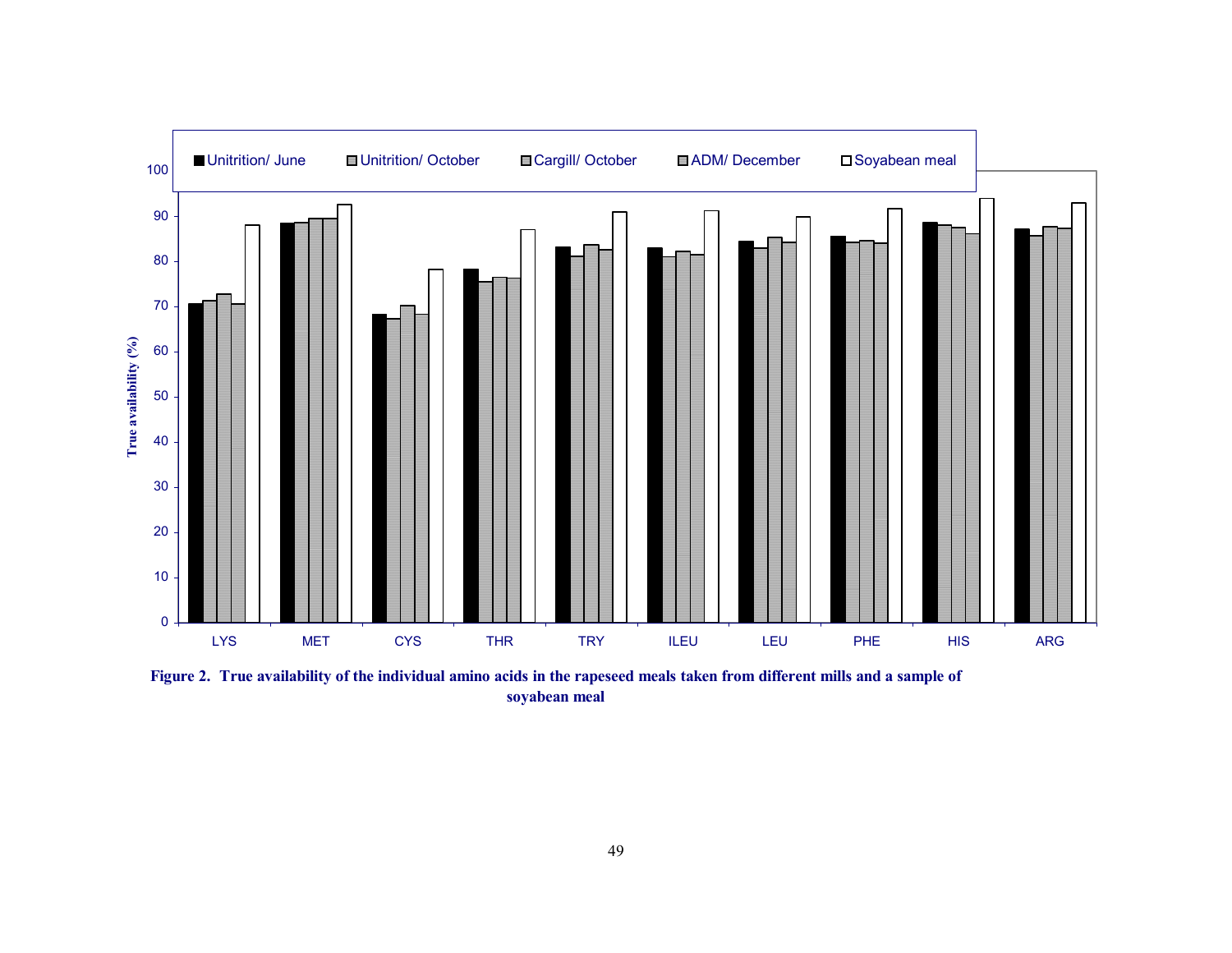

**Figure 3. The available amino acid content of rapeseed meals taken from different mills and a sample of soyabean meal.**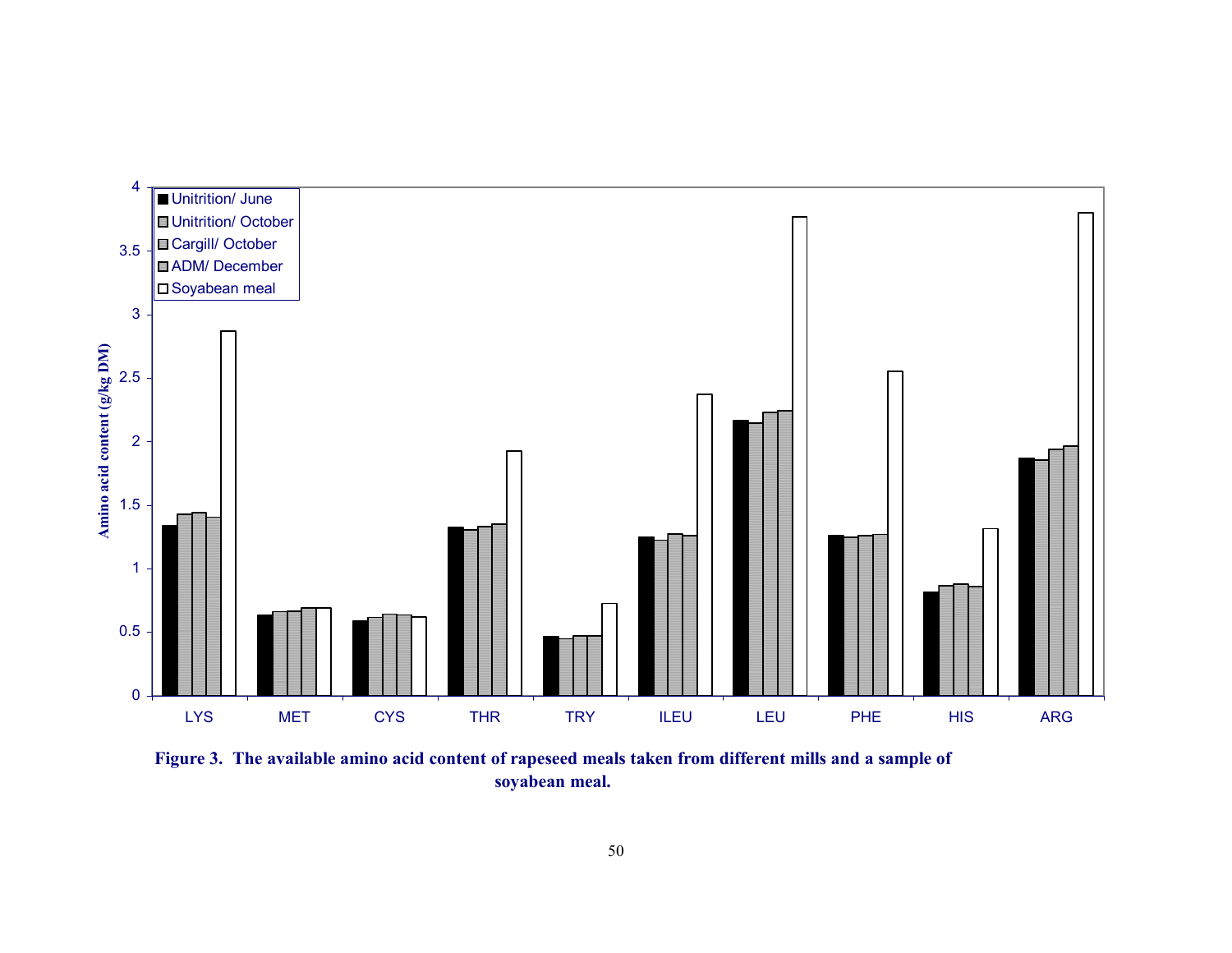



UT: untreated rapeseed meal, POU1: UT treated with 0.4 g cell wall degrading enzymes/kg DM UT, POU2: UT treated with 0.6 g cell wall degrading enzymes/kg DM UT.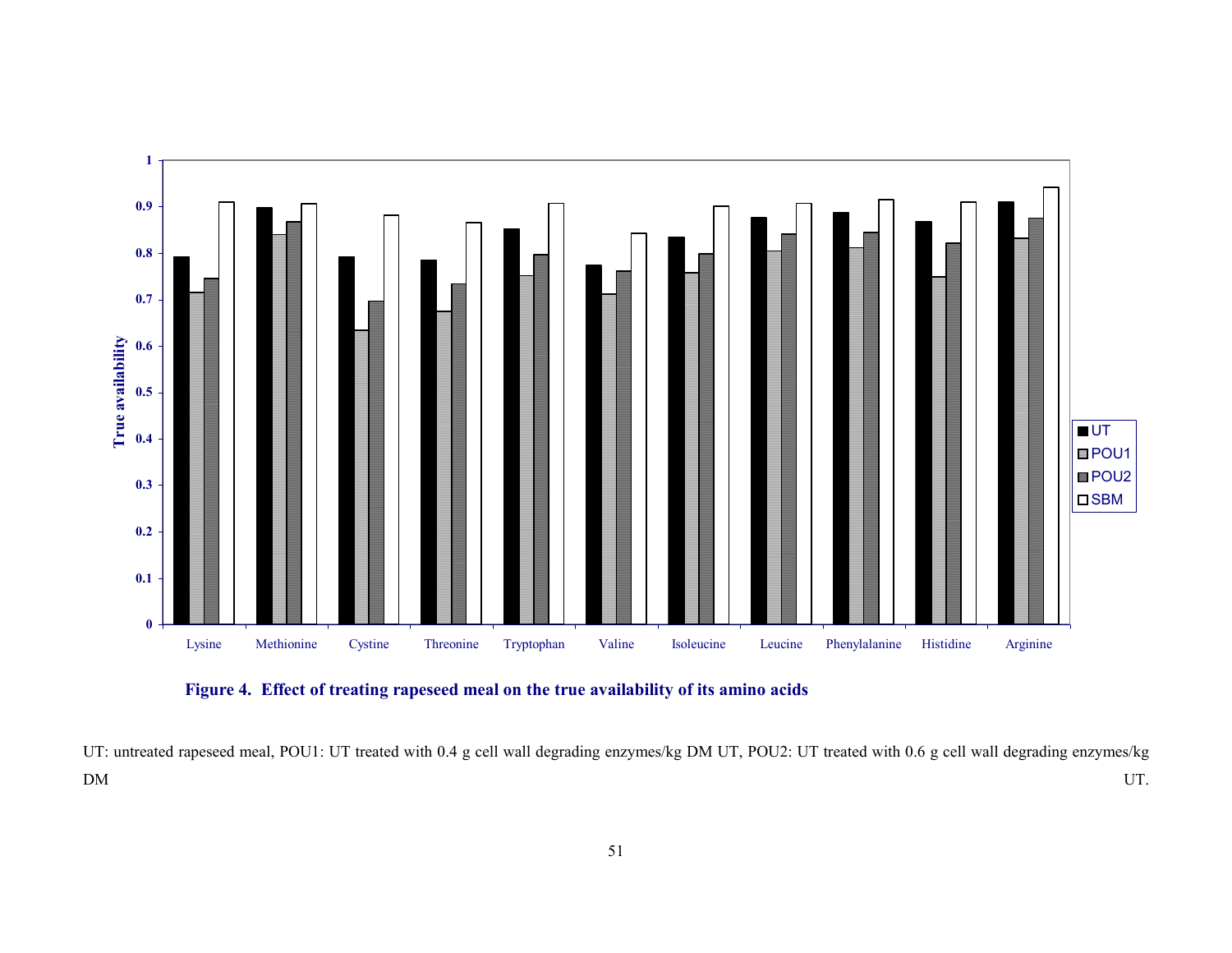



UT: untreated rapeseed meal, POU1: UT treated with 0.4 g cell wall degrading enzymes/kg DM UT, POU2: UT treated with 0.6 g cell wall degrading enzymes/kg DM UT.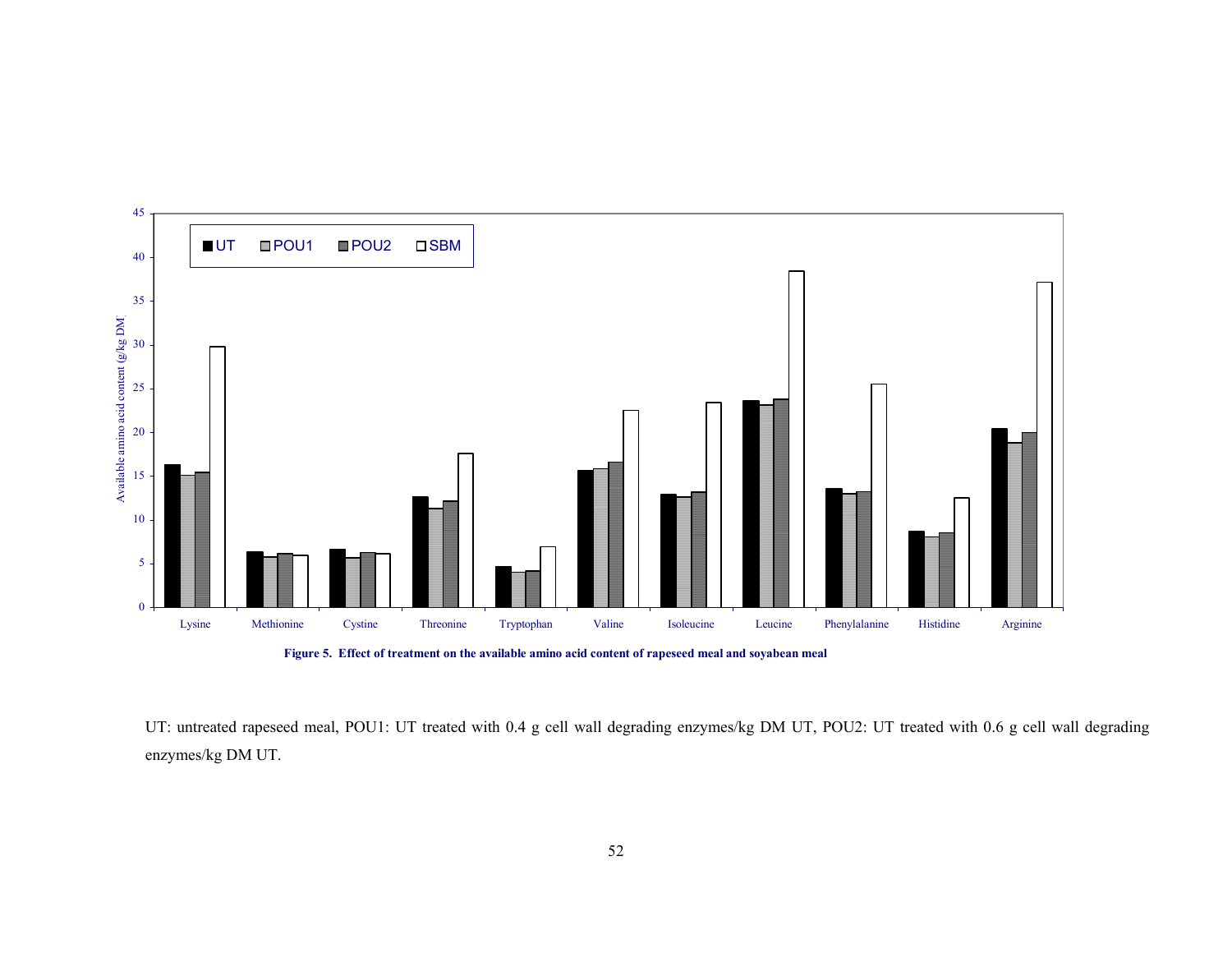

**Figure 6. Effect of treatment on the rumen degradability of rapeseed meal**

UT: untreated rapeseed meal, RUM1: UT heated to 80<sup>o</sup>C for 80 min, RUM2: UT heated to 130<sup>o</sup>C for 20 min.